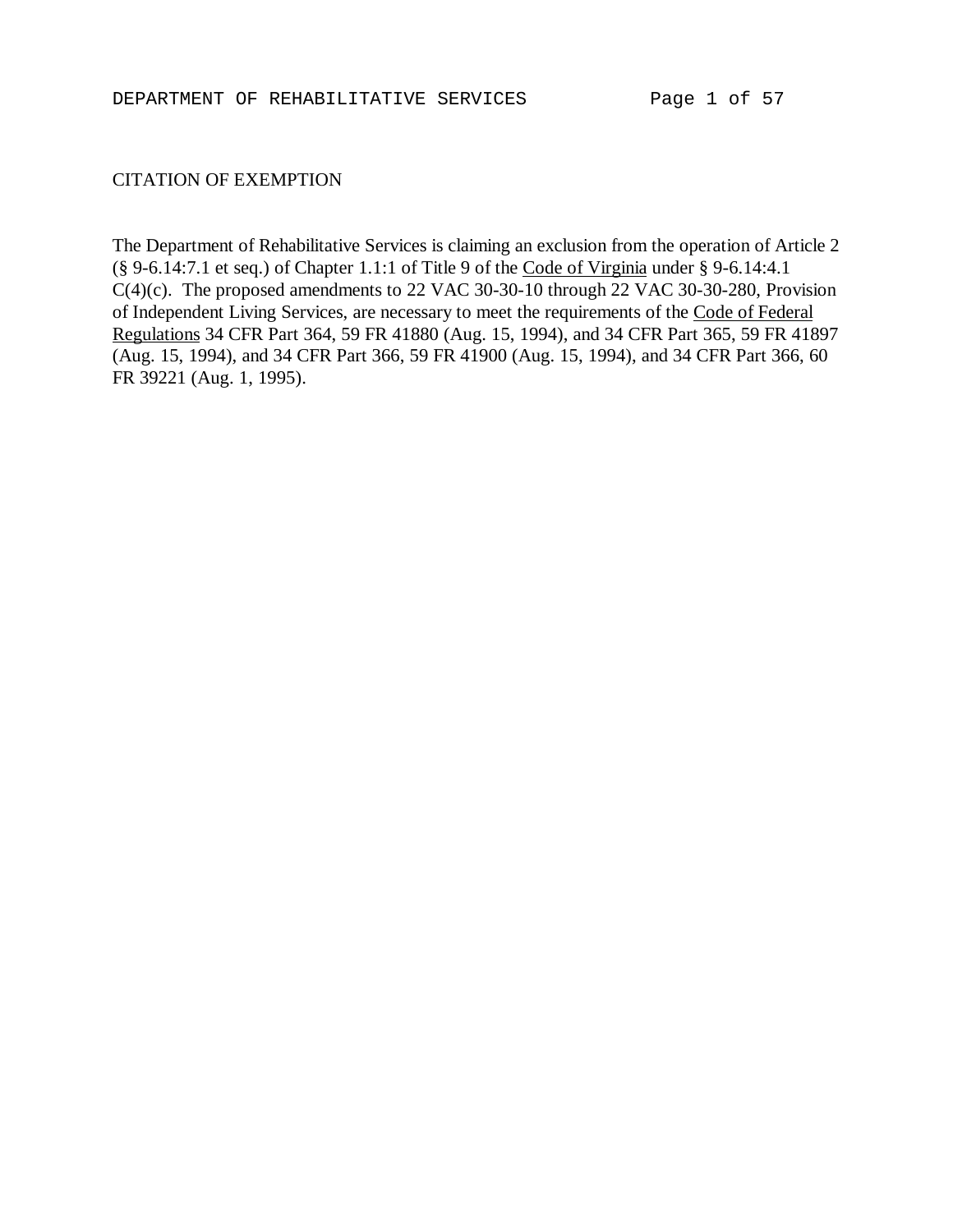#### FORMS

Application for services - Title VII, Part B-Independent Living Services

The above form may be viewed at the Office of the Registrar of Regulations or the Department of Rehabilitative Services Independent Living Services unit 8004 Franklin Farms Drive Richmond VA 23288-0300, (804) 662-7000 or toll-free 1 (800) 552-5019. TTY users may call (804) 662- 9040 or toll free (800) 464-9950.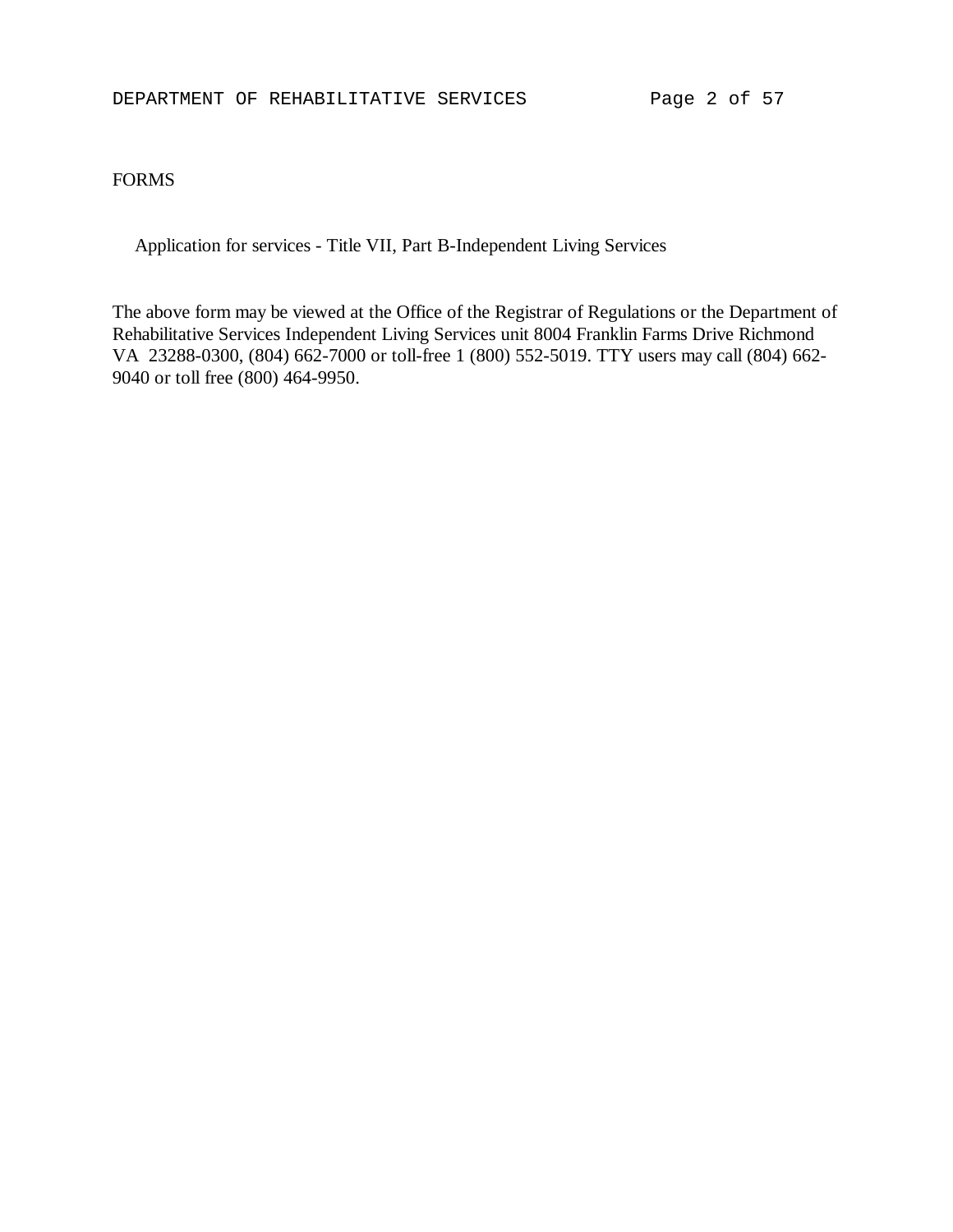## **DEPARTMENT OF REHABILITATIVE SERVICES (BOARD OF)**

Title of Regulation: 22 VAC 30-30-10 through 22 VAC 30-30-250280. Provision of Independent Living Rehabilitation Services. Statutory Authority: § 51.5-14 of the Code of Virginia. Effective Date: November 1, 1987.?????????????(30 days after publication) Review Date (no later than three years after effective date): ???????????

| 22 VAC 30-30-10.  | Definitions                                                                   |
|-------------------|-------------------------------------------------------------------------------|
| 22 VAC 30-30-20.  | Eligibility for independent living (IL) services                              |
| 22 VAC 30-30-30.  | Basic eligibility criteria (Repealed)                                         |
| 22 VAC 30-30-31.  | Consumer service record                                                       |
| 22 VAC 30-30-40.  | Certification of eligibility (Repealed)                                       |
| 22 VAC 30-30-50.  | Ineligibility                                                                 |
| 22 VAC 30-30-60.  | Order for of selection for services                                           |
| 22 VAC 30-30-70.  | The individualized independent Independent living plan (IILP)(IL plan)        |
| 22 VAC 30-30-80.  | Scope of independent living rehabilitation(IL) services for individuals       |
| 22 VAC 30-30-90.  | Participation by the individuals with a disability in the cost of independent |
|                   | living rehabilitation(IL) services                                            |
| 22 VAC 30-30-100. | Consideration of similar benefits                                             |
| 22 VAC 30-30-110. | <b>Consumer Appealappeal procedures</b>                                       |
| 22 VAC 30-30-120. | Protection, use and release of personal information                           |
| 22 VAC 30-30-130. | Grants or contracts for independent living centersAgencies eligible for CIL   |
|                   | program                                                                       |
| 22 VAC 30-30-140. | Approval of grants or contracts for independent living centers Order of       |
|                   | priorities for centers for independent living                                 |
| 22 VAC 30-30-150. | Governing Board of centers for independent living                             |
| 22 VAC 30-30-160. | Staff                                                                         |
| 22 VAC 30-30-170. | Eligibility for those persons served by centers for independent               |
|                   | living(Repealed)                                                              |
| 22 VAC 30-30-171. | CIL assurances                                                                |
| 22 VAC 30-30-180. | Ineligibility(Repealed)                                                       |
| 22 VAC 30-30-181. | <b>Evaluation standards</b>                                                   |
| 22 VAC 30-30-190. | Order of selection for those served by centers for independent                |
|                   | living(Repealed)                                                              |
| 22 VAC 30-30-191. | Compliance indicators                                                         |
| 22 VAC 30-30-200. | Scope of services for center for independent living (Repealed)                |
| 22 VAC 30-30-201  | Funded activities under CIL program                                           |
| 22 VAC 30-30-210. | Participation by individuals in cost of services(Repealed)                    |
| 22 VAC 30-30-211  | Periodic review of centers for independent living (CILs)                      |
| 22 VAC 30-30-220. | Appeal procedures for CILs                                                    |
| 22 VAC 30-30-230. | Protections, use and release of personal information(Repealed)                |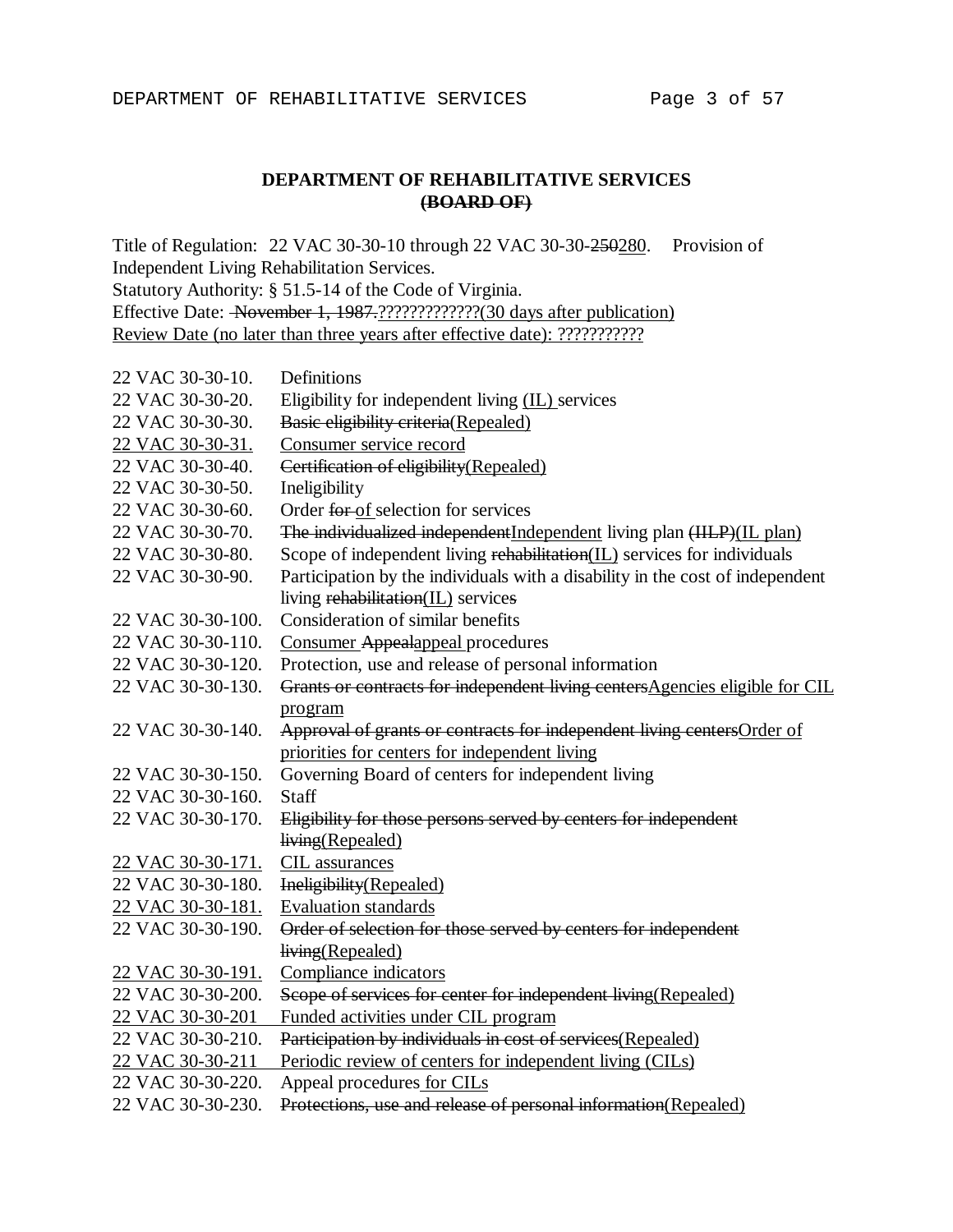| 22 VAC 30-30-240. | Cooperative agreements (Repealed)   |
|-------------------|-------------------------------------|
| 22 VAC 30-30-241  | Agencies eligible for SILS program  |
| 22 VAC 30-30-250. | Referrals                           |
| 22 VAC 30-30-260. | Authorized use of SILS funds        |
| 22 VAC 30-30-270  | Grants or contracts for IL services |
| 22 VAC 30-30-280  | Standards for service providers     |

#### PART I. INDEPENDENT LIVING SERVICES PROGRAM AND CENTERS FOR INDEPENDENT LIVING PROGRAM: GENERAL PROVISIONS

22 VAC 30-30-10. Definitions.

The following words and terms, when used in these regulations, shall have the following meaning, unless the context clearly indicates otherwise.

"Act" means the Rehabilitation Act of 1973, as amended. (Authority: 34 CFR 364.4)

"Advocacy" means pleading an individual's cause or speaking or writing in support of an individual. To the extent permitted by state law or the rules of the agency before which an individual is appearing, a non-lawyer may engage in advocacy on behalf of another individual. Advocacy may:

A. Involve representing an individual:

1. Before private entities or organizations, government agencies (whether state, local, or federal), or in a court of law (whether state or federal); or

2. In negotiations or mediation, in formal or informal administrative proceedings before government agencies (whether state, local, or federal), or in legal proceedings in a court of law; and

B. Be on behalf of:

1. A single individual, in which case it is individual advocacy;

2. A group or class of individuals, in which case it is systems (or systemic) advocacy; or

3. Oneself, in which case it is self-advocacy. (Authority: 34 CFR 364.4)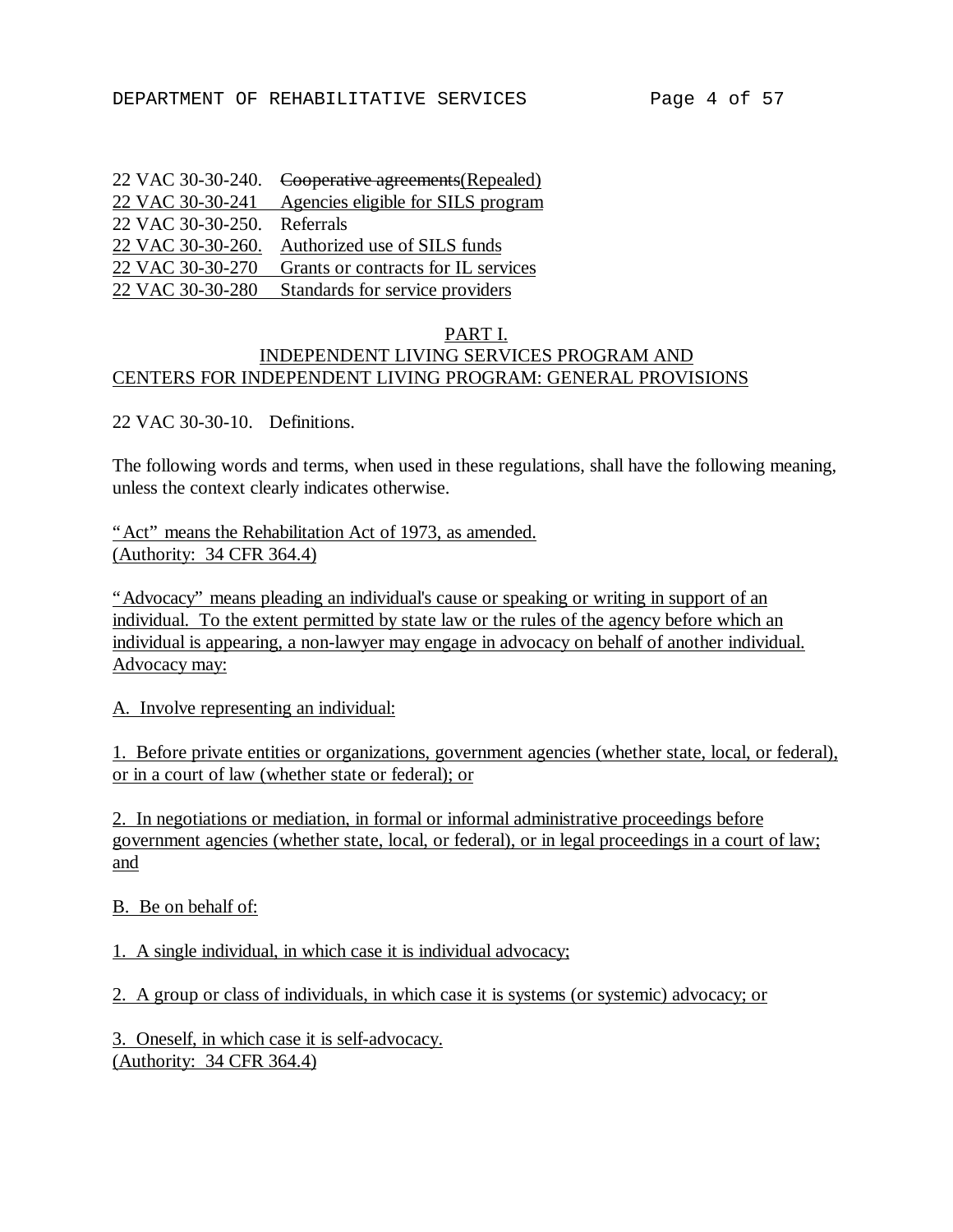"Attendant care" means a personal assistance service provided to an individual with significant disabilities in performing a variety of tasks required to meet essential personal needs in areas such as bathing, communicating, cooking, dressing, eating, homemaking, toileting, and transportation. (Authority: 34 CFR 364.4)

"Center for independent living (CIL)" means a community based, nonprofit, usually nonresidential program which is controlled by persons with disabilities, provides directly or coordinates indirectly through referral those services which assist severely disabled individuals to increase personal self-determination and to minimize dependency upon others.consumer-controlled, community-based, cross-disability, nonresidential, private nonprofit agency that is designed and operated within a local community by individuals with disabilities, and provides an array of IL services.

(Authority: 34 CFR 364.4)

"Consumer control" means, with respect to a center or eligible agency, that the center or eligible agency vests power and authority in individuals with disabilities, including individuals who are or have been recipients of IL services. (Authority: 34 CFR 364.4)

"Cross-disability" means, with respect to a center, that a center provides IL services to individuals representing a range of significant disabilities and does not require the presence of one or more specific significant disabilities before determining that an individual is eligible for IL services. (Authority: 34 CFR 364.4)

"Designated state agency" or "state agency" means the sole state agency designated to administer (or supervise local administration of) the state plan for the State Vocational Rehabilitation (VR) Services program. (Authority: 34 CFR 364.4)

"Designated state unit" or "DSU" means the state agency or the bureau, division, or other organizational unit within a state agency that is primarily concerned with the vocational rehabilitation, or vocational and other rehabilitation, of individuals with disabilities and that is responsible for the administration of the State Vocational Rehabilitation (VR) Services program of the state agency; or the independent commission, board, or other agency that has the vocational rehabilitation, or vocational or other rehabilitation, of individuals with disabilities as its primary function. (Authority: 34 CFR 364.4)

"Developmental disability" means a disability attributable to mental retardation, cerebral palsy, epilepsy, hearing impairment or another neurological condition of an individual, which disability originates before such individual attains age 18, which has continued or can be expected to continue indefinitely, and which constitutes a substantial handicap to such individual.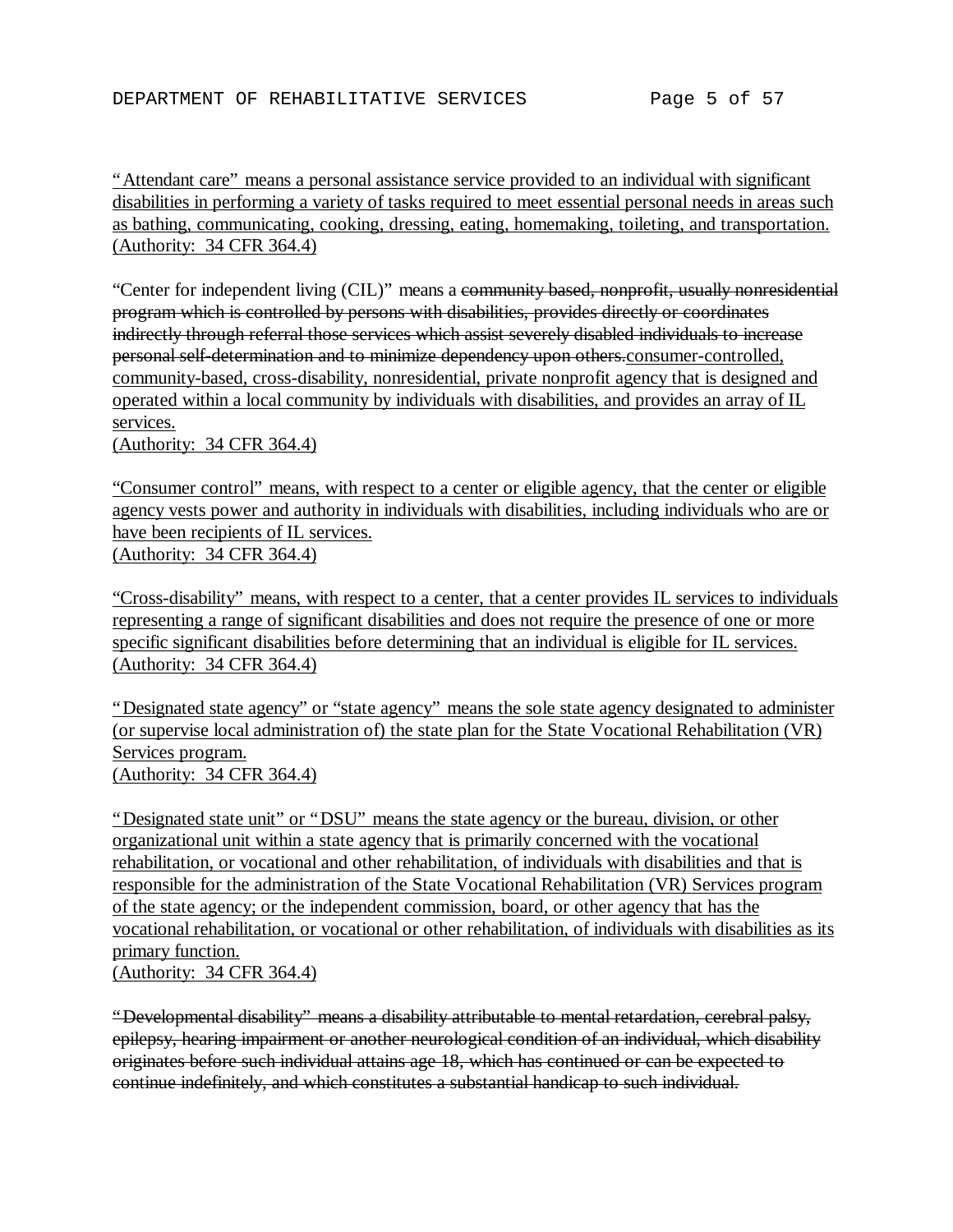## "Eligible agency" means a consumer-controlled, community-based, cross-disability, nonresidential, private, nonprofit agency. (Authority: 34 CFR 364.4)

"Habilitation" is the term used to refer to the education, training and care required by developmentally disabled individuals to reach their maximum potential.

"Independent living" means control over one's life based on the choice of acceptable options that minimize reliance on others in making decisions and performing every day activities. This includes managing one's affairs, participating in day to day life in community, fulfilling range of social roles, making decisions that lead to self-determination, and the minimization of physical and psychological dependency on others.

"Individual with a disability" means an individual who (i) has a physical, mental, cognitive, or sensory impairment that substantially limits one or more of the individual's major life activities; (ii) has a record of such an impairment; or (iii) is regarded as having such an impairment. (Authority: 34 CFR 364.4)

"Individual with a severesignificant disability" means an individual with a severe physical, mental, cognitive, or sensory impairment whose ability to function independently in family or community, or whose ability to engage or continue in employmentobtain, maintain, or advance in employment is so limited by the severity of his physical or mental disabilitysubstantially limited that independent living rehabilitation services are required in order to achieve a greater level of independence in functioning and for whom the delivery of IL services will improve the ability to function, continue functioning, or move toward functioning independently in family or community or engaging or continuing in employmentto continue in employment. Independent living rehabilitation services needed by an individual with a severe disability generally are appreciably more costly and of appreciably greater duration than vocational rehabilitation services that might be provided under 34 CFR Part 361.

(Authority: 34 CFR 364.4)

"Individualized independent living plan (IILP)" means a written rehabilitation plan developed jointly by the department or CIL and the individual with a severe disability, and signed by both parties. The IILP indicates the goals established, the services to be provided, and the anticipated duration of the service program and each component service. The IILP is reviewed as often as necessary, but at least on an annual basis, to determine whether services should be continued, modified, discontinued, or whether the individual should be referred to a program of vocational rehabilitation services.

"Legally authorized advocate or representative" means an individual who is authorized under state law to act or advocate on behalf of another individual. (Authority: 34 CFR 364.4)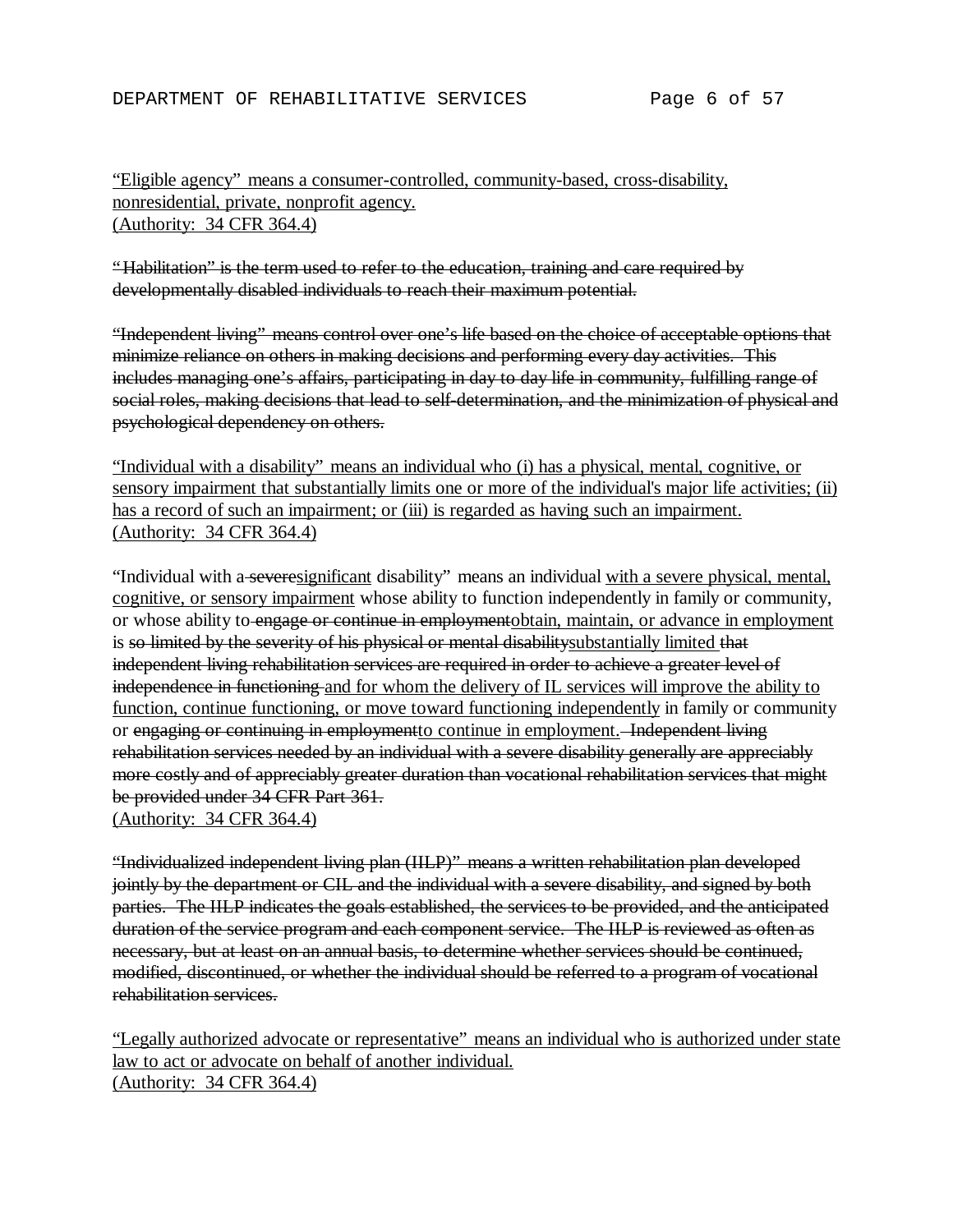"Minority group" means Alaskan Natives, American Indians, Asian Americans, Blacks (African Americans), Hispanic Americans, Native Hawaiians, and Pacific Islanders. (Authority: 34 CFR 364.4)

"Nonresidential" means, with respect to a center, that the center, as of October 1, 1994 does not operate or manage housing or shelter for individuals as an IL service on either a temporary or long-term basis unless the housing or shelter is:

1. Incidental to the overall operation of the center;

2. Necessary so that the individual may receive an IL service; and

3. Limited to a period not to exceed eight weeks during any six-month period. (Authority: 34 CFR 364.4)

"Peer relationships" mean relationships involving mutual support and assistance among individuals with significant disabilities who are actively pursuing IL goals. (Authority: 34 CFR 364.4)

"Peer role models" mean individuals with significant disabilities whose achievements can serve as a positive example for other individuals with significant disabilities. (Authority: 34 CFR 364.4)

"Personal assistance services" mean a range of IL services, provided by one or more persons, designed to assist an individual with a significant disability to perform daily living activities on or off the job that the individual would typically perform if the individual did not have a disability. These IL services must be designed to increase the individual's control in life and ability to perform everyday activities on or off the job. (Authority: 34 CFR 364.4)

"Service provider" means:

1. A designated state unit (DSU) that directly provides IL services to individuals with significant disabilities;

2. A center that receives financial assistance under Parts B or C of Chapter 1 of Title VII of the Act; or

3. Any other entity or individual that meets the requirements of subsection D of 22 VAC 30-30- 20 and provides IL services under a grant or contract from the DSU in response to subsection A of 22 VAC 30-30-270. (Authority: 34 CFR 364.4)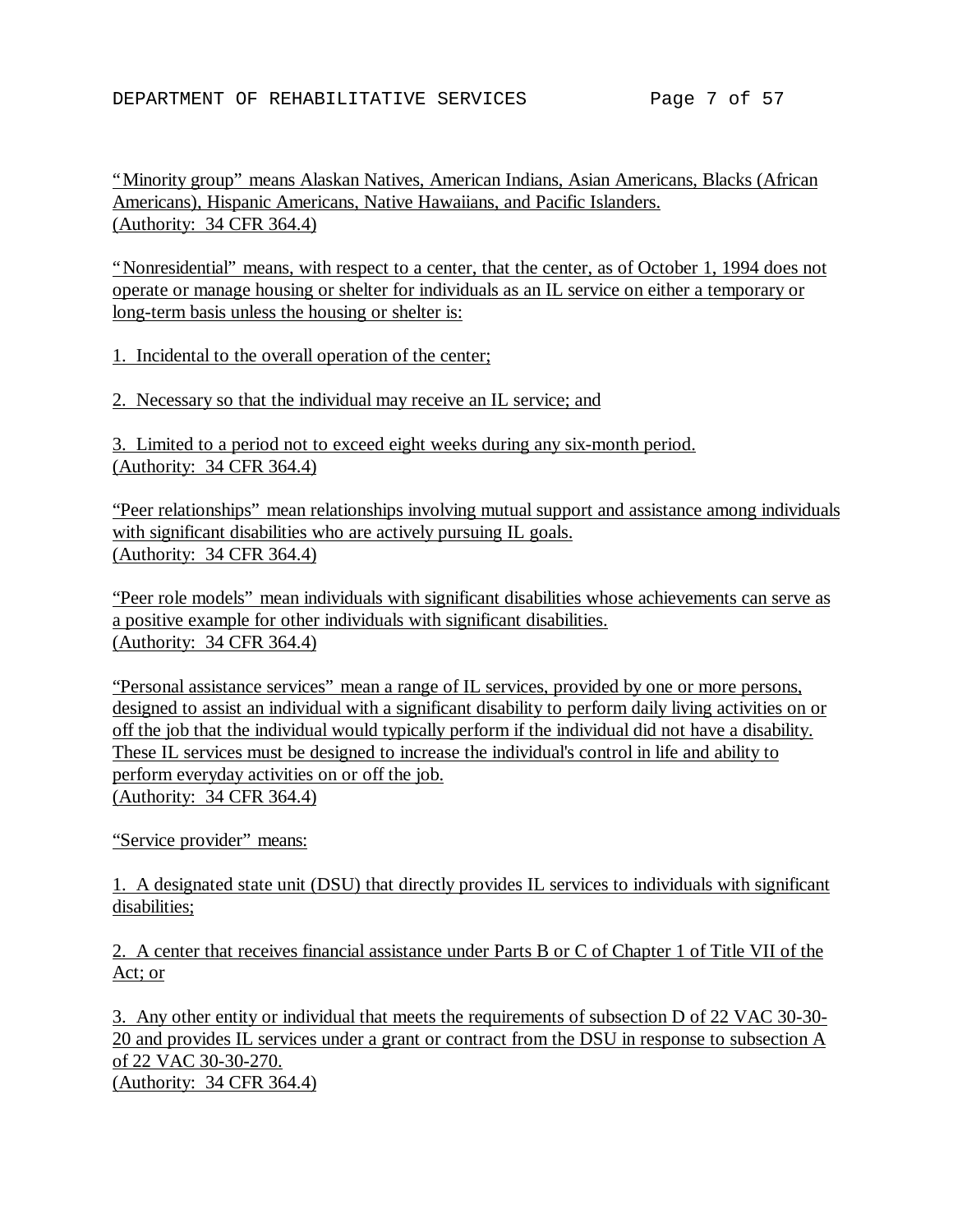"Significant disability" means a severe physical, mental, cognitive, or sensory impairment that substantially limits an individual's ability to function independently in the family or community or to obtain, maintain, or advance in employment. (Authority: 34 CFR 364.4)

"State plan" means the state IL plan required under section 704 of Title VII of the Act. (Authority: 34 CFR 364.4)

"Transportation" means travel and related expenses that are necessary to enable an individual with a significant disability to benefit from another IL service and travel and related expenses for an attendant or aide if the services of that attendant or aide are necessary to enable an individual with a significant disability to benefit from that IL service. (Authority: 34 CFR 364.4)

"Unserved and underserved populations" include, but are not limited to, groups or populations of individuals with significant disabilities who:

1. Have cognitive and sensory impairments;

2. Are members of racial and ethnic minority groups;

3. Live in rural areas; or

4. Have been identified by the eligible agency as unserved or underserved within a center's project area.

(Authority: 34 CFR 364.4)

22 VAC 30-30-20. Eligibility for independent living (IL) services

A. Eligibility requirements shall be applied without regard to sex, race, creed, color, national origin or religion. No group or individuals shall be excluded or found ineligible solely on the basis of the type of disability. No upper or lower age limit shall be applied which shall in and of itself result in a determination of ineligibility. No residence requirement shall be imposed which excludes from services any individual who is presently in the Commonwealth.An individual with a significant disability is eligible for IL services under the State Independent Living Services (SILS) and Centers for Independent Living (CIL) programs authorized under Chapter 1 of Title VII of the Act. An individual may seek information about IL services under these programs and may request referral to other services and programs for individuals with significant disabilities, as appropriate. The determination of an individual's eligibility for IL services under these programs must meet the requirements of subsection C of this section. (Authority: 34 CFR 364.40)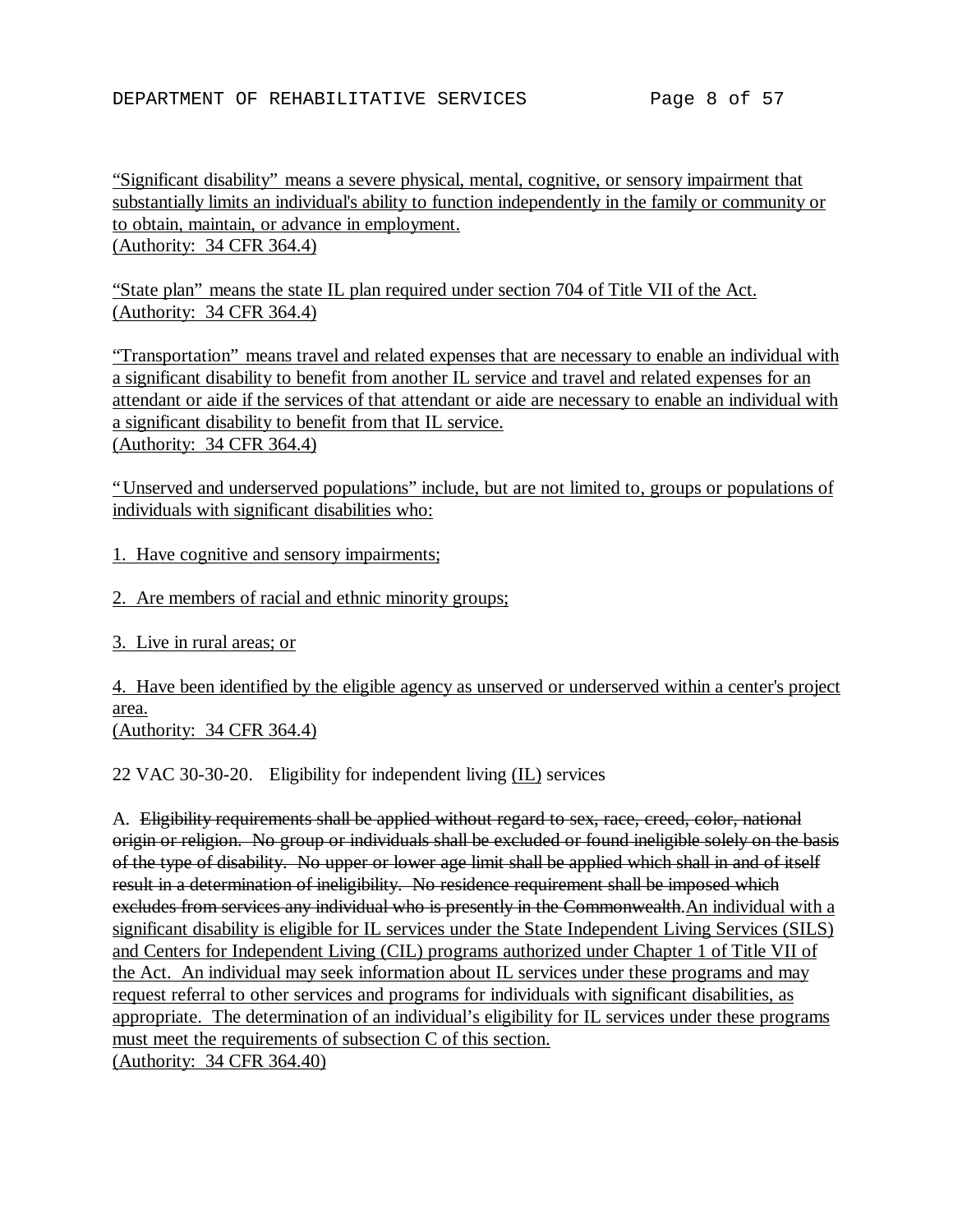B. An evaluation by the Department of Rehabilitative Services (DRS) or its designee is required of each severely disabled person who applies for independent living services. The evaluation is limited to that information necessary to determine whether the individual is eligible to be provided independent living services, and to determine which independent living services are needed. The service provider shall apply eligibility requirements without regard to age, color, creed, gender, national origin, race, religion, or type of significant disability of the individual applying for IL services. The service provider shall not impose any state or local residence requirement that excludes under the state plan any individual who is present in the state and who is otherwise eligible for IL services from receiving IL services. (Authority: 34 CFR 364.41)

C. All applicants for independent living services shall be apprised of the services the Disabled.Before or at the same time as an applicant for IL services may begin receiving IL services funded under Chapter 1 of Title VII of the Act, the service provider shall determine the applicant's eligibility and shall maintain documentation that the applicant has met the basic requirements specified in subsection A of this section. The documentation must be dated and signed by an appropriate staff member of the service provider. (Authority: 34 CFR 364.51(a))

D. If the state contracts with or awards a grant to a center for the general operation of the center, the state shall delegate to the center the determination of an individuals' eligibility for services from that center. If the state contracts with or awards a grant to a third party to provide specific IL services, the state may choose to delegate to the IL service provider the determination of eligibility for these services and the development of an IL plan for individuals who receive these services. A designated state unit (DSU) may carry out these functions and responsibilities, or except as otherwise provided, may delegate these functions and responsibilities to the appropriate service provider with which the DSU subgrants or contracts to provide IL services. (Authority: 34 CFR 364.43(e) and 364.57)

Cross-references: Certification for eligibility of rehabilitation services, 22 VAC 30-30-40 Consumer service record, 22 VAC 30-30-31 Order of selection for services, 22 VAC 30-30-60 Independent living plan (IL plan), 22 VAC 30-30-70 Referrals, 22 VAC 30-30-250

22 VAC 30-30-30. Basic Eligibility Criteria(Repealed)

The following set forth criteria for basic eligibility:

1. The presence of a severe physical or mental disability;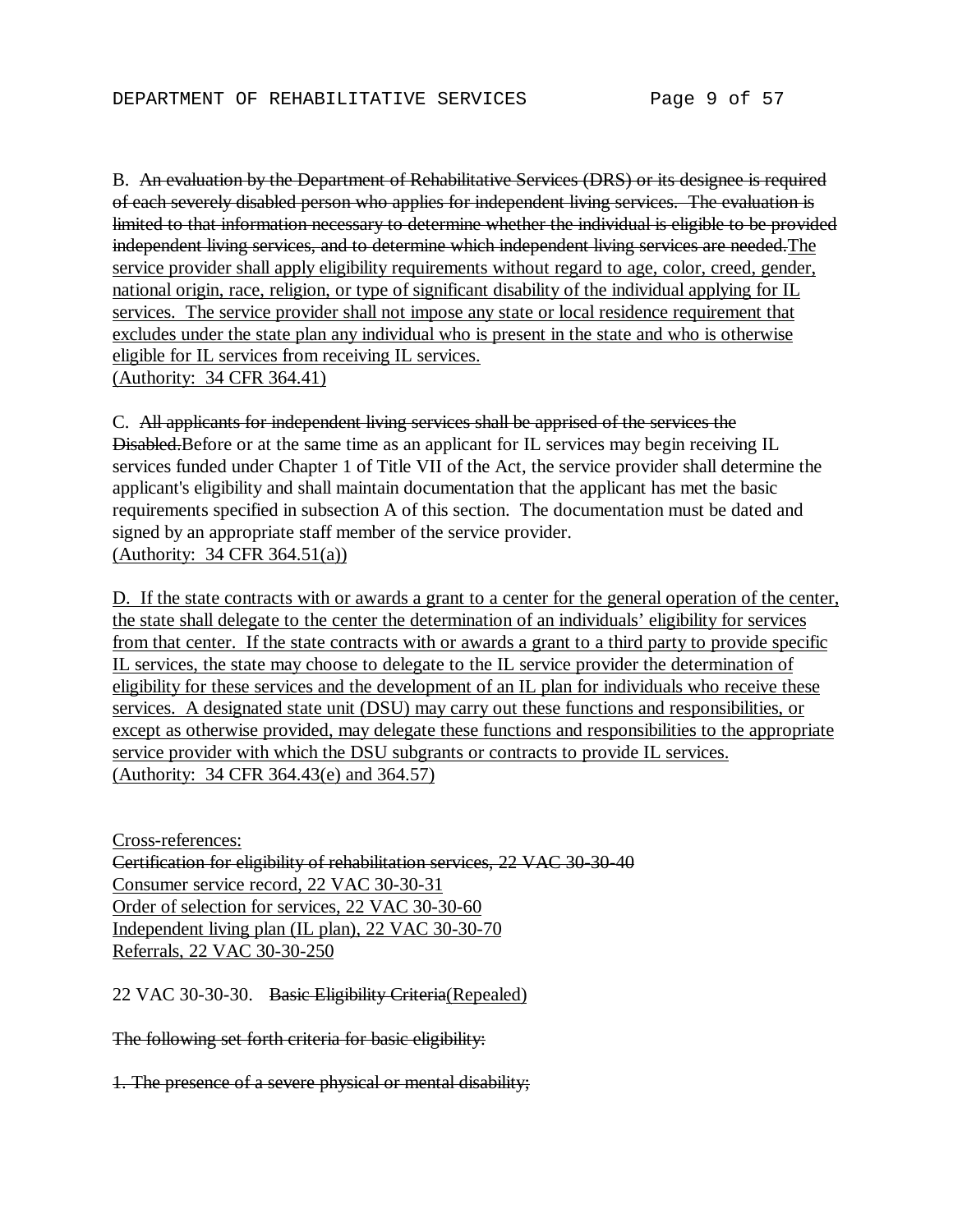2. The presence of a severe limitation in ability to function independently in family or community, or to engage or continue in employment; and

3. A reasonable expectation that independent living rehabilitation services will significantly assist the individual to improve his ability to function independently in family or community, or to engage or continue in employment.

22 VAC 30-30-31. Consumer service record.

A. For each applicant for, and individual receiving, IL services (other than information and referral), the service provider shall maintain a consumer service record that includes: (Authority: 34 CFR  $364.53(a) - (e)$ )

1. Documentation concerning eligibility or ineligibility for services;

2. The services requested by the consumer;

3. Either the IL plan developed with the consumer or a waiver signed by the consumer stating that an IL plan is unnecessary;

4. The services actually provided to the consumer; and

5. The IL goals or objectives:

a. Established with the consumer, whether or not in the consumer's IL plan, and

b. Achieved by the consumer.

B. A consumer service record may be maintained either electronically or in written form, except that the IL plan and waiver must be in writing. (Authority: 34 CFR 364.53(f))

Cross-references: Protection, use and release of personal information, 22 VAC 30-30-120

22 VAC 30-30-40. Certification of eligibility.(Repealed)

A. Before or at the same time as acceptance of an individual with a severe disability for independent living rehabilitation services, there shall be a certification that the individual has met the basic requirements specifications in 22 VAC 30-30-20.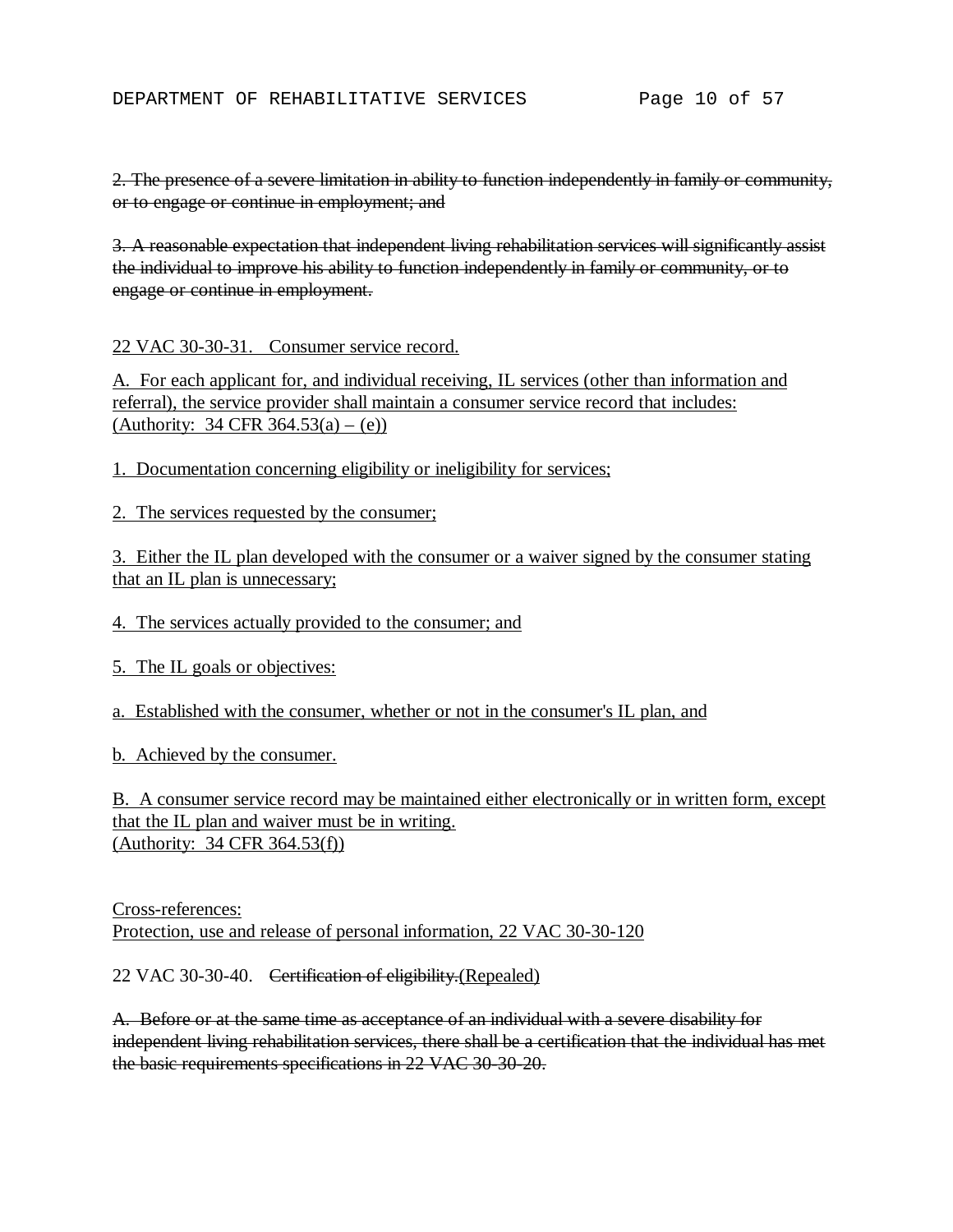B. The certification is approved, dated and signed by an appropriate staff member of the department.

22 VAC 30-30-50. Ineligibility.

A. Certification of ineligibility. When it is determined that independent living services cannot be expected to assist an individual to engage or continue in employment, or to function more independently in family or community, a certification of ineligibility shall be signed and dated by an appropriate staff member of the department. A copy shall be promptly provided to the individual. If a determination is made that an applicant for IL services is not an individual with a significant disability, the service provider shall provide documentation of the ineligibility determination that is dated and signed by an appropriate staff member. (Authority: 34 CFR 364.51(b)(1))

Such determination shall be made only after full consultation with the individual or as appropriate, his parents, guardian or other representative, or after providing a clear opportunity for this consultation. The department shall ensure notification in writing of the action taken and inform the individual of his rights and the means by which he may express and seek remedy for any dissatisfaction, with such notification including the procedures for administrative reviews and fair hearings. The individual shall be provided a detailed explanation of the availability of the resources within the Client Assistant Program, Department for the Rights of the Disabled; and when appropriate, referral shall be made to other agencies and facilities, including when appropriate, the vocational rehabilitation program.

1. The service provider may determine an applicant to be ineligible for IL services only after full consultation with the applicant or, if the applicant chooses, the applicant's parent, guardian, or other legally authorized advocate or representative, or after providing a clear opportunity for this consultation.

2. The service provider shall notify the applicant in writing of the action taken and inform the applicant or, if the applicant chooses, the applicant's parent, guardian, or other legally authorized advocate or representative, of the applicant's rights and the means by which the applicant may appeal the action taken.

3. The service provider shall provide a detailed explanation of the availability and purposes of the Client Assistance Program established within the state under section 112 of the Act, including information on how to contact the program.

4. If appropriate, the service provider shall refer the applicant to other agencies and facilities, including the state's vocational rehabilitation program. (Authority: 34 CFR 364.51(b)(2))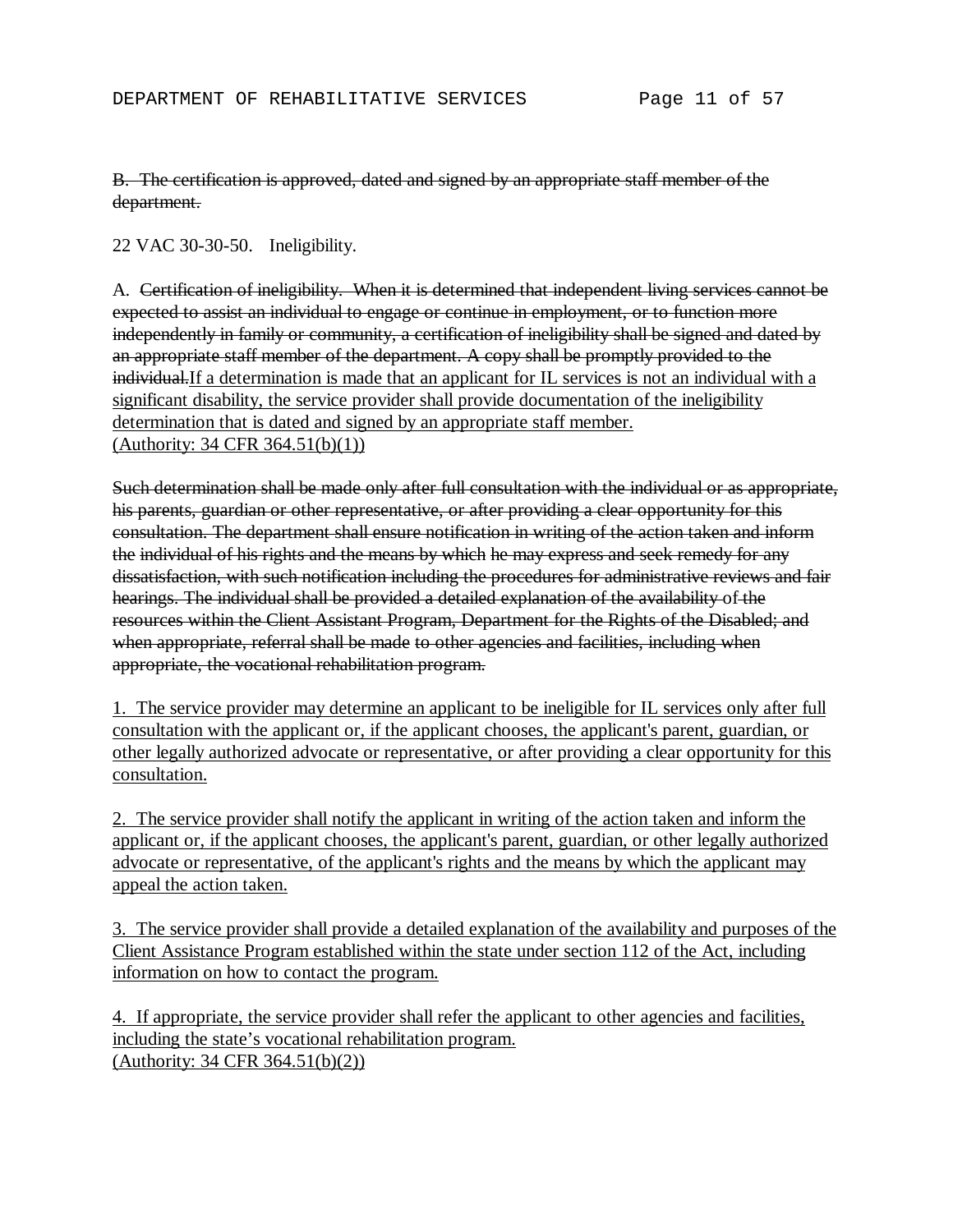B. Review of ineligibility determination. When the department has certified the ineligibility of an applicant for independent living services because of a determination that these services cannot be expected to assist the individual to engage in or continue employment or to function more independently in family or community, the individual's current status will be reviewed within 12 months.If an applicant for IL services has been found ineligible, the service provider shall review the applicant's ineligibility at least once within 12 months after the ineligibility determination has been made and whenever the service provider determines that the applicant's status has materially changed. When the individual has received CIL services, the review may be conducted jointly by department and CIL staff. The review need not be conducted in situations where the individualapplicant has refused it the review, the individual applicant is no longer present in the Commonwealth, or the individual'sapplicant's whereabouts are unknown. (Authority: 34 CFR 364.51(c))

C. A designated state unit (DSU) may carry out the functions and responsibilities described in subsections A and B of this section or, as otherwise provided, may delegate these functions and responsibilities to the appropriate service provider with which the DSU subgrants or contracts to provide IL services. (Authority: 34 CFR 364.57)

Cross-references: Consumer service record, 22 VAC 30-30-31 Consumer appeal procedures, 22 VAC 30-30-110

22 VAC 30-30-60. Order for of selection for services.

In the event independent living rehabilitation(IL) services cannot be provided to all eligible persons who apply, an order of selection is implemented:

PRIORITY 1. Persons eligible and presently receiving services under an **HLPIL** plan.

PRIORITY II. Persons whose impairments are so severesignificant that they do not presently have the potential for employment, but whose ability to live and function independently within their family setting, communities or institutions may be improved by the services.

PRIORITY III. Persons who need independent living services in order to engage in or maintain employment.

22 VAC 30-30-70. The individualized independentIndependent living plan (IILP)(IL plan).

A. General requirements.Unless the individual who is to be provided IL services under Chapter 1 of Title VII of the Act signs a waiver, the service provider, in collaboration with the individual with a disability, shall develop and periodically review an IL plan for the individual in accordance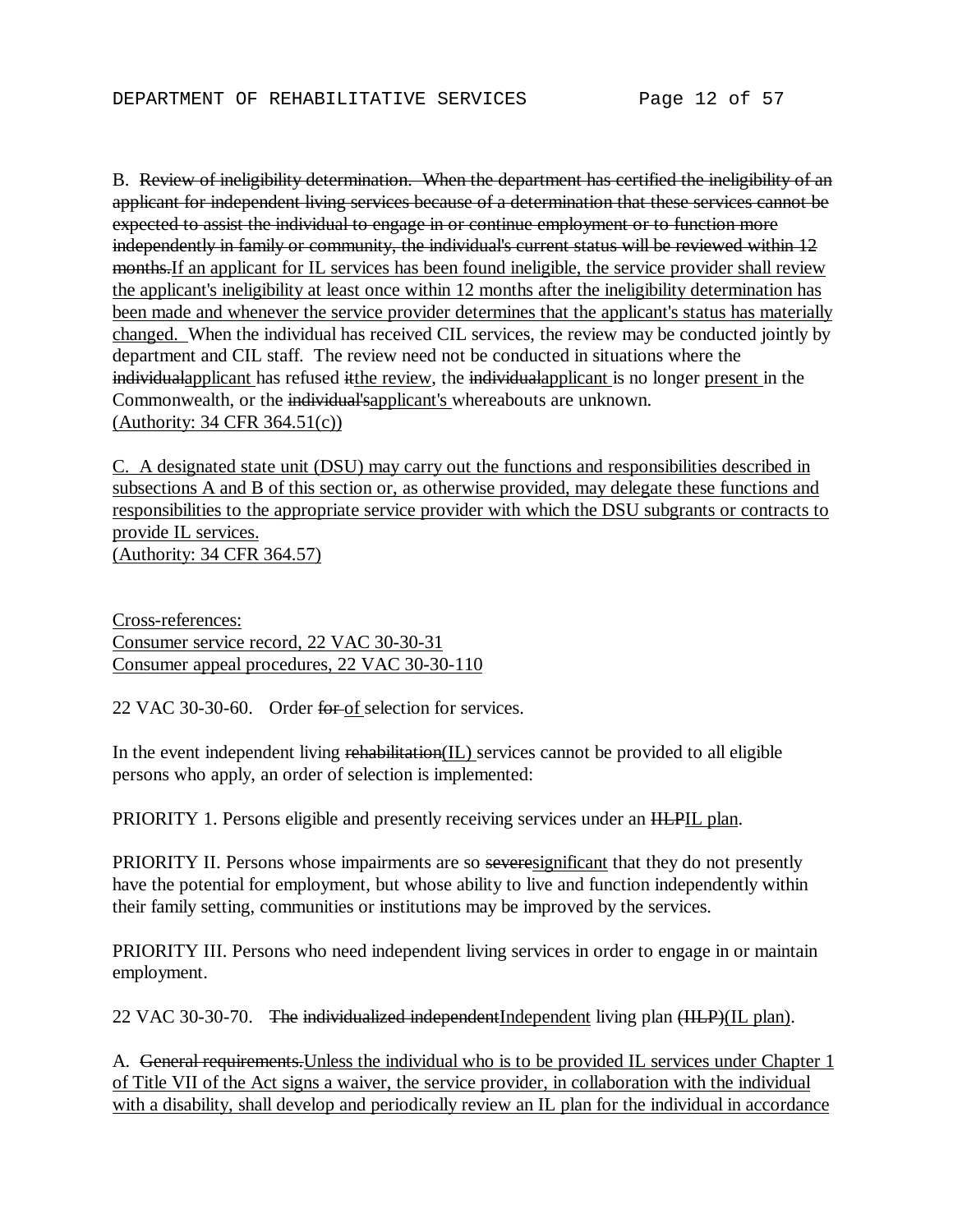with the requirements in subsections A through D of this section. The service provider shall provide each IL service in accordance with the IL plan. The requirements of this section with respect to an IL plan do not apply if the individual knowingly and voluntarily signs a waiver stating that an IL plan is unnecessary.

(Authority: 34 CFR 364.52(a)

1. The IILP shall be initiated and periodically updated for individually provided independent living rehabilitation services. An IL plan must be mutually agreed upon by an appropriate staff member of the service provider and the individual. (Authority: 34 CFR 364.43(c))

2. Independent living services shall be provided in accordance with the IILP, which shall be developed jointly with the individual or his parents, guardian, CIL or other representative, and approved by the department's designee.The IL plan must be developed jointly and signed by the appropriate staff member of the service provider and the individual with a significant disability or, if consistent with state law and the individual chooses, the individual's guardian, parent, or other legally authorized advocate or representative. (Authority: 34 CFR 364.52(b)(2))

3. A copy of the IILPIL plan and any amendments shall be provided in an accessible format to the individual with a severe significant disability, or his parents, guardian or other representative.or, if consistent with state law and the individual chooses, the individual's guardian, parent, or other legally authorized advocate or representative. (Authority: 34 CFR 364.52(b)(3))

4. The IILP shall be initiated after certification of eligibility for independent living services. Development of an individual's IL plan must be initiated after documentation of eligibility under subsection C of 22 VAC 30-30-20, and must indicate the goals or objectives established, the services to be provided, and the anticipated duration of the service program and each component service. (Authority: 34 CFR 364.52(b)(1))

B. HLP review. The HLPIL plan shall be reviewed as often as necessary, but at least on an annual basis to determine whether services should be continued, modified, or discontinued, or whether the individual should be referred to a program of vocational rehabilitation (VR) services under 34 CFR Part 361 and Title I of the Act or to any other program of assistance. Each individual with a severesignificant disability, or his parents, guardian, or other representative shallor, if consistent with state law and the individual chooses, the individual's guardian, parent, or other legally authorized advocate or representative, shall be given an opportunity to review the HLPIL plan and, if necessary, jointly modifyredevelop the IILPand agree by signature to its terms. (Authority: 34 CFR 364.52(c))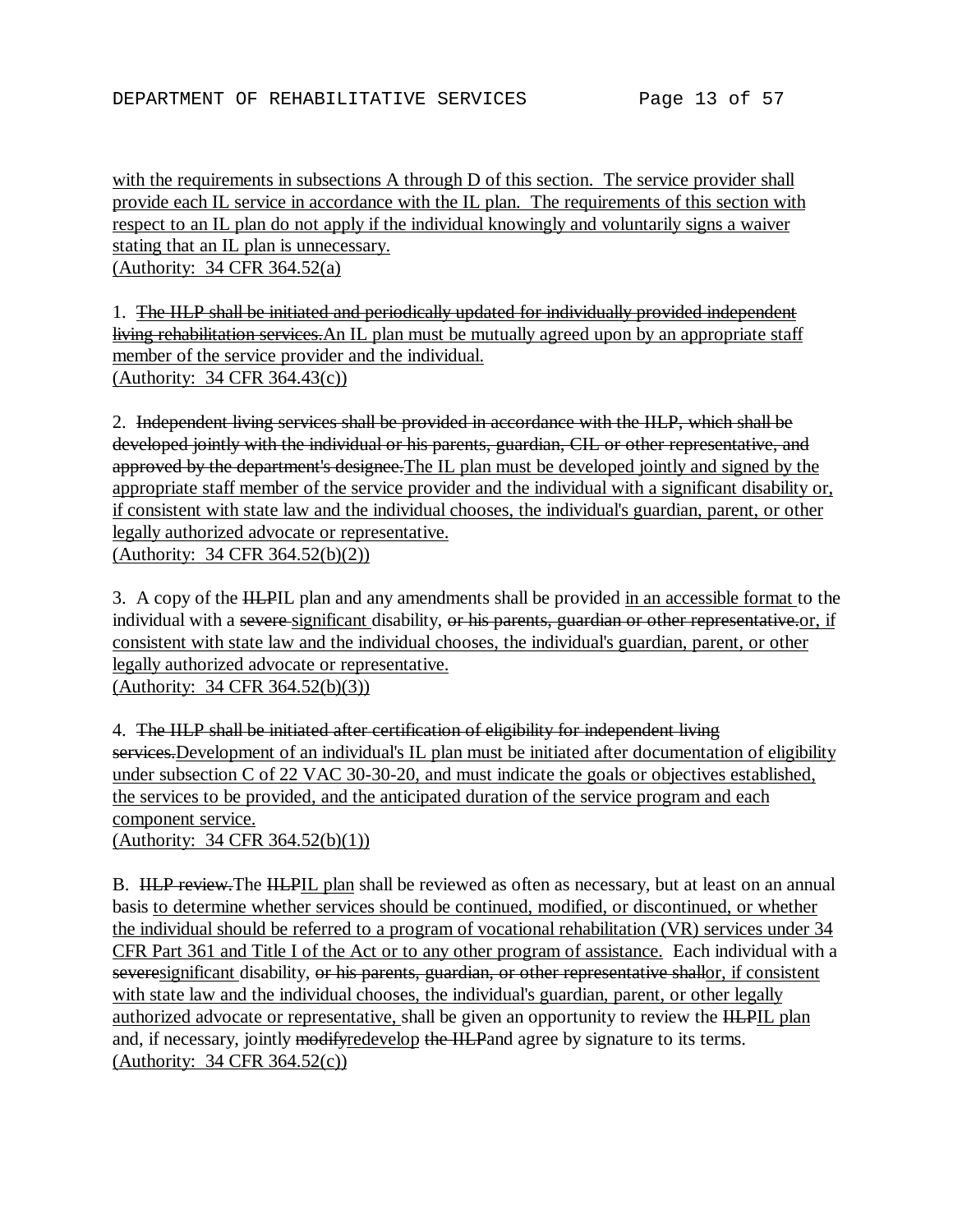## C. Determination on ineligibility under IILP.If the service provider intends to terminate services to an individual receiving IL services under an IL plan, the service provider shall: (Authority: 34 CFR 364.52(e))

If services are to be terminated under an IILP for any reason, the following conditions and procedures shall be met and carried out:

1. The decision shall be made only with the full participation of the individual with a severe disability, or his parents, guardian, or other representative, unless the individual has refused to participate, the individual is no longer residing in the Commonwealth, or his whereabouts are unknown. When the full participation of the individual or a representative of the individual has been secured in making the decision, the reviews of the individual shall be recorded in the IILP;Notify the individual in writing of the action taken and inform the individual or, if the individual chooses, the individual's parent, guardian, or other legally authorized advocate or representative, of the individual's rights and the means by which the individual may appeal the action taken.

(Authority: 34 CFR 364.51(b)(2)(ii))

2. The rationale for the ineligibility decision shall be recorded as an amendment to the IILP certifying that the provision of independent living services has demonstrated that the individual is not capable of functioning more independently in family or community, or engaging or continuing in employment. A certification of ineligibility is then executed; and Provide a detailed explanation of the availability and purposes of the Client Assistance Program established within the state under section 112 of the Act, including information on how to contact the program. (Authority: 34 CFR 364.51(b)(2)(iii))

3. There shall be a periodic review at least annually of the ineligibility decision in which the individual is given the opportunity for full consideration in the reconsideration of the decision, except in situations where a periodic review would be precluded because the individual has refused services, has refused a periodic review, the individual is no longer residing in the Commonwealth, or his whereabouts are unknown. The first review of the ineligibility decision shall be initiated by the department or its designee. Any subsequent reviews shall be undertaken at the request of the individual.Review the applicant's ineligibility at least once within 12 months after the ineligibility determination has been made and whenever the service provider determines that the applicant's status has materially changed. The review need not be conducted in situations where the applicant has refused the review, the applicant is no longer present in the state, or the applicant 's whereabouts are unknown. (Authority: 34 CFR 364.51(c))

4. If appropriate, refer the individual to other agencies and facilities, including the state's vocational rehabilitation program under 34 CFR Part 361 and Title I of the Act. (Authority: 34 CFR 364.51(b)(2)(iv))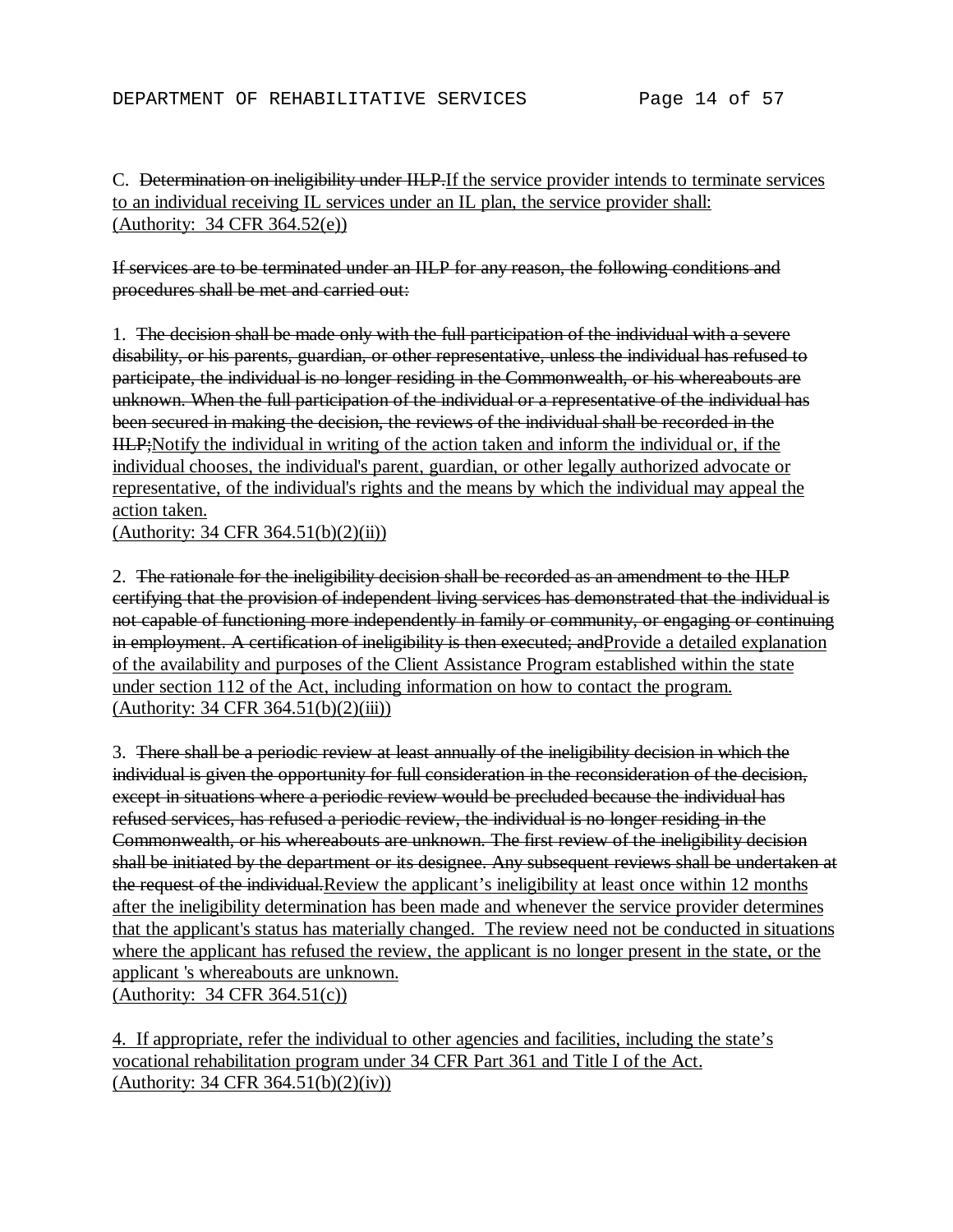D. Coordination with vocational rehabilitation, development disabilities and education programs. The development of the HLPIL plan and the provision of theseIL services willmust be coordinated to the maximum extent possible with theany individualizedwritten rehabilitation planprogram for vocational rehabilitation services for that individual, if there is such a program. This will be coordinated also with any individualized habilitation program for the individual prepared under the Developmental Disabilities Assistance and Bill of Rights Act, or withand any individualizededucation program for the individual prepared under Part B of the Individuals with Disabilities Education Act. (Authority: 34 CFR 364.52(d))

E. A designated state unit (DSU) may carry out the functions and responsibilities described in subsections A through D of this section or, as otherwise provided, may delegate these functions and responsibilities to the appropriate service provider with which the DSU subgrants or contracts to provide IL services. (Authority: 34 CFR 364.57)

Cross-references: Consumer service record, 22 VAC 30-30-31 Eligibility for independent living (IL) services, 22 VAC 30-30-20 Participation by the individuals with a disability in the cost of independent living (IL) services, 22 VAC 30-30-90 Consideration of similar benefits, 22 VAC 30-30-100 Consumer appeal procedures, 22 VAC 30-30-110

22 VAC 30-30-80. Scope of independent living rehabilitation(IL) services for individuals.

The following independent living rehabilitation services shall be provided if deemed necessary to the independence of the individual:

1. Counseling services, including psychological counseling, psychotherapeutic counseling, advocacy services and related services;

2. Housing incidental to the provision of any independent living rehabilitation service, and including appropriate accommodations to, and modifications of, any space utilized to serve, severely disabled individuals;

3. Physical and mental restoration services, including:

a. Physical and mental medical rehabilitation services;

- b. Dentistry services;
- c. Nursing services;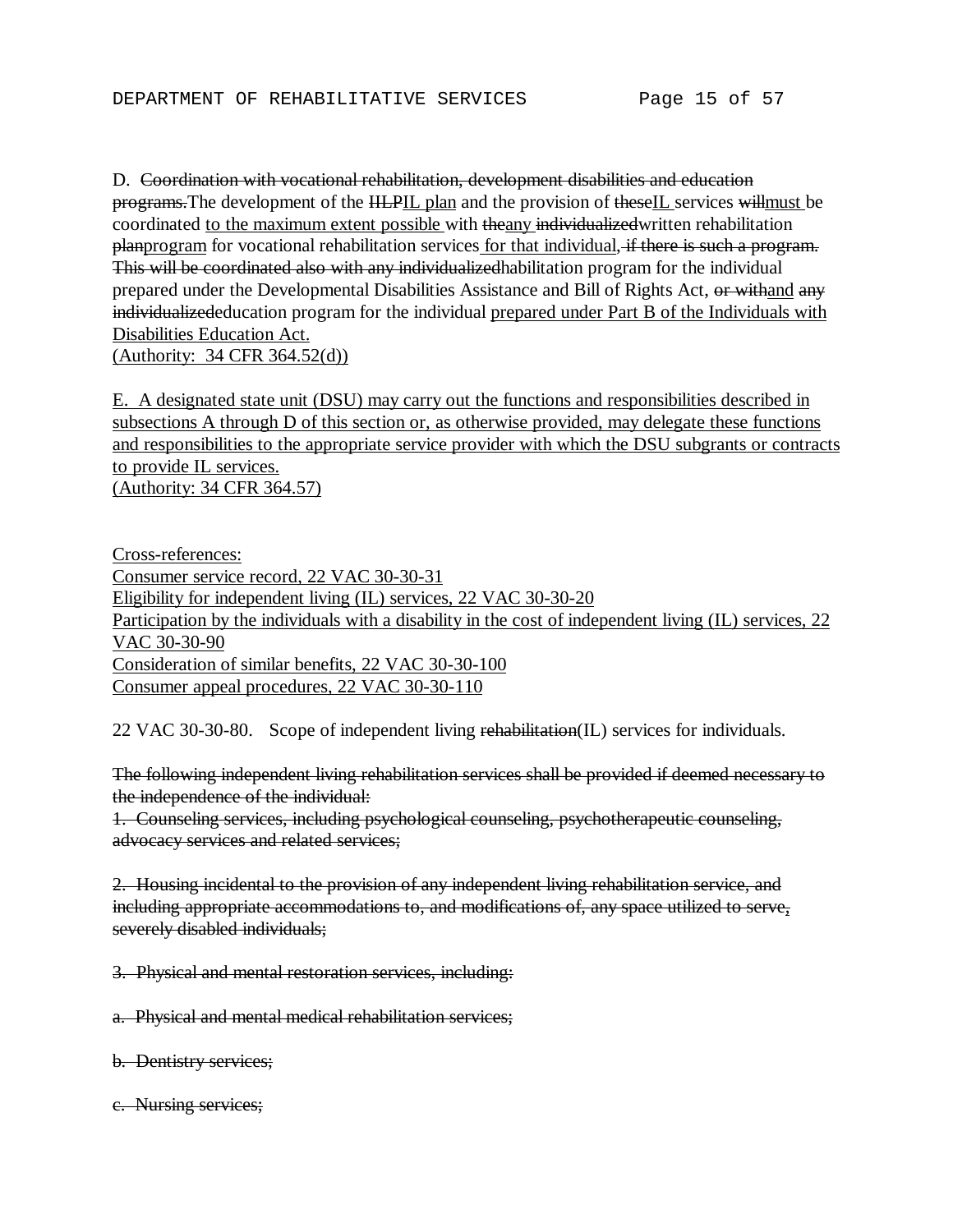d. Therapeutic treatment, such as physical therapy, occupational therapy, speech language and hearing therapy, therapeutic recreation, drama therapy, music therapy, dance therapy and art therapy;

e. Health maintenance;

f. Eyeglasses and visual services; and

g. Prosthetic, orthotic and other assistive appliances and devices.

4. Attendant care;

5. Transportation;

6. Interpreter services for deaf individuals, including tactile interpretation for deaf blind individuals;

7. Reading services, rehabilitation teaching services, and orientation and mobility services for blind individuals;

8. Recreation activities;

9. Services to family members of an individual with a severe disability when necessary for improving the individual's ability to live and function more independently, or the individual's ability to engage or continue in employment;

10. Vocational and other training services, including personal and vocational adjustment when necessary for improving an individual's ability to live with a severe disability and function more independently, or his ability to engage or continue in employment;

11. Job placement services;

12. Referral services;

13. Telecommunications, sensory and other technological aids and devices;

14. Services for children of preschool age including physical therapy, development of language and communication skills, and child development services;

15. Any other vocational rehabilitation services available under the State Plan for Vocational Rehabilitation Services are appropriate to the independent living rehabilitation needs of an individual with a severe disability; and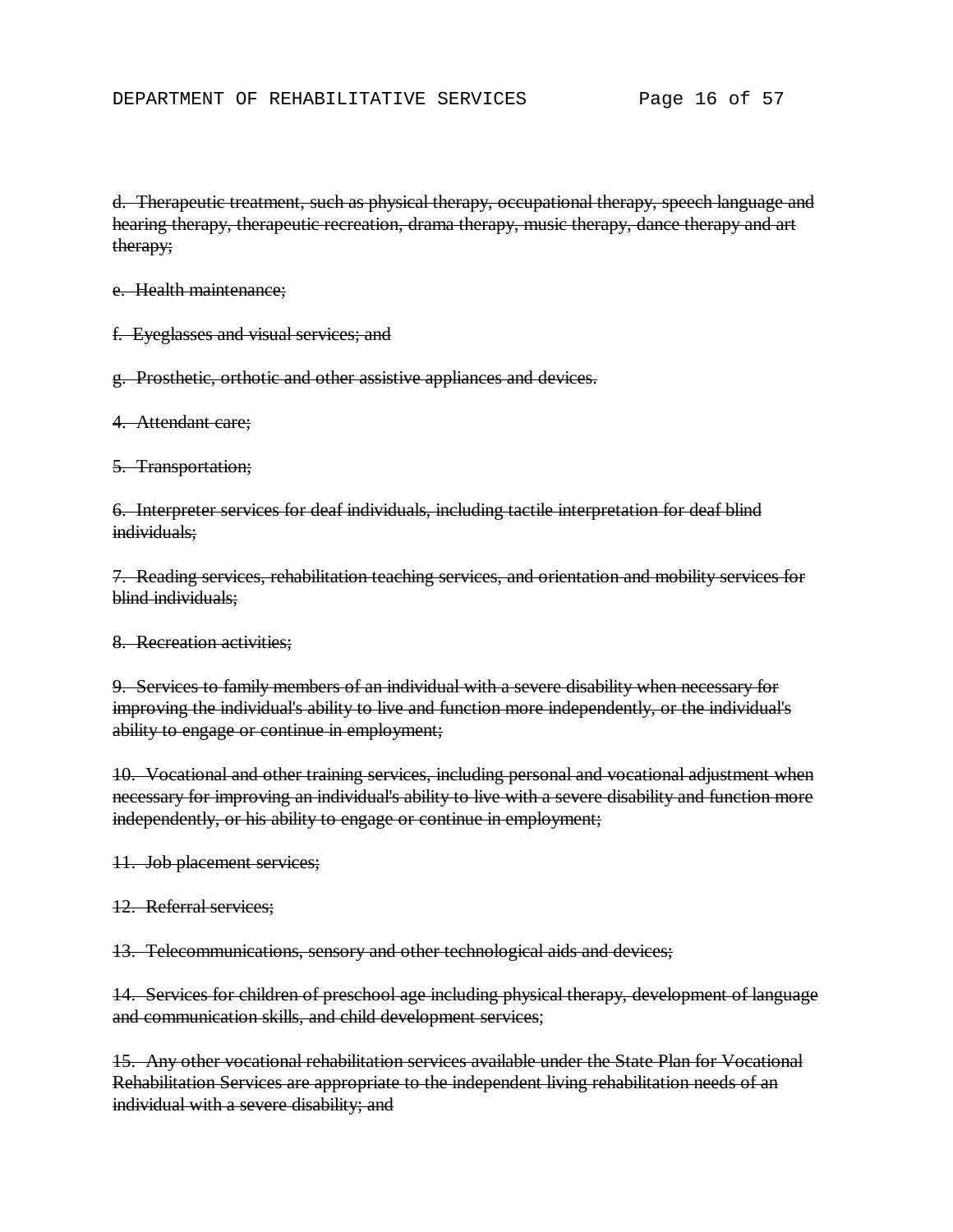16. Any appropriate preventive services necessary to decrease the future needs of an individual with a severe disability assisted under the program for similar services.

A. In providing independent living (IL) services as required under section 704(e) of the Act and subsection A of 22 VAC 30-30-270, a state may use the funds to provide directly, or through grants or contracts, the following IL core services:

1. Information and referral services. These services may be provided independently of the other IL core services and without regard to evaluation standards in 22 VAC 30-30-181. (Authority: 34 CFR 365.21(a) and (b))

2. IL skills training; (Authority: 34 CFR 365.21(a))

3. Peer counseling, including cross-disability peer counseling; and (Authority: 34 CFR 365.21(a))

4. Individual and systems advocacy. (Authority: 34 CFR 365.21(a))

B. In addition to the independent living (IL) core services that the state may provide with funds received under Part B of Chapter 1 of Title VII of the Act, the state may also use those funds to provide other IL services. "IL services" means the IL core services defined in subsection A of this section and:

1. Counseling services, including psychological counseling, psychotherapeutic counseling, and related services;

2. Services related to securing housing or shelter, including services related to community group living, that are supportive of the purposes of the Act, and adaptive housing services, including appropriate modifications to and modifications of any space used to serve, or to be occupied by, individuals with significant disabilities;

3. Rehabilitation technology;

4. Mobility training;

5. Services and training for individuals with cognitive and sensory disabilities, including life skills training and interpreter and reader services;

6. Personal assistance services, including attendant care and the training of personnel providing these services;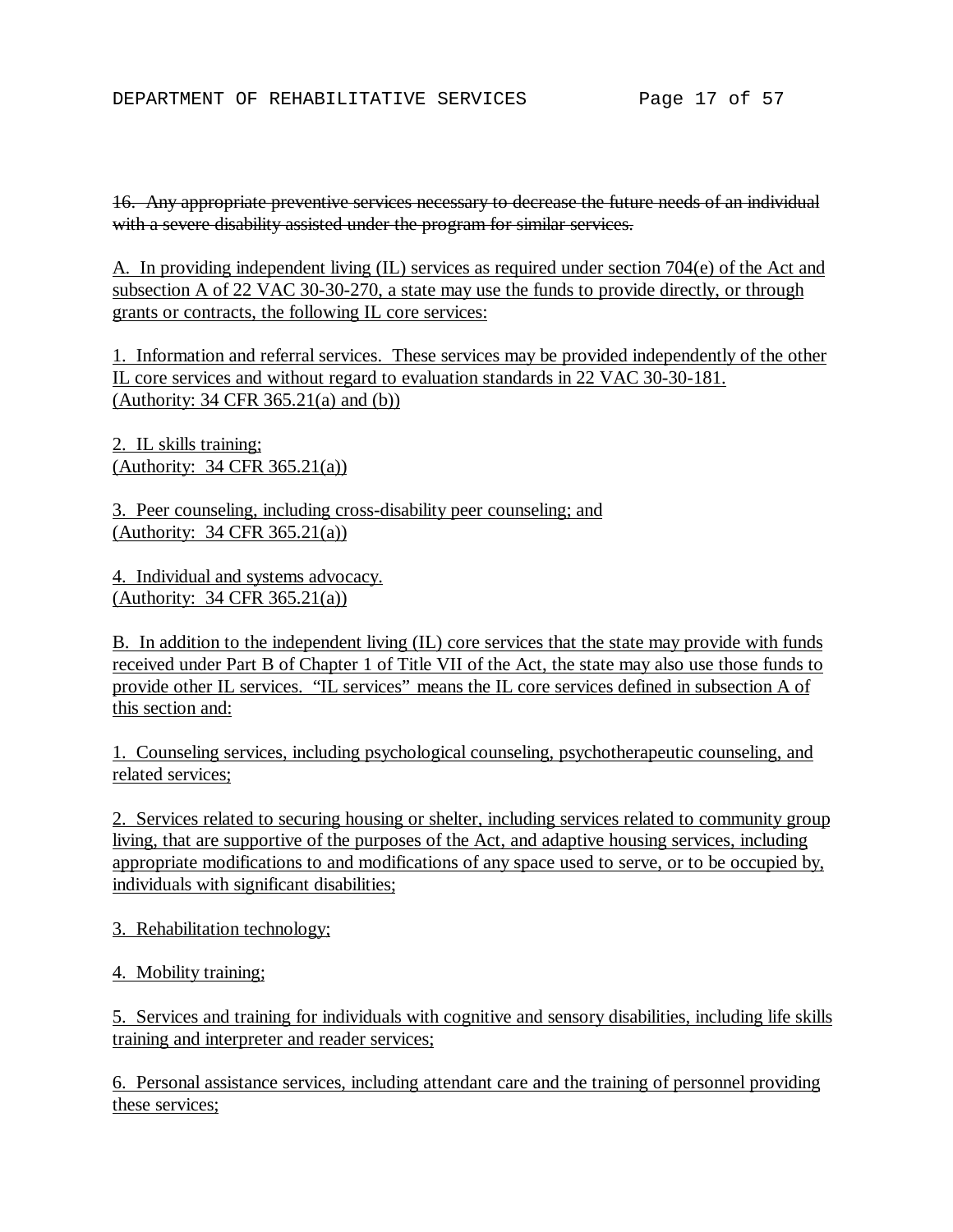7. Surveys, directories, and other activities to identify appropriate housing, recreation opportunities, and accessible transportation, and other support services;

8. Consumer information programs on rehabilitation and IL services available under the Act, especially for minorities and other individuals with significant disabilities who have traditionally been unserved or underserved by programs under the Act;

9. Education and training necessary for living in a community and participating in community activities;

10. Supported living;

11. Transportation, including referral and assistance for transportation;

12. Physical rehabilitation;

13. Therapeutic treatment;

14. Provision of needed prostheses and other appliances and devices;

15. Individual and group social and recreational services;

16. Training to develop skills specifically designed for youths who are individuals with significant disabilities to promote self-awareness and esteem, develop advocacy and self-empowerment skills, and explore career options;

17. Services for children;

18. Services under other federal, state, or local programs designed to provide resources, training, counseling, or other assistance of substantial benefit in enhancing the independence, productivity, and quality of life of individuals with significant disabilities;

19. Appropriate preventive services necessary to decrease the need of individuals with significant disabilities assisted under the Act for similar services in the future;

20. Community awareness programs to enhance the understanding and integration into society of individuals with significant disabilities; and

21. Any other services that may be necessary to improve the ability of an individual with a significant disability to function, continue functioning, or move toward functioning independently in the family or community or to continue in employment and that are not inconsistent with any other provisions of the Act.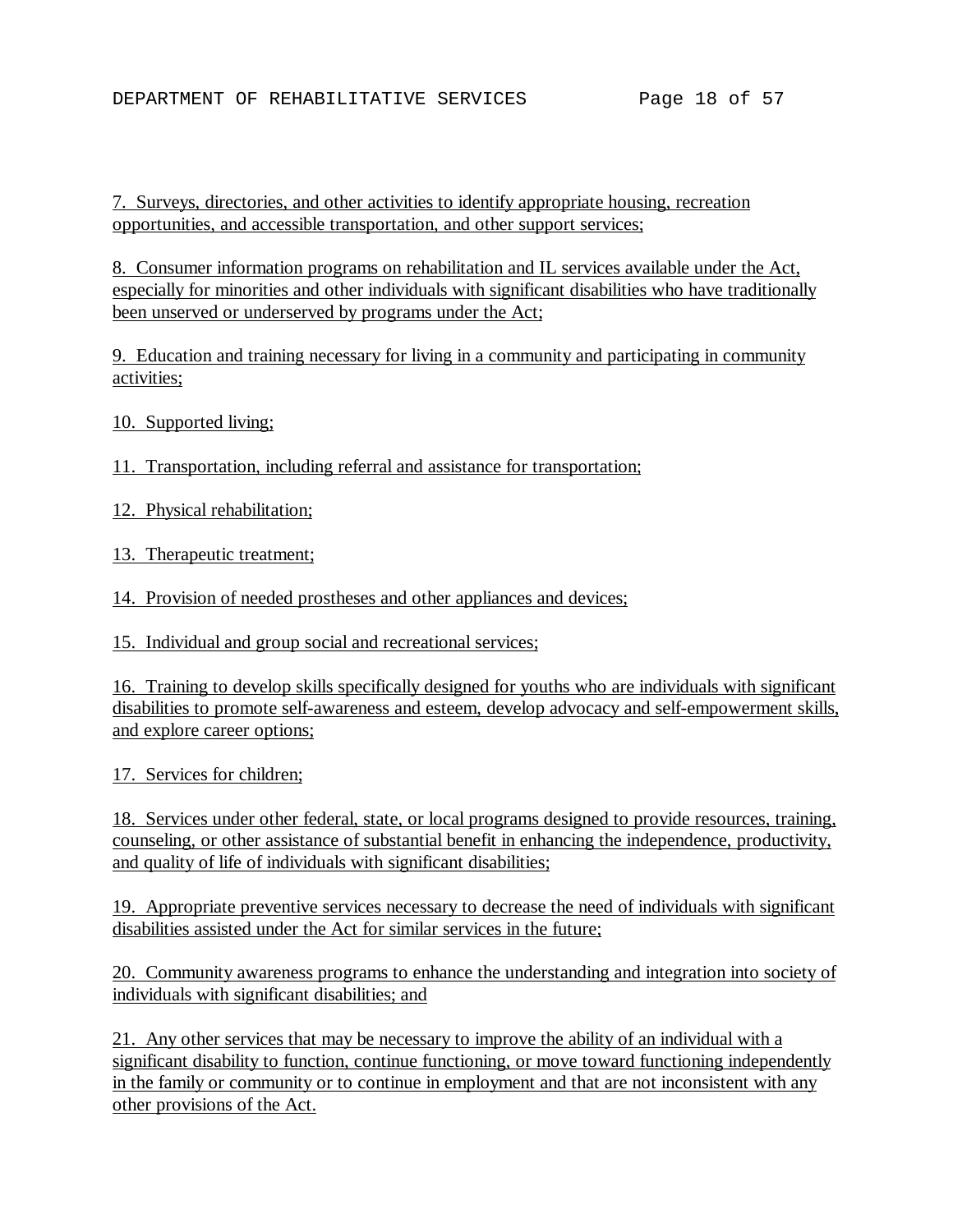### (Authority: 34 CFR 364.4 and 365.22)

C. The service provider may not impose any uniform durational limitations on the provision of IL services, except as otherwise provided by federal law or regulation. (Authority: 34 CFR 364.54)

Cross-references: Independent living plan (IL plan), 22 VAC 30-30-70 Grants or contracts for IL services, 22 VAC 30-30-270

22 VAC 30-30-90 Participation by the individuals with a disability in the cost of independent living rehabilitation(IL) services.

A. An economicA financial need test is established because of the limited resources of the department. (Authority: 34 CFR 364.59)

B. An economicA financial need test will be utilized to determine the extent of client participation in the cost of independent living rehabilitation(IL) services. The state plan must specify the types of IL services for which costs may be charged and for which a financial need test may be applied. Services exempt from consideration for financial participation will be diagnostic and evaluation, counseling, guidance and referral, job placement, on-the-job training and unpaid work experience. Also excluded from financial participation will be services necessary to assist in the diagnostic and evaluation process such as transportation, maintenance and interpreter service for the deaf. (Authority: 34 CFR 364.59(b)(1))

C. Groups exempt are:

1. Recipients of General Relief.

2. Recipients of Aid to Families with Dependent Children Temporary Assistance for Needy Families (TANF) by the client or family in which the client is dependent.

3. Recipients of Supplemental Security Income (SSI).

4. Recipients of Social Security Disability Income (SSDI).

D. The Department of Rehabilitative Services will make an assessment of similar benefits available to pay for independent living rehabilitation services. The Department of Rehabilitative Services will not pay program costs which could otherwise be provided by similar benefits unless it is documented that the delay in securing such benefits would be detrimental to the rehabilitation program.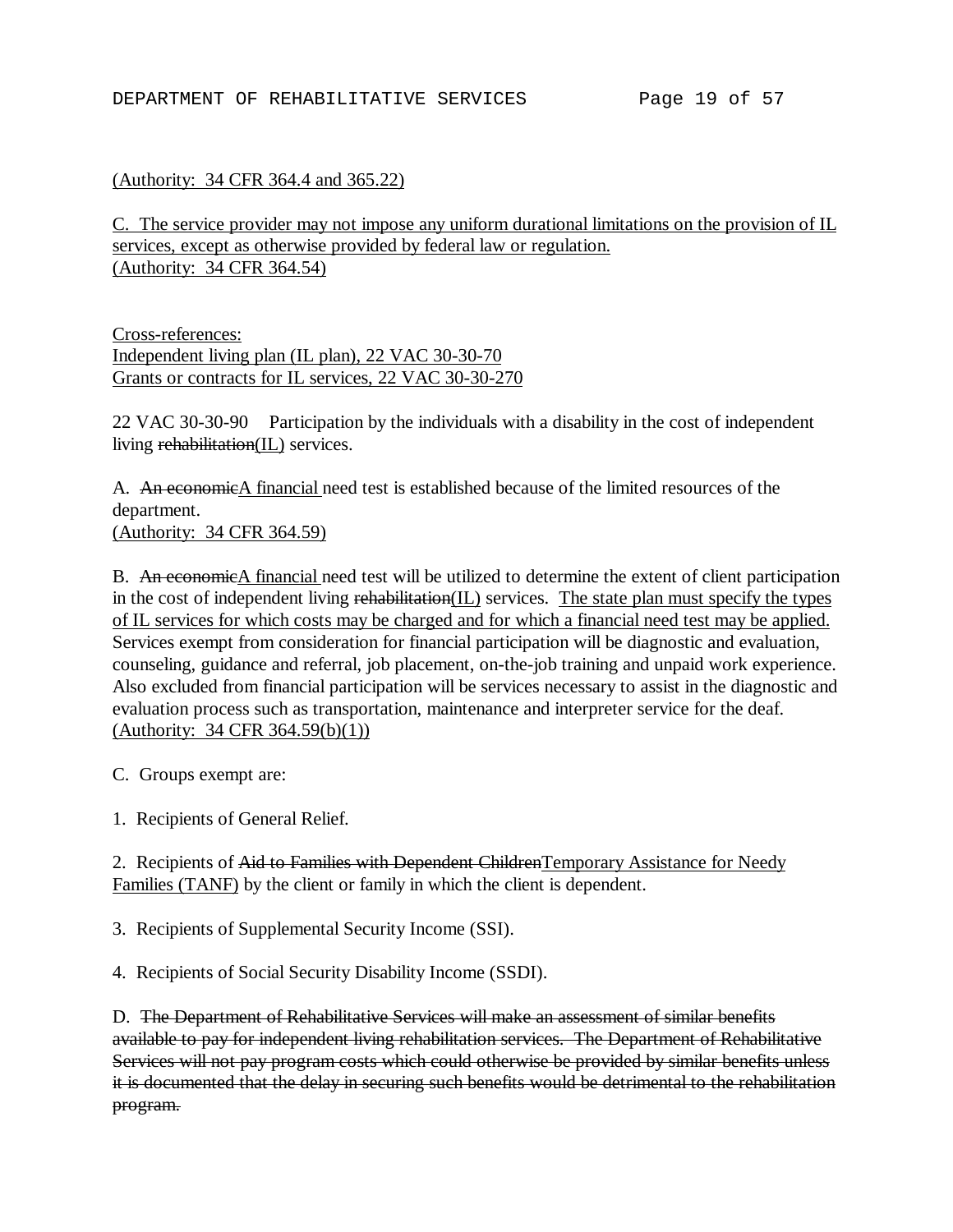E. Income and resources of the family are to be used when the client is less than 18 years of age, has not been emancipated, and is a part of the family unit. The client is a part of the parent or legal guardian family unit upon occurrence of either:

1. Residence with the parent/legal guardian;

2. Dependency of support evidenced on the last federal income tax return of the parent/legal guardian regardless of residency; or

3. When temporarily absent from the home due to illness, school, vocation or military leave.

The family unit may include persons in residence with the parent/legal guardian, other than the client, who were declared as a dependent on the last federal income tax return of the parent/legal guardian.

FE. The financial need test will consider the following income:

1. Annual taxable income (gross income).

2. Annual nontaxable income such as social security, retirement benefits, workmen'sworkers' compensation, veteran's benefits, etc.

3. Total cash assets, including checking and savings accounts, certificates, stocks and bonds, etc.

F. The financial need test will provide for the following allowances and exclusions:

 $a-1$ . The gross income will be adjusted by the percentage indicated in the table below:

| Gross Income         | Allowance |
|----------------------|-----------|
| Under \$10,000       | 15%       |
| \$10,000 to \$14,999 | 20%       |
| \$15,000 to \$24,999 | 25%       |
| \$25,000 to \$34,999 | 30%       |
| Over \$34,999        | 35%       |

b2. Income will be excluded from consideration based upon family size using the table below:

| Size of Family | Income Exclusion |  |
|----------------|------------------|--|
|                | \$10,608         |  |
|                | 13,143           |  |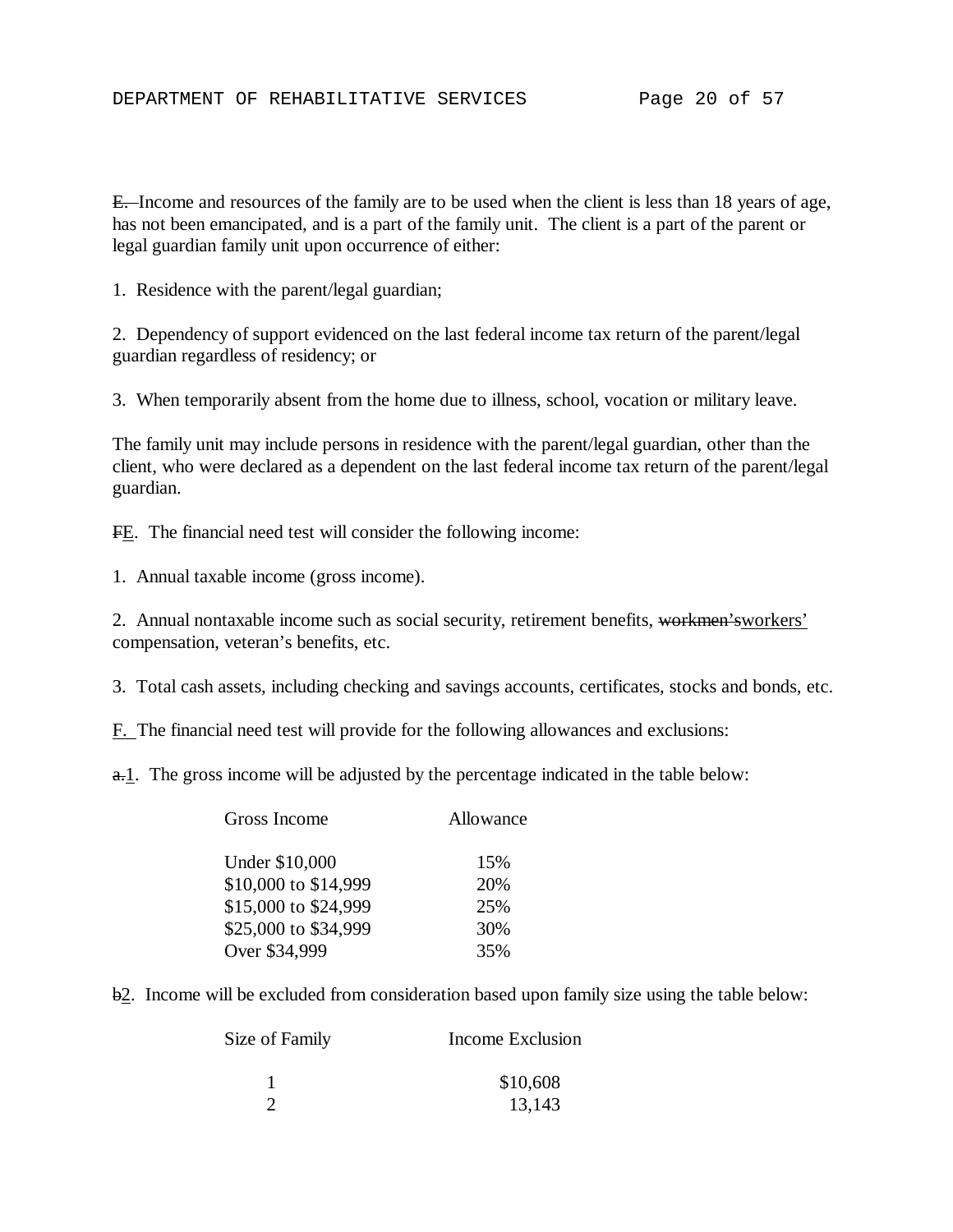| 3 | 15,678 |
|---|--------|
| 4 | 18,213 |
| 5 | 20,748 |
| 6 | 23,283 |
| 7 | 25,818 |
| 8 | 28,353 |

For each additional dependent, add \$2,535.

The table above is based upon the federal low income for a family of four. It shall be updated annually by the departmentDepartment of Rehabilitative Services.

e3. Excluded from income will be the estimated client costs specifically related to the client's disability and not covered by similar benefits.

d4. Excluded from cash assets is \$5,000.

e5. Individual retirement account shall be excluded from income considerations.

G. Determination of the annual client financial contribution results from an examination of (i) the number of persons in the family unit; (ii) annual taxable income minus allowances; (iii) annual nontaxable income; (iv) cash assets minus exclusions and; (v) exceptional exclusions based on client cost specifically related to client's disability. The financial resources to be considered will be tabulated using the method noted herein. The positive balance (resources exceeding exclusions) will be determined to be available for participation in the rehabilitation program.

H. Consideration of financial need shall be applied uniformly so that all individuals who are eligible for IL services are treated equally. (Authority: 34 CFR 364.59(b)(2))

I. Consistent with subsections B and H of this section, a service provider may choose to charge consumers for the cost of IL services or may choose to consider the financial need of an individual who is eligible for IL services. If the service provider chooses to consider financial need, it shall:

1. Maintain written policies covering the specific types of IL services for which a financial needs test will be applied; and

2. Document the individual's participation in the cost of any IL services, including the individual's financial need.

(Authority: 34 CFR 364.59(d))

22 VAC 30-30-100. Consideration of similar benefits.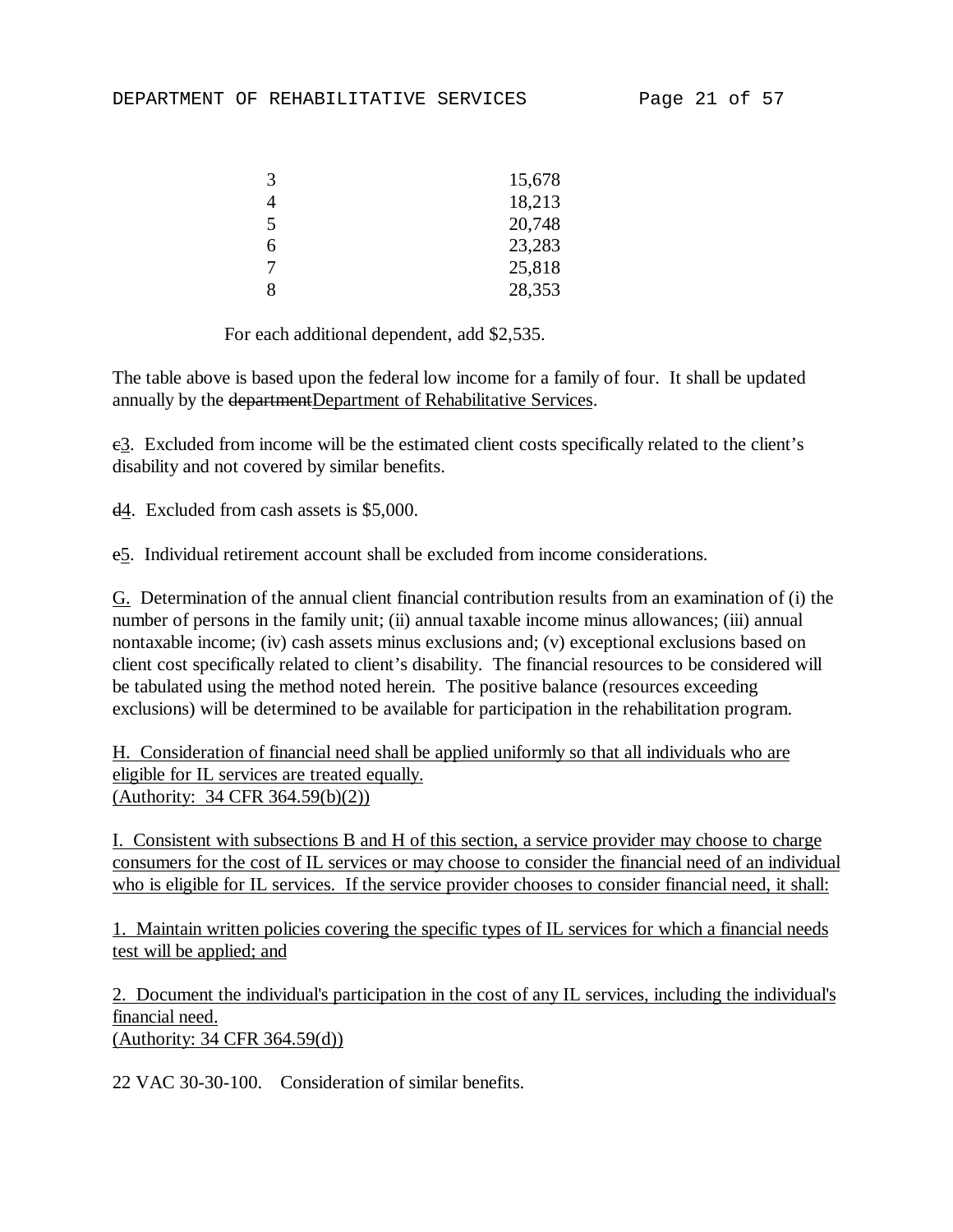A. Consideration shall be given, in all cases, to any similar benefits available to an individual with a disability, or to family members of an individual with a disability, under any program to meet, in whole or in part, the cost of any independent living rehabilitation(IL) services, except the following:

1. Intake counseling to determine the client's need for specific rehabilitation services;

2. Referral and counseling services with respect to attendant care;

3. Counseling and advocacy services with respect to legal and economic rights and benefits;

4. Referral for housing and transportation;

5. Surveys, directories, and other activities to identify appropriate housing and accessible transportation and other support services;

6. Peer counseling;

7. Individual and group social and recreational activities; and

8. Services which will significantly delay achieving the Independent Living Rehabilitation objective of the individual.

B. An appropriate staff member of the departmentDepartment of Rehabilitative Services shall be responsible for making a determination as to how a program of services is to be financed. The department shall consider the availability of third party resources to cover part or all of the cost; the availability of the individual's resources or the individual's family resources to cover part or all of the cost; and the availability of department resources to cover part or all of the cost when other resources are insufficient.

22 VAC 30-30-110. Consumer Appealappeal procedures.

Appeal procedures for independent living services adhere to the department's appeal procedures, as set forth in 22VAC30-20-180 of the department's Vocational Rehabilitation Regulations. A. Each service provider shall establish policies and procedures that an individual may use to obtain review of decisions made by the service provider concerning the individual's request for IL services or the provision of IL services to the individual. The service provider shall use formats that are accessible to inform each individual who seeks or is receiving IL services from the service provider about the procedures.

(Authority: 34 CFR 364.58)

B. All service providers shall use formats that are accessible to notify individuals seeking or receiving IL services under Chapter 1 of Title VII of the Act about the availability of the Client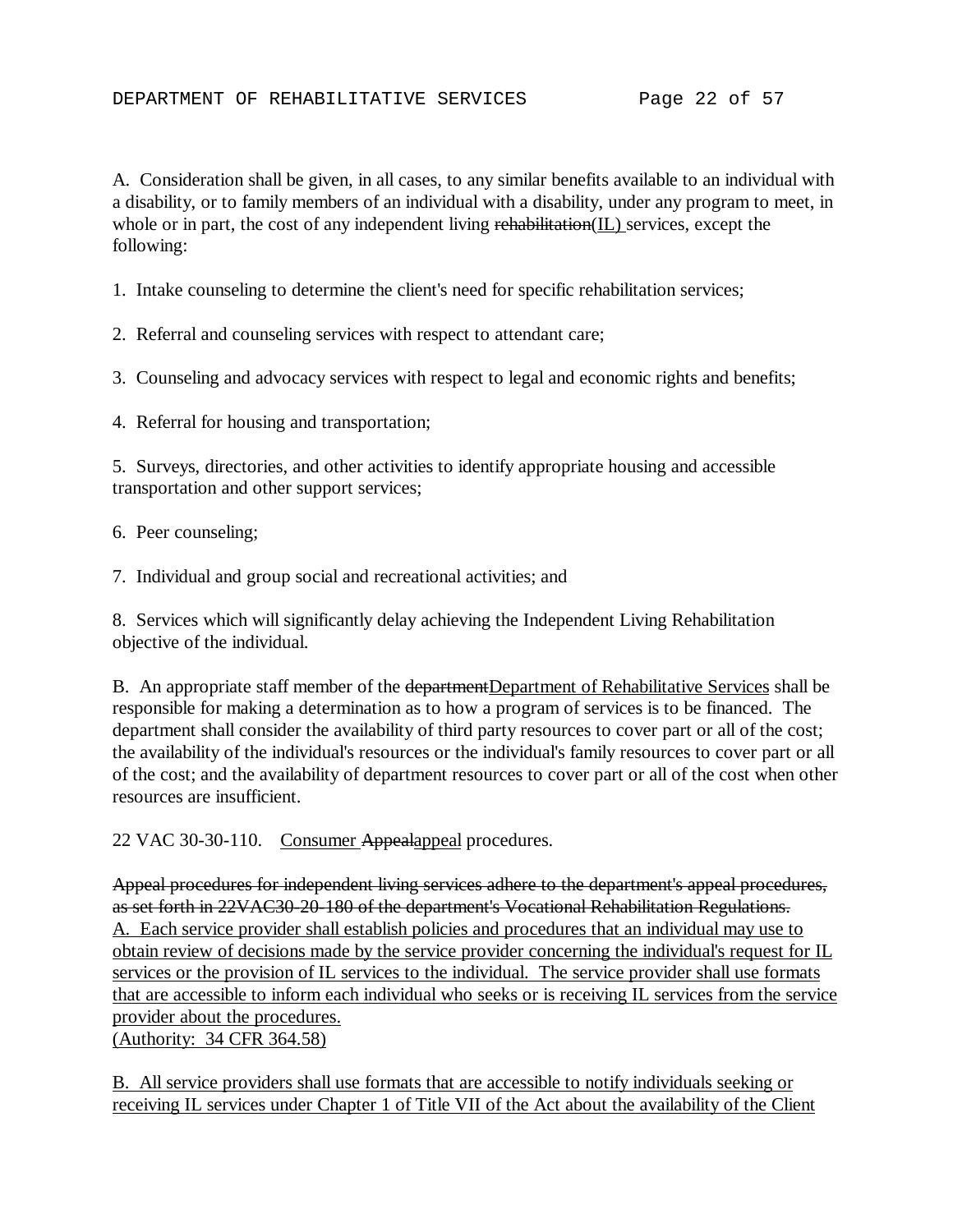### Assistance Program (CAP) authorized by section 112 of the Act; the purposes of the services provided under the CAP; and how to contact the CAP. (Authority: 34 CFR 364.30)

22 VAC 30-30-120. Protection, use and release of personal information.

Independent living services will adhere to the department's protection, use, and release of personal information, as set forth in 22VAC30-20-190 of the department's Vocational Rehabilitation Regulations.

A. The service provider shall adopt and implement policies and procedures to safeguard the confidentiality of all personal information, including photographs and lists of names. These policies and procedures must assure that:

1. Specific safeguards protect current and stored personal information;

2. All applicants for, or recipients of, IL services and, as appropriate, those individuals' legally authorized representatives, service providers, cooperating agencies, and interested persons are informed of the confidentiality of personal information and the conditions for gaining access to and releasing this information;

3. All applicants or their legally authorized representatives are informed about the service provider's need to collect personal information and the policies governing its use, including:

a. Identification of the authority under which information is collected;

b. Explanation of the principal purposes for which the service provider intends to use or release the information;

c. Explanation of whether providing requested information to the service provider is mandatory or voluntary and the effects to the individual of not providing requested information;

d. Identification of those situations in which the service provider requires or does not require informed written consent of the individual or his or her legally authorized representative before information may be released; and

e. Identification of other agencies to which information is routinely released;

4. Persons who are unable to communicate in English or who rely on alternative modes of communication must be provided an explanation of service provider policies and procedures affecting personal information through methods that can be adequately understood by them;

5. At least the same protections are provided to individuals with significant disabilities as provided by the state's laws and regulations; and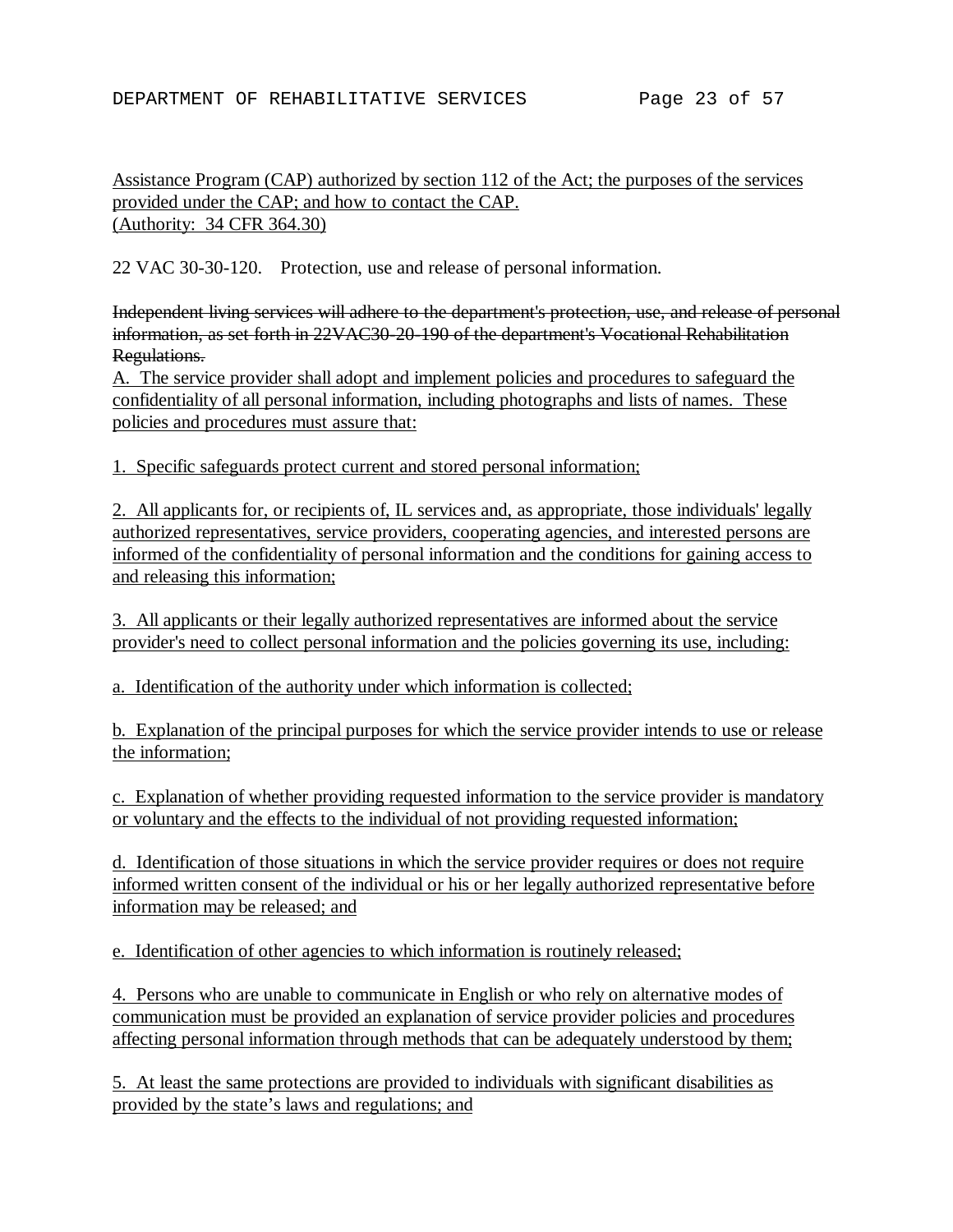# 6. Access to records is governed by rules established by the service provider and any fees charged for copies of records are reasonable and cover only extraordinary costs of duplication or making extensive searches.

(Authority: 34 CFR 364.56(a)

B. All personal information in the possession of the service provider may be used only for the purposes directly connected with the provision of IL services and the administration of the IL program under which IL services are provided. Information containing identifiable personal information may not be shared with advisory or other bodies that do not have official responsibility for the provision of IL services or the administration of the IL program under which IL services are provided. In the provision of IL services or the administration of the IL program under which IL services are provided, the service provider may obtain personal information from other service providers and cooperating agencies under assurances that the information may not be further divulged, except as provided under subsections C, D, and E of this section. (Authority: 34 CFR 364.56(b)

C. If requested in writing by a recipient of IL services, the service provider shall release all information in that individual's record of services to the individual or the individual's legally authorized representative in a timely manner, except:

1. Medical, psychological, or other information that the service provider determines may be harmful to the individual may not be released directly to the individual, but must be provided through a qualified medical or psychological professional or the individual's legally authorized representative.

2. If personal information has been obtained from another agency or organization, it may be released only by, or under the conditions established by, the other agency or organization. (Authority: 34 CFR 364.56(c))

D. Personal information may be released to an organization, agency, or individual engaged in audit, evaluation, or research activities only for purposes directly connected with the administration of an IL program, or for purposes that would significantly improve the quality of life for individuals with significant disabilities and only if the organization, agency, or individual assures that:

1. The information will be used only for the purposes for which it is being provided;

2. The information will be released only to persons officially connected with the audit, evaluation, or research;

3. The information will not be released to the involved individual;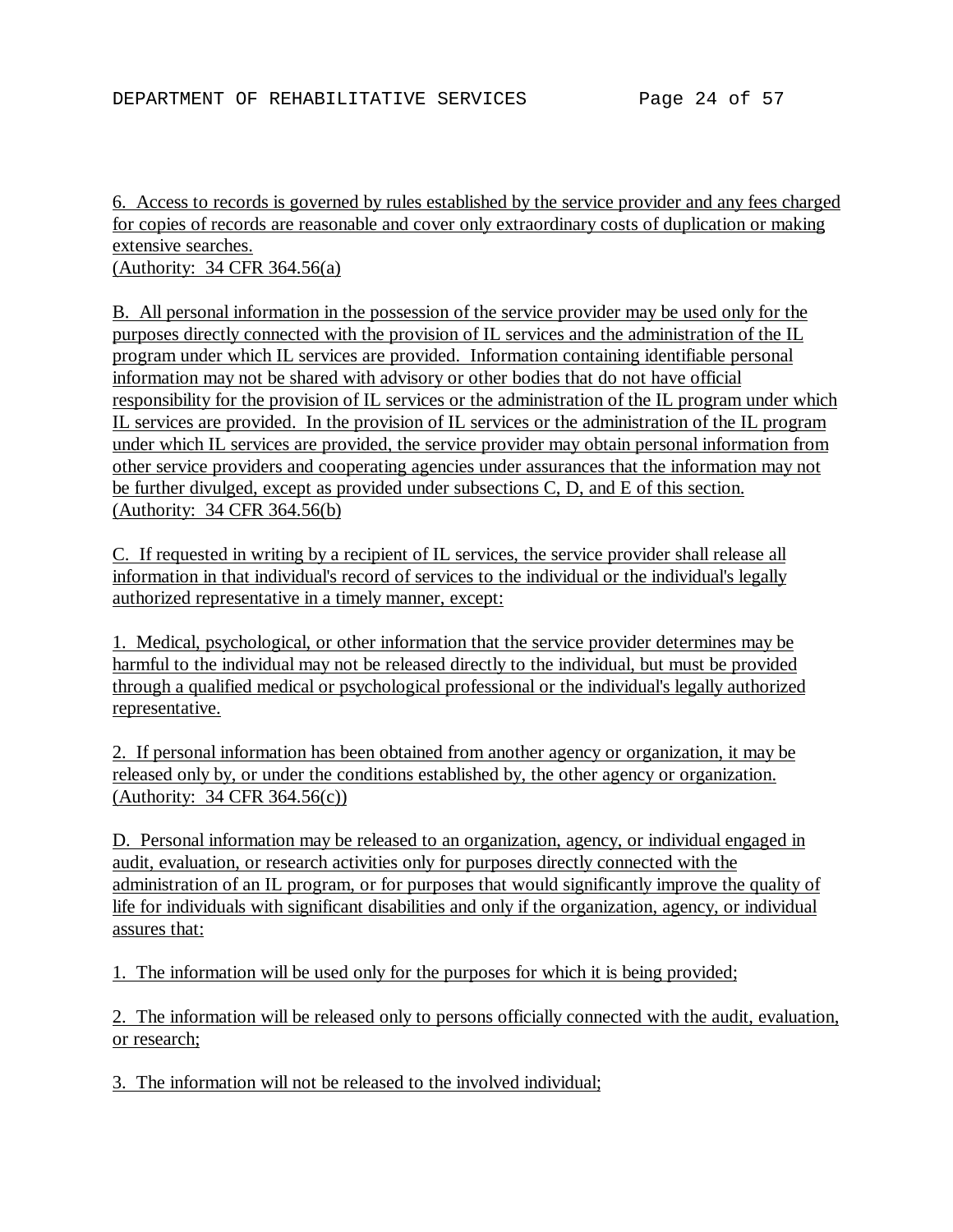### 4. The information will be managed in a manner to safeguard confidentiality; and

5. The final product will not reveal any personally identifying information without the informed written consent of the involved individual or the individual's legally authorized representative. (Authority: 34 CFR 364.56(d))

E. Upon receiving the informed written consent of the individual or, if appropriate, the individual's legally authorized representative, the service provider may release personal information to another agency or organization for the latter's program purposes only to the extent that the information may be released to the involved individual and only to the extent that the other agency or organization demonstrates that the information requested is necessary for the proper administration of its program.

1. Medical or psychological information may be released if the other agency or organization assures the service provider that the information will be used only for the purpose for which it is being provided and will not be further released to the individual.

2. The service provider shall release personal information if required by federal laws or regulations.

3. The service provider shall release personal information in response to investigations in connection with law enforcement, fraud, or abuse, unless expressly prohibited by federal or state laws or regulations, and in response to judicial order.

4. The service provider also may release personal information to protect the individual or others if the individual poses a threat to his or her safety or to the safety of others. (Authority: 34 CFR 364.56(e))

F. Human research to be conducted or authorized by a center for independent living may be subject to approval and continuing review from a review board established under state-mandated regulations to protect human research participants. (Authority: 34 CFR 97.103 and section 32.1-162.16 of the Code of Virginia)*.*

## PART II. CENTERS FOR INDEPENDENT LIVING (CIL) PROGRAM

22 VAC 30-30-130. Grants or contracts for independent living centers.Agencies eligible for CIL program.

Grants or contracts may be awarded to any county, city or combination thereof, or any local public or private nonprofit agency, organization or facility. The criteria contained herein shall be followed in the establishment and operation of Centers for Independent Living (CILs).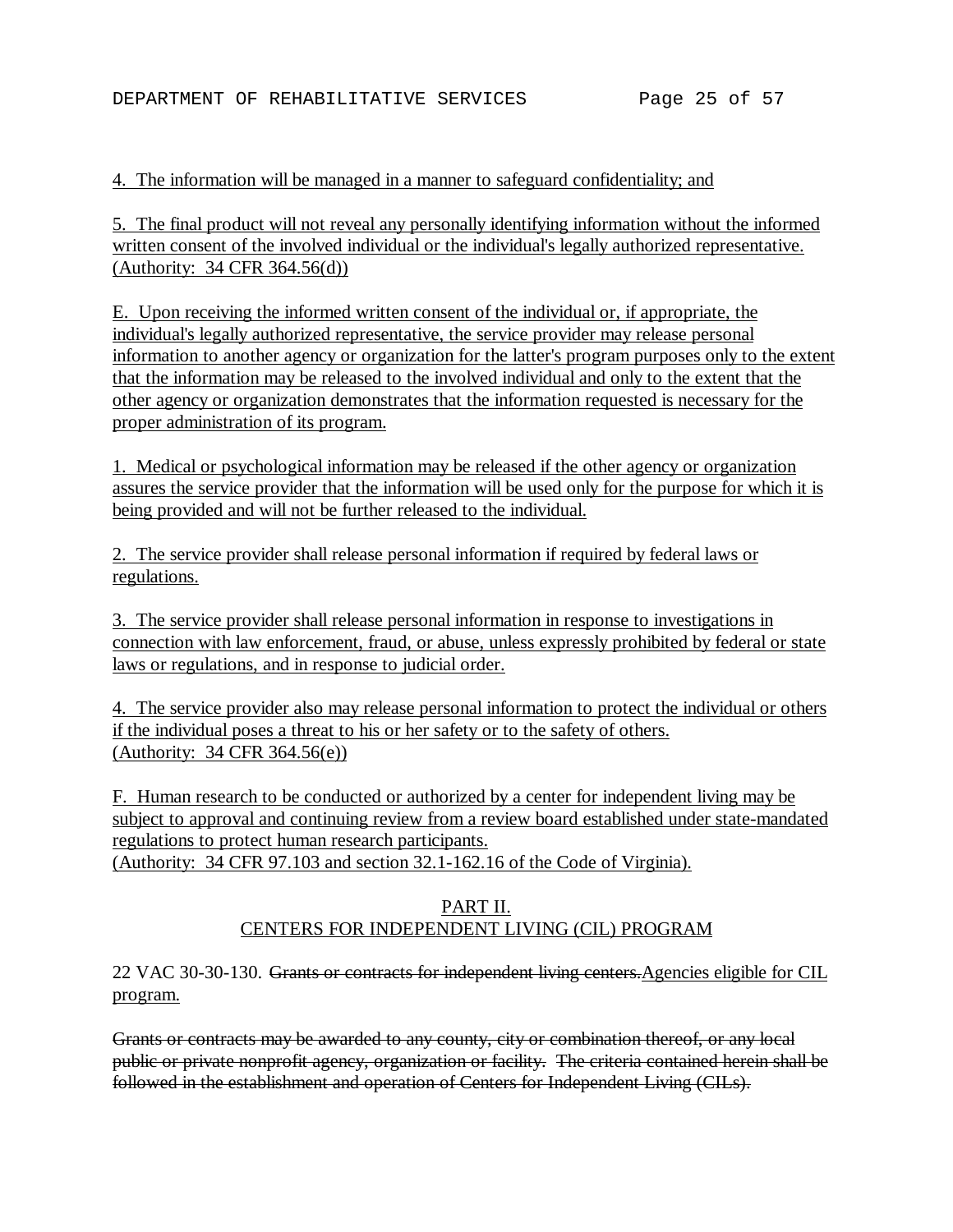A. The Centers for Independent Living (CIL) program provides financial assistance for planning, coordinating, administering, and evaluating centers for independent living (centers) that comply with the standards and assurances in section 725(b) and (c) of the Act, consistent with the design included in the state plan for establishing a statewide network of centers. (Authority: 34 CFR 366.1)

1. The state plan must include a design for the establishment of a statewide network of centers that comply with the standards and assurances in section 725(b) and (c) of the Act, 22 VAC 30- 30-171, and 22 VAC 30-30-181. (Authority: 34 CFR 364.25(a))

2. The design must identify unserved and underserved areas and must provide an order of priority for serving these areas. (Authority: 34 CFR 364.25(b))

B. In any state in which the secretary of the U. S. Department of Education has approved the state plan required by section 704 of the Act, an applicant may receive a grant under subsections C or D of this section, as applicable, if:

1. The applicant demonstrates in its application that it has the power and authority to:

a. Carry out the purpose of Part C of Title VII of the Act and perform the functions listed in section 725(b) and (c) of the Act, 22 VAC 30-30-171, and 22 VAC 30-30-181 within a community located within the state or in a bordering state - including Washington, D.C.; and (Authority: 34 CFR 366.2(a) and 34 CFR 364.4)

b. Receive and administer funds under 34 CFR 366 Centers for Independent Living program; funds and contributions from private or public sources that may be used in support of a center; and funds from other public and private programs; and (Authority: 34 CFR 366.2(a))

c. Plan, conduct, administer, and evaluate a center consistent with the standards and assurances in section 725(b) and (c) of the Act, 22 VAC 30-30-171, and 22 VAC 30-30-181. (Authority: 34 CFR 366.2(a))

2. An applicant that meets the requirements of subdivision B 1 of this section is eligible to apply as a new center under subsections C or D, as applicable, of this section if it:

a. Is not receiving funds under Part C of Chapter 1 of Title VII of the Act, or (Authority: 34 CFR 366.2(b)(1) and 366.24(a))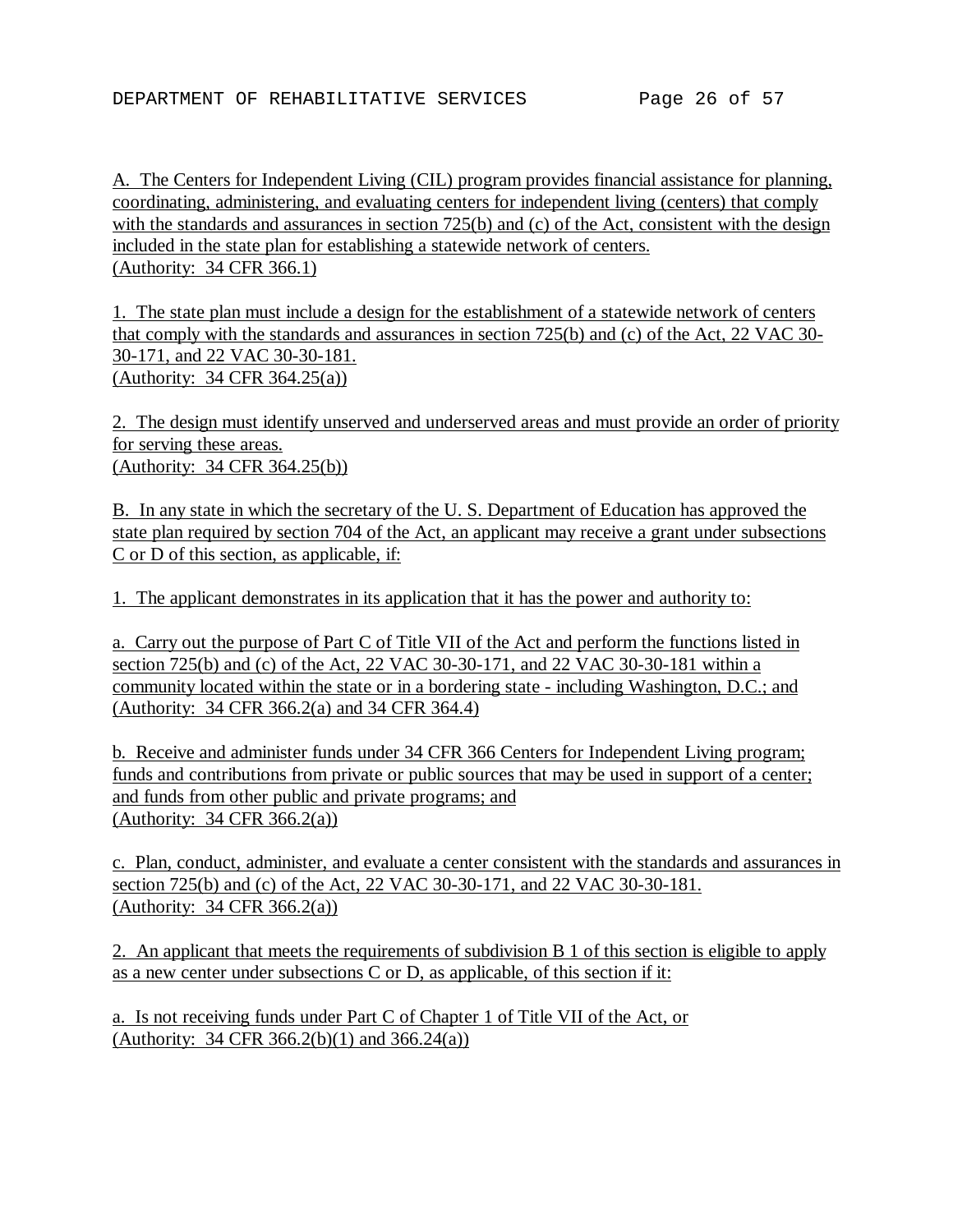b. Proposes the expansion of an existing center through the establishment of a separate and complete center (except that the governing board of the existing center may serve as the governing board of the new center) at a different geographical location, and (Authority: 34 CFR 366.2(b)(2) and 366.24(a))

c. Submits an application at the time, in the manner, and containing the information that is required; an assurance that the eligible agency meets the requirements of this section; the assurances required by section 725(c) of the Act and 22 VAC 30-30-171. (Authority: 34 CFR 366.2(b)(3) and 366.24(a) and 366.21 and 366.33)

3. Subject to the order of priorities established in 22 VAC 30-30-140, a grant for a new center may be awarded to the most qualified eligible agency that applies for funds if:

a. No center serves a geographic area of the state (or a geographic area of the state is underserved by centers serving other areas of the state); and (Authority: 34 CFR 366.24(b)(1) and 366.2(b))

b. The eligible agency proposes to serve the geographic area that is unserved or underserved in the state; and (Authority: 34 CFR 366.24(b)(2) and 366.2(b))

c. The increase in the allotment of the state under section 721 of the Act for a fiscal year, as compared with the immediately preceding fiscal year, is sufficient to support an additional center in the state; and

(Authority: 34 CFR 366.24(b)(3) and 366.2(b))

d. The establishment of a new center is consistent with the design included in the state plan for establishing a statewide network of centers. An applicant may satisfy this requirement by submitting appropriate documentation demonstrating that the establishment of a new center is consistent with the design in the state plan. (Authority: 34 CFR 366.24(c) and (d) and 366.2(b))

4. A state that received assistance in fiscal year 1993 to directly operate a center in accordance with section 724(a) of the Act is eligible to continue to receive assistance under this section to directly operate that center for fiscal year 1994 or a succeeding fiscal year if, for the fiscal year for which assistance is sought:

a. No nonprofit private agency submits and obtains approval of an acceptable application under sections 722 or 723 of the Act and subdivisions B 2 c, for existing eligible agencies, or B 2 and B 3, to apply as a new center, of this section, to operate a center for that fiscal year before a date specified by the secretary of the U.S. Department of Education, or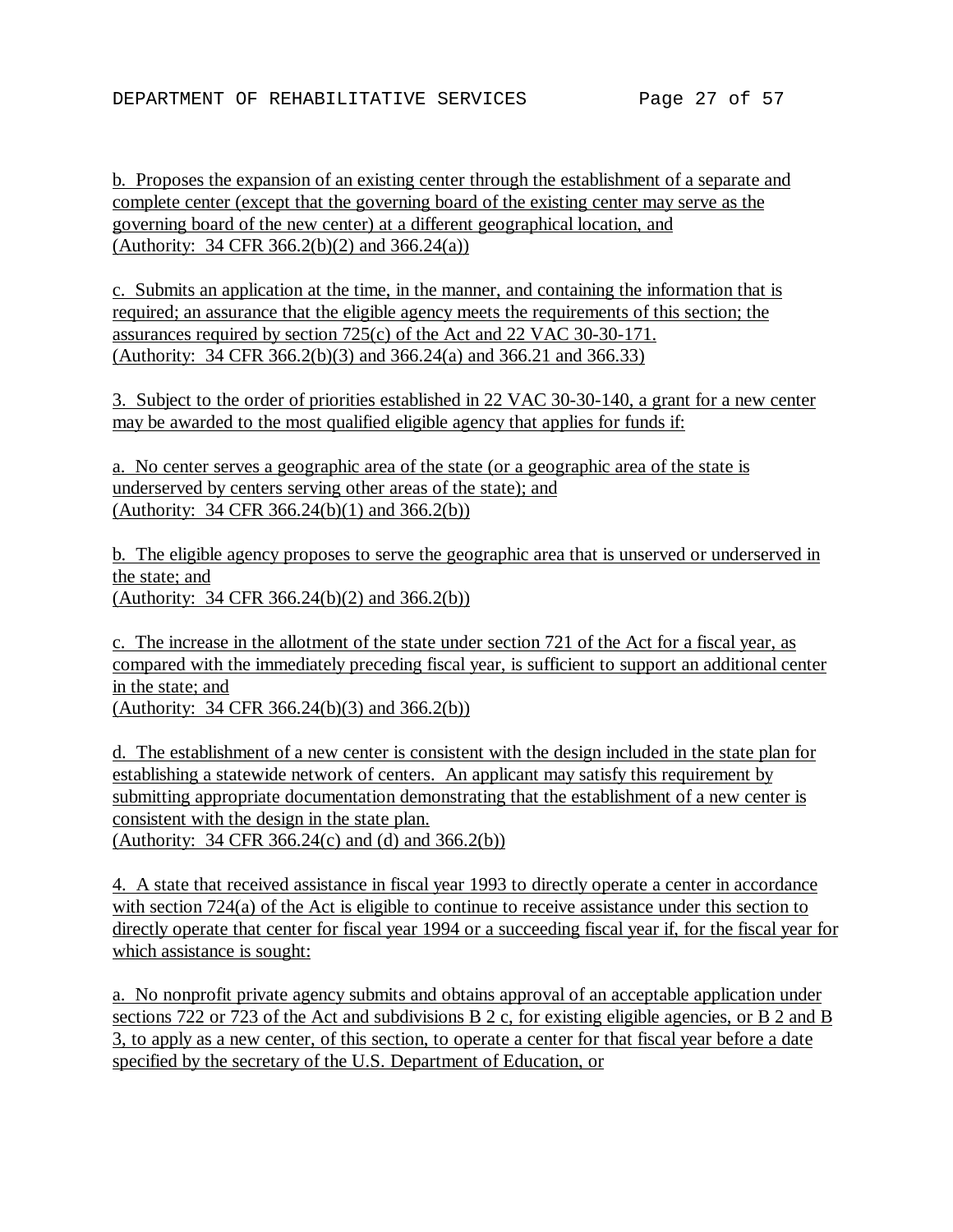b. After funding all applications so submitted and approved, the secretary determines that funds remain available to provide that assistance. (Authority: 34 CFR 366.2(c))

5. Except for the requirement that the center be a private nonprofit agency, a center that is operated by a state that receives assistance under this section shall comply with all of the requirements of Part C of Title VII of the Act and the requirements in subsections C or D, as applicable, of this section and 22 VAC 30-30-171. (Authority: 34 CFR 366.2(d))

6. In accordance with the order of priorities established in 22 VAC 30-30-140, an existing eligible agency may receive a grant under subsection  $C$  or  $D$ , as applicable, if the eligible agency demonstrates in its application that it:

a. Meets the requirements in subdivision B 2 c, or subsections B 2 and B 3, of this section;

b. Is receiving funds under Part C of Title VII of the Act; and

c. Is in compliance with the program and fiscal standards and assurances in section 725(b) and (c) of the Act, 22 VAC 30-30-171, and 22 VAC 30-30-181. (The indicators of minimum compliance in 22 VAC 30-30-181 are used to determine compliance with the evaluation standards in section 725(b) of the Act.) (Authority: 34 CFR 366.23 and 366.2 and 366.21 and 366.35)

7. To be eligible for a grant as a new center, an eligible agency shall meet the requirements of subdivisions B 2 and B 3 of this section, except that the award of a grant to a new center is subject to the order of priorities subsection B of 22 VAC 30-30-140. (Authority: 34 CFR 366.24)

C. The secretary of the U.S. Department of Education awards grants to centers in a state in a fiscal year if (i) the amount of federal funds allotted to the state under section 721(c) and (d) of the Act to support the general operation of centers is greater than the amount of state funds earmarked for the same purpose, as determined in response to subdivisions D 1 and D 3 of this section, or (ii) the director of a designated state unit does not submit to the secretary and obtain approval of an application to award grants under section 723 of the Act and subdivision D 4 of this section.

(Authority: 34 CFR 366.20).

1. In selecting from among applicants for a grant for a new center, the secretary of the U.S. Department of Education considers comments regarding the application, if, any, by the Statewide Independent Living Council in the state in which the applicant is located. (Authority: 34 CFR 366.25)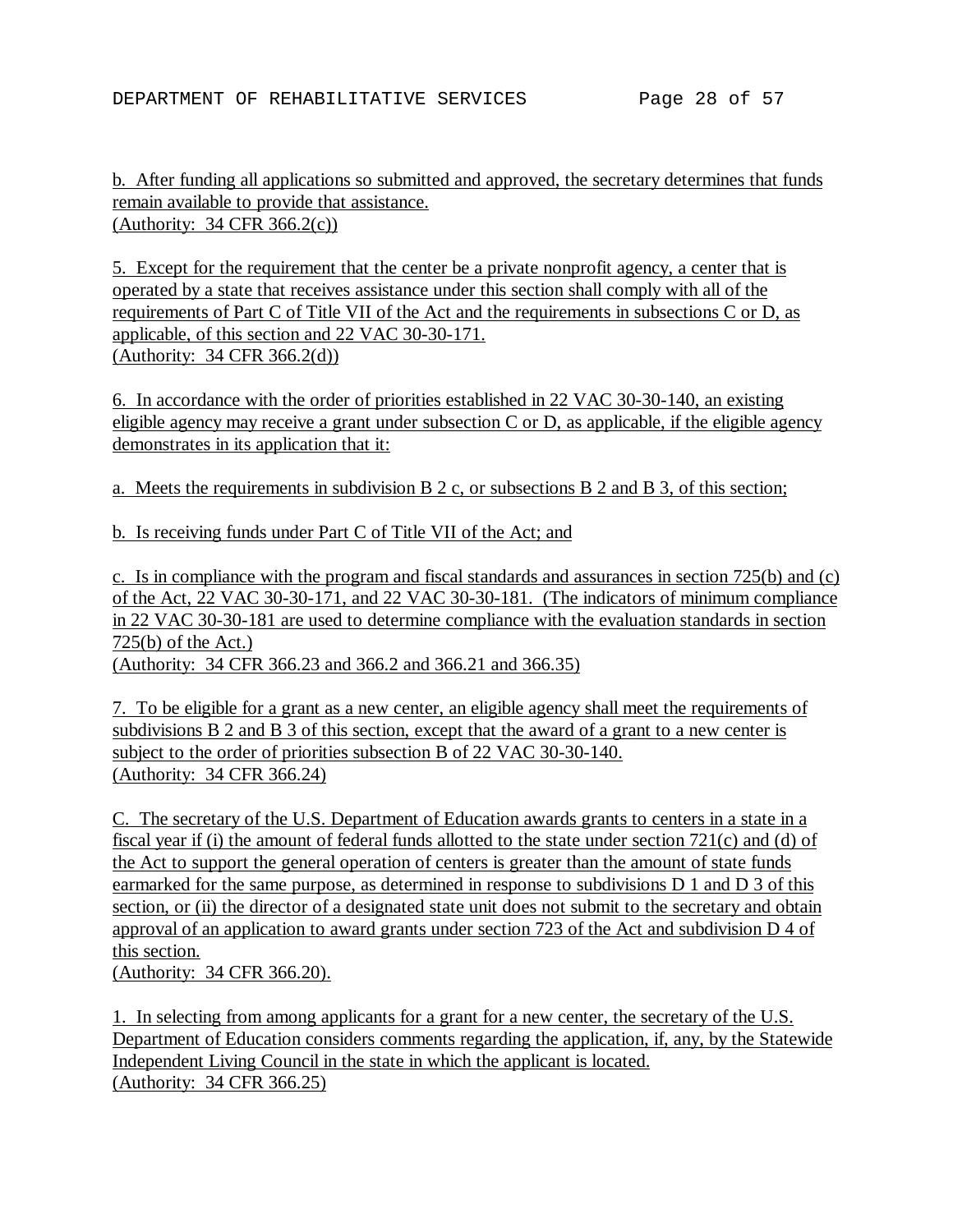2. The secretary of the U.S. Department of Education may use funds from the allotment of one state to award a grant to a center located in a bordering state if the secretary determines that the proposal of the out-of-state center to serve individuals with significant disabilities who reside in the bordering state is consistent with the state plan of the state in which these individuals reside. An applicant shall submit documentation demonstrating that the arrangements described in the preceding sentence are consistent with the state plan of the state in which the individuals reside. (Authority: 34 CFR 366.28)

D. The director of the designated state unit may award grants under section 723 of the Act and subsection D of this section to centers located within the state or in a bordering state in a fiscal year if (i) the director submits to the secretary of the U.S. Department of Education and obtains approval of an application to award grants for that fiscal year under section 723 of the Act and subdivision D 4 of this section; and (ii) the secretary determines that the amount of state funds that were earmarked by the state to support the general operation of centers meeting the requirements of Part C of Chapter 1 of Title VII of the Act in the second fiscal year preceding the fiscal year for which the application is submitted equaled or exceeded the amount of funds allotted to the state under section 721(c) and (d) of the Act for that preceding year. (Authority: 34 CFR 366.29(a)(1) and (2))

1. For purposes of section  $723(a)(1)(A)(iii)$  of the Act and subsection D of this section, the second fiscal year preceding the fiscal year for which the state submits an application to administer the Centers for Independent Living (CIL) program is considered the "preceding fiscal year." (Authority: 34 CFR 366.29(b))

2. "Earmarked" means funds appropriated by the state and expressly or clearly identified as state expenditures in the relevant fiscal year for the sole purpose of funding the general operation of centers. The amount of state funds that were earmarked by a state to support the general operation of centers does not include:

a. Federal funds used for the general operation of centers;

b. State funds used to purchase specific services from a center, including state funds used for grants or contracts to procure or purchase personal assistance services or particular types of skills training;

c. State personal attendant care funds; or

d. Social Security Administration reimbursement funds. (Authority: 34 CFR 366.30)

3. If a state submits an application to administer the Centers for Independent Living (CIL) program under section 723 of the Act and subsection D of this section for a fiscal year, but did not earmark the amount of state funds required by this subsection in the preceding fiscal year, the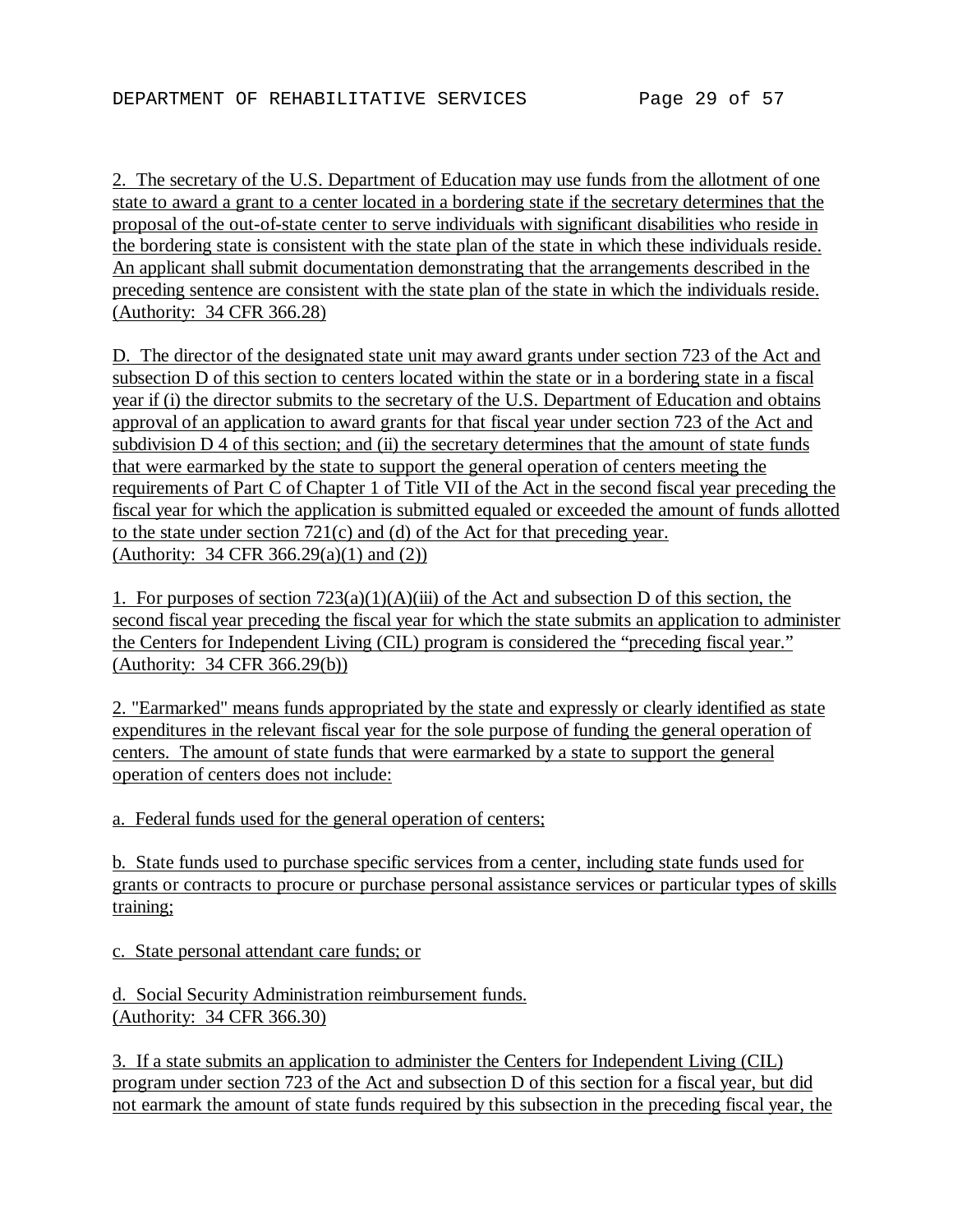state shall be ineligible to make grants under section 723 of the Act and subsection D of this section after the end of the fiscal year succeeding the preceding fiscal year and for each succeeding fiscal year. (Authority: 34 CFR 366.31)

4. To be eligible to award grants under subsection D of this section and to carry out section 723 of the Act for a fiscal year, the director of the designated state unit must submit to the secretary of the U.S. Department of Education for approval an application at the time and in the manner that the secretary may require and that includes, at a minimum (i) information demonstrating that the amount of funds earmarked by the state for the general operation of centers meets the requirements, and (ii) a summary of the annual performance reports submitted to the director from centers in accordance with 22 VAC 30-30-171. If the amount of funds earmarked meets the requirements, the secretary approves the application and designates the director to award the grants and carry out section 723 of the Act. (Authority: 34 CFR 366.32(a) and (b))

a. If the secretary designates the director to award grants and carry out section 723 of the Act, the director makes grants to eligible agencies in a state for a fiscal year from the amount of funds allotted to the state under section 721(c) and (d) of the Act. (Authority: 34 CFR 366.32(c))

b. In the case of a state in which there is both a designated state unit responsible for providing IL services to the general population and a designated state unit responsible for providing IL services for individuals who are blind, for purposes of subsection D of this section, the "director" shall be the director of the general designated state unit. These designated state units shall periodically consult with each other with respect to the provision of services for individuals who are blind. (Authority: 34 CFR 366.32(d))

c. The director may enter into assistance contracts with centers to carry out section 723 of the Act. For purposes of subsection D of this section, an assistance contract is an instrument whose principal purpose is to transfer funds allocated to the state under section 721(c) and (d) of the Act and this subsection, to an eligible agency to carry out section 723 of the Act. Under an assistance contract, the designated state unit (DSU) shall assume a role consistent with that of the secretary of the U.S. Department of Education under section 722 of the Act. If the DSU uses an assistance contract to award funds under section 723 of the Act, the DSU may not add any requirements, terms, or conditions to the assistance contract other than those that would be permitted if the assistance contract were a grant rather than an assistance contract. Under an assistance contract the role of the DSU is to ensure that the terms of the assistance contract, which are established by Chapter 1 of Title VII of the Act and the implementing regulations in 34 CFR 366 and 34 CFR 364, are satisfied.

(Authority: 34 CFR 366.32(e))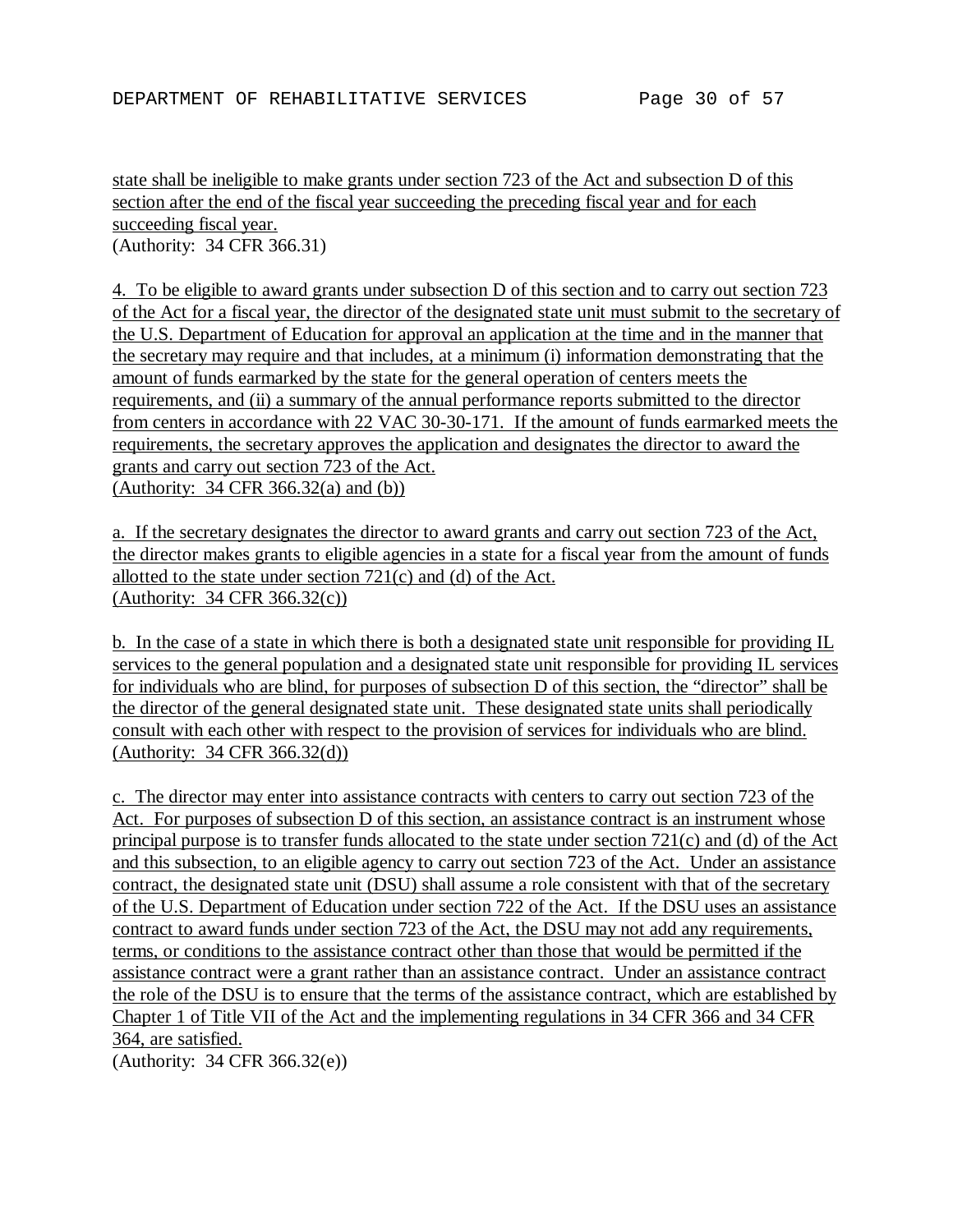d. The director may not enter into procurement contracts with centers to carry out section 723 of the Act. For purposes of subsection D of this section, a procurement contract is an instrument whose principal purpose is to acquire (by purchase, lease, or barter) property or services for the direct benefit or use of the designated state unit (DSU). Under a procurement contract, the DSU prescribes the specific services it intends to procure and the terms and conditions of the procurement.

(Authority: 34 CFR 366.32(f))

e. In the enforcement of any breach of the terms and conditions of an assistance contract, the DSU shall follow the procedures established in 22 VAC 30-30-211 and 22 VAC 30-30-220. (Authority: 34 CFR 366.32(g))

5. In a state in which state funding for centers equals or exceeds the amount of funds allocated to the state under Part C of Title VII of the Act, as determined in response to subdivisions D 1 and D 3 of this section, and in which the state elects to administer the Centers for Independent Living (CIL) program as provided in section 723 of the Act, the state plan must include policies, practices, and procedures, including the order of priorities that the state may establish**,** that are consistent with section 723 of the Act to govern the awarding of grants to centers and the oversight of these centers. (Authority: 34 CFR 364.39)

6. In selecting from among applicants for a grant for a new center, the director and the chairperson of the Statewide Independent Living Council, or other individual designated by the Council to act on behalf of and at the direction of the Council, shall jointly appoint a peer review committee that shall rank applications in accordance with the standards and assurances in section 725(b) and (c) of the Act, 22 VAC 30-30-171, and 22 VAC 30-30-181. (Authority: 34 CFR 366.37(a)(1))

a. The peer review committee shall consider the ability of each applicant to operate a center and shall recommend an applicant to receive a grant, based on either the selection criteria in 34 CFR 366.27 or the following:

(i) Evidence of the need for a center, consistent with the state plan.

(ii) Any past performance of the applicant in providing services comparable to IL services.

(iii) The plan for complying with, or demonstrated success in complying with, the standards and the assurances in section 725(b) and (c) of the Act, 22 VAC 30-30-171, and 22 VAC 30-30-181.

(iv) The quality of key personnel of the applicant and the involvement of individuals with significant disabilities by the applicant.

(v) The budget and cost-effectiveness of the applicant.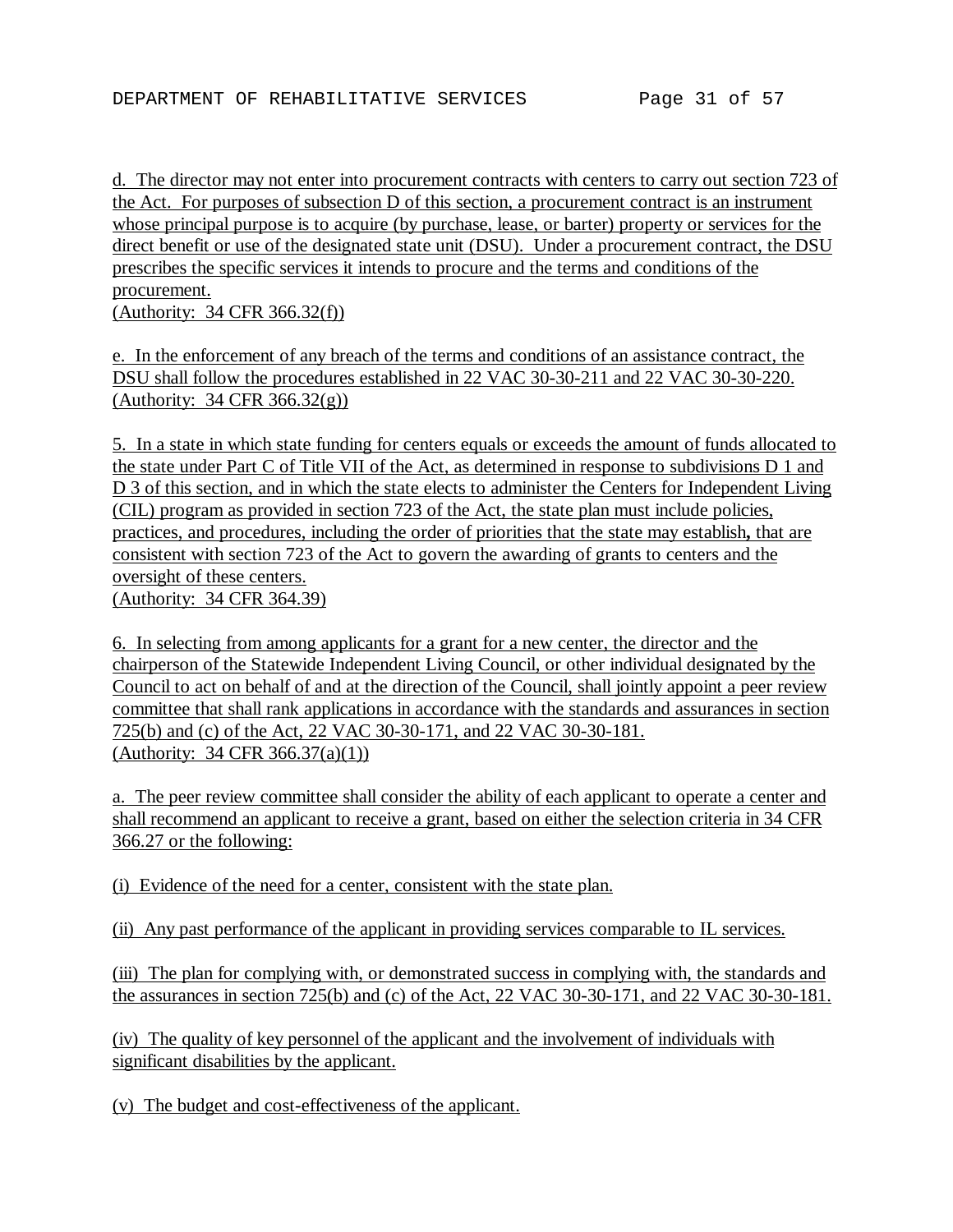### (vi) The evaluation plan of the applicant.

(vii) The ability of the applicant to carry out the plan for complying with the standards and assurances and the evaluation plan. (Authority: 34 CFR 366.37(a)(2))

b. The director shall award the grant on the basis of the recommendations of the peer review committee if the actions of the committee are consistent with federal and state law. (Authority: 34 CFR 366.37(b))

E. Entities that have experience in the operation of centers are eligible to apply for grants to provide training and technical assistance under section 721(b) of the Act to eligible agencies, centers, and Statewide Independent Living Councils. (Authority: 34 CFR 366.10)

1. From funds, if any, reserved under section  $721(b)(1)$  of the Act, to carry out the purposes of under 34 CFR 366, Subpart B, Training and Technical Assistance, the secretary of the U.S. Department of Education makes grants to, and enters into contracts, cooperative agreements, and other arrangements with, entities that have experience in the operation of centers. (Authority: 34 CFR 366.11(a))

2. An entity receiving assistance in accordance with subdivision E 1 of this section shall provide training and technical assistance to eligible agencies, centers, and Statewide Independent Living Councils to plan, develop, conduct, administer, and evaluate centers. (Authority: 34 CFR 366.11(b))

3. To be eligible to receive a grant or enter into a contract or other arrangement under section 721(b) of the Act and subdivision E 1 of this section, an applicant shall submit an application to the secretary of the U.S. Department of Education containing a proposal to provide training and technical assistance to eligible agencies, centers, and Statewide Independent Living Councils and any additional information at the time and in the manner that the secretary may require. The secretary provides for peer review of grant applications by panels that include persons who are not federal government employees and who have experience in the operation of centers. (Authority: 34 CFR 366.12)

4. In making awards, the secretary determines funding priorities in accordance with the training and technical assistance needs identified by the survey of Statewide Independent Living Councils and centers required by section 721(b)(3) of the Act. (Authority: 34 CFR 366.13)

Cross-references: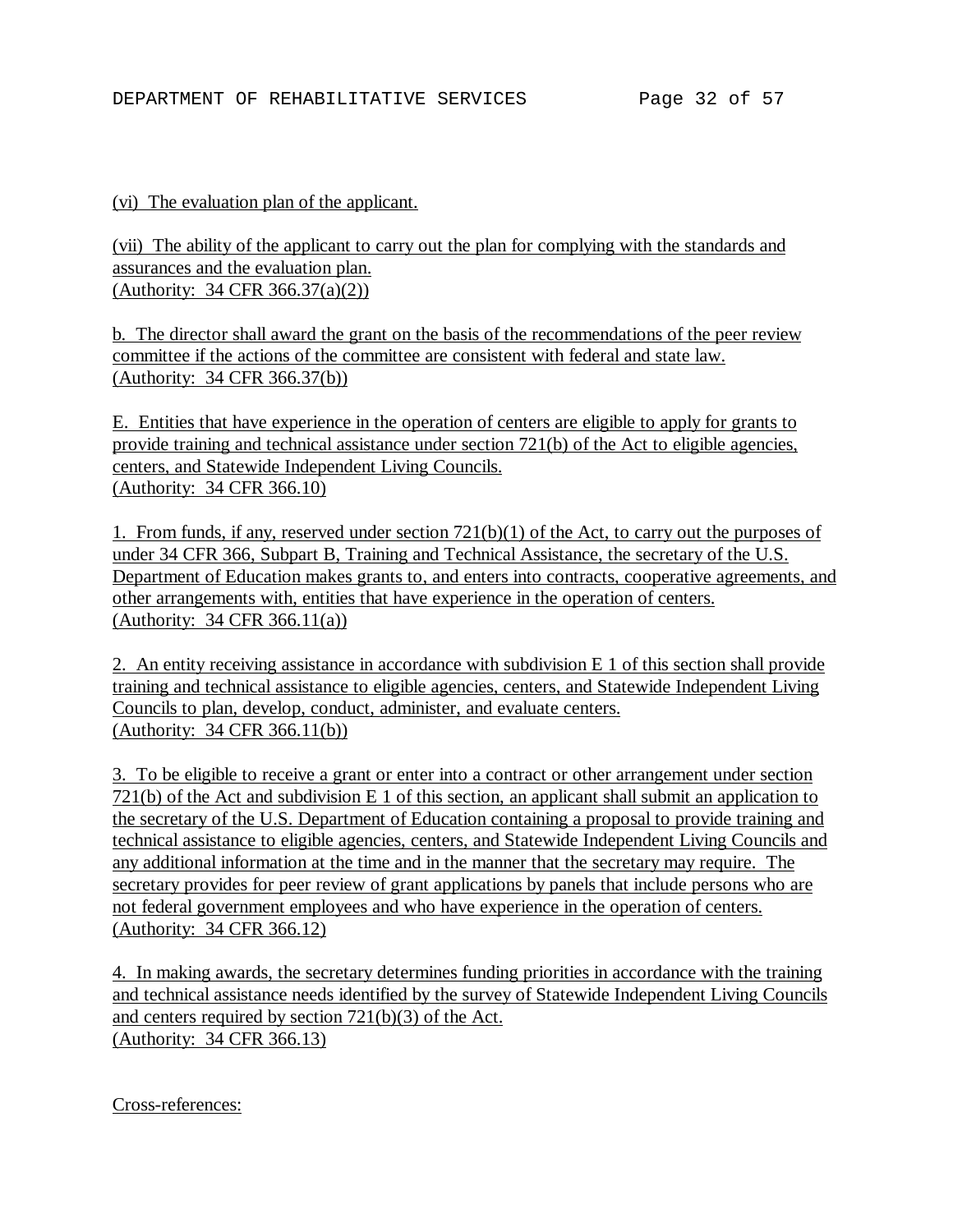Independent living plan (IL plan), 22 VAC 30-30-70 Governing Board of centers for independent living, 22 VAC 30-30-150 Staff, 22 VAC 30-30-160 CIL assurances, 22 VAC 30-30-171 Evaluation standards, 22 VAC 30-30-181 Funded activities under CIL program, 22 VAC 30-30-201

22 VAC 30-30-140. Approval of grants or contracts for independent living centers. Order of priorities for centers for independent living.

A. No applicant shall be eligible for a grant to establish independent living services or to develop independent living centers unless its plan and budget have been approved (i) by the governing body or bodies of each political subdivision of which it is an agency or by the governing board, if any, of the private nonprofit agency, organization or facility, making such application and (ii) by the Department of Rehabilitative Services.For grants under subsection C of 22 VAC 30-30-130, in accordance with a state's allotment and to the extent funds are available, the order of priorities for allocating funds among centers within a state is as follows:

1. Existing centers that comply with the standards and assurances in section 725(b) and (c) of the Act, 22 VAC 30-30-171, and 22 VAC 30-30-181 first receive the level of funding each center received in the previous year. However, any funds received by an existing center to establish a new center at a different geographical location in response to subdivision B 2 b of 22 VAC 30-30- 130 are not included in determining the level of funding to the existing center in any fiscal year that the new center applies for an receives funds as a separate center. (Authority: 34 CFR 366.22(a)(1))

2. Existing centers that meet the requirements of subdivision A 1 of this section then receive a cost-of-living increase in accordance with procedures consistent with section 721(c)(3) of the Act.

(Authority: 34 CFR 366.22(a)(2))

3. New centers that comply with the standards and assurances in section 725 (b) and (c) of the Act, 22 VAC 30-30-171, and 22 VAC 30-30-181. If, after meeting the priorities in subdivisions A 1 and A 2 of this section, there are insufficient funds under the state's allotment under section 721(c) and (d) of the Act to fund a new center, the secretary of the U.S. Department of Education may:

a. Use the excess funds in the state to assist existing centers consistent with the state plan, or

b. Reallot these funds in accordance with section 721(d) of the Act. (Authority: 34 CFR 366.22(a)(3) and (b))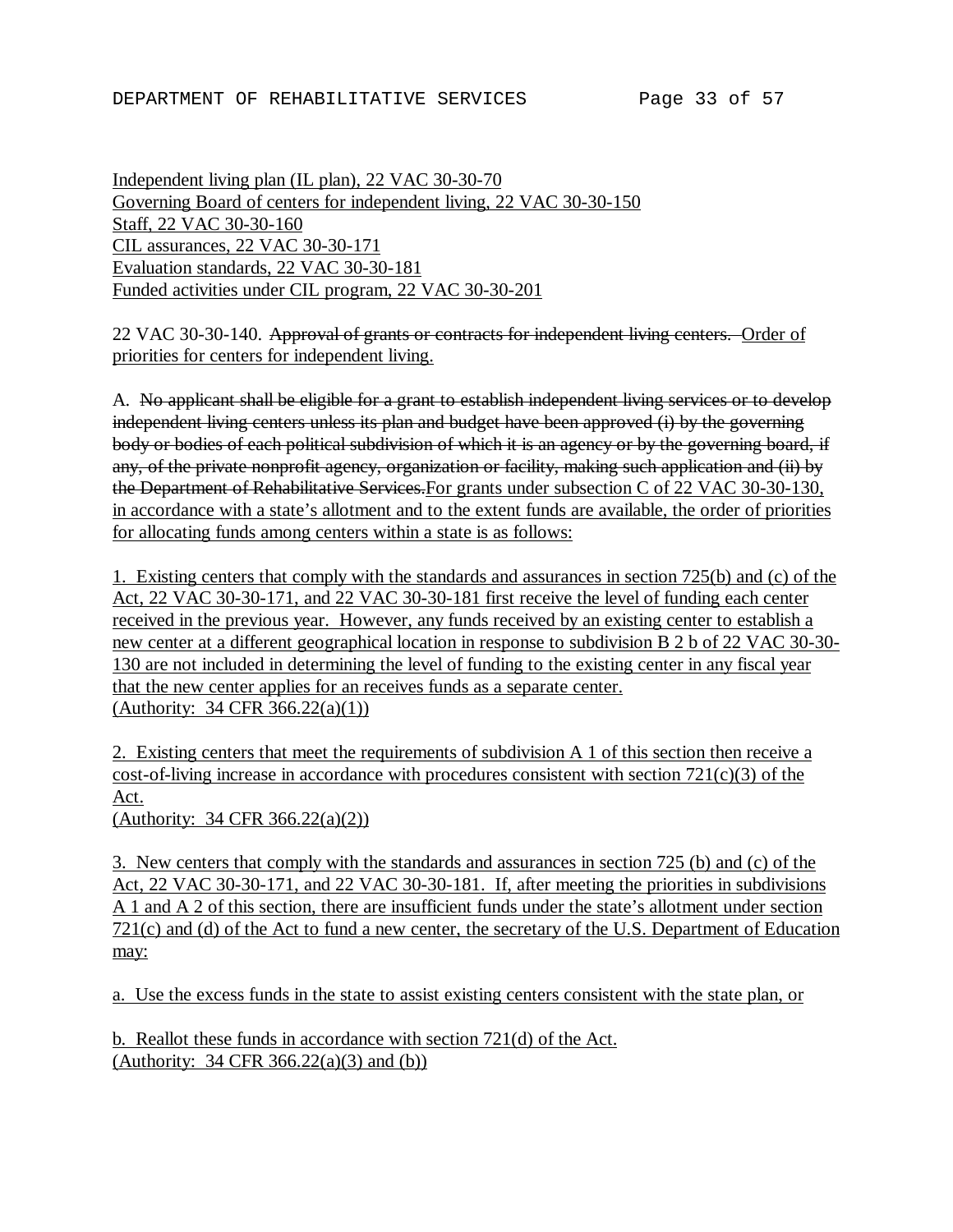B. For grants under subsection D of 22 VAC 30-30-130, the director of the designated state unit and the chairperson of the Statewide Independent Living Council, or other person designated by the Council to act on behalf of and at the direction of the Council, may jointly agree on an order of priorities. Otherwise, the director shall follow the order of priorities in subsection A of this section to the extent funds are available. If the order of priorities in subsection A is followed and, after meeting the priorities in subdivision A 1 of this section, there are insufficient funds under the state's allotment under section 721(c) and (d) of the Act to fund a new center under subdivision A 3 of this section, the director may:

(i) Use the excess funds in the state to assist existing centers consistent with the state plan, or

(ii) Return these funds to the secretary of the U.S. Department of Education for reallotment in accordance with section 721(d) of the Act. (Authority: 34 CFR 366.34)

Cross-references: Agencies eligible for CIL program, 22 VAC 30-30-130 CIL assurances, 22 VAC 30-30-171 Evaluation standards, 22 VAC 30-30-181

22 VAC 30-30-150. Governing Board of centers for independent living

A. Each center <u>for independent living (CIL)</u> shall be governed by a board have a board that is the principal governing body of the center, consisting of no less than seven persons, established for the sole purpose of operating a center for independent living. This governing board shall be established prior to the submission of a grant proposal to fund such a CIL. Only the board established for the purpose of operating a CIL is eligible to receive grants and contracts from the department.

(Authority: 34 FCR 366.50(b))

B. The governing board shall contain a majority number of personsindividuals with significant disabilities who shall provide a cross-disability representation. (Authority: 34 FCR 366.50(b))

Cross-references: CIL assurances, 22 VAC 30-30-171 Evaluation standards, 22 VAC 30-30-181

22 VAC 30-30-160. Staff.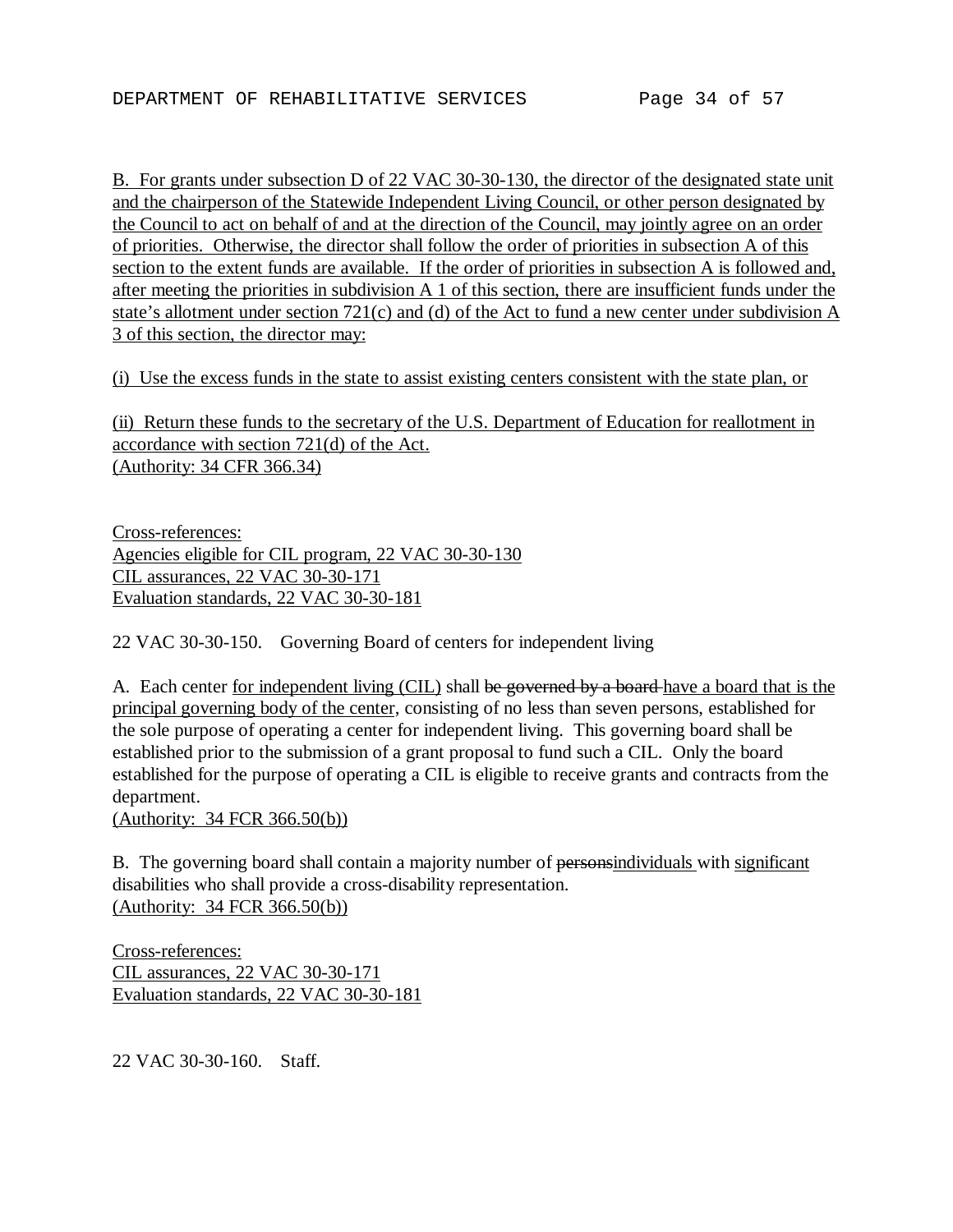A. CILThe majority of the center for independent living (CIL) staff, and individuals in decisionmaking positions, shall include as large a proportion of persons with disabilities as is practicable.must be individuals with disabilities. (Authority: 34 CFR 366.50(f))

B. CILsThe staff of the service provider shall be staffed byinclude personspersonnel skilled or trainedwho are specialists to assist individuals with disabilities, achieve social and economic independencein the development and provision of IL services and in the development and support of centers. (Authority: 34 CFR 364.23(a))

C. CILs shall meet all relevant licensure, certification, bonding, and insurance requirements of the Department of Rehabilitative Services.

D. To the maximum extent feasible, the service provider must make available personnel able to communicate (i) with individuals with significant disabilities who rely on alternative modes of communication, such as manual communication, nonverbal communication devices, Braille, or audio tapes, and who apply for or receive IL services under Title VII of the Act, and (ii) in the native languages of individuals with significant disabilities whose English proficiency is limited and who apply for or receive IL services under Title VII of the Act. (Authority: 34 CFR 364.23(b))

E. Staff at centers (CILs) must receive training on how to serve unserved and underserved populations, including minority groups and urban and rural populations. (Authority: 34 CFR 366.50(l))

F. The service provider shall establish and maintain a program of staff development for all classes of positions involved in providing IL services and, if appropriate, in administering the CIL program. The staff development program must emphasize improving the skills of staff directly responsible for the provision of IL services, including knowledge of and practice in the IL philosophy. (Authority: 34 CFR 364.24)

Cross-references:

Agencies eligible for CIL program, 22 VAC 30-30-130

22 VAC 30-30-170. Eligibility for those persons served by centers for independent living.(Repealed.)

A. Eligibility requirements shall be applied without regard to gender, race, age, creed, types of disability, color, religion or national origin. No residence requirement, durational or other shall be imposed which excludes from services any individual who is present in the Commonwealth.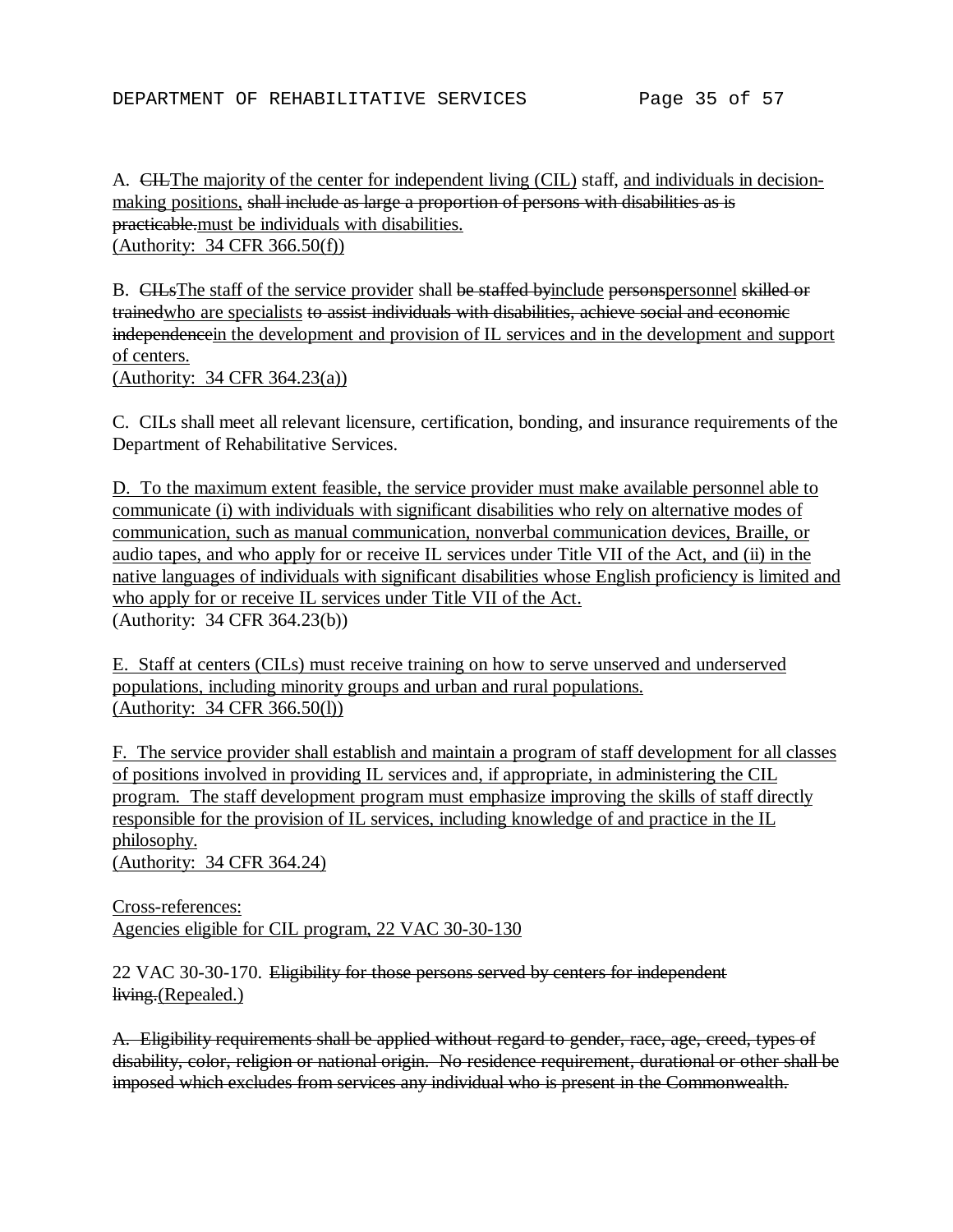B. Basic eligibility criteria.

A person may be eligible to become a participant in an independent living center when there is the presence of a severe disability, there is a stated need or request for services and receipt of services can reasonably be expected to benefit the person's independence in the family, community or work.

C. Certification of eligibility.

For independent living services, before or at the time the person is accepted for services, the CIL center staff shall document eligibility.

22 VAC 30-30-171. CIL assurances.

To be eligible for assistance under this part, an eligible agency shall provide satisfactory assurances that: (Authority: 34 CFR 366.50)

1. The applicant is an eligible agency;

2. The center will be designed and operated within local communities by individuals with disabilities, including an assurance that the center will have a board that is the principal governing body of the center and a majority of which must be composed of individuals with significant disabilities;

3. The applicant will comply with the standards in 22 VAC 30-30-181;

4. The applicant will establish clear priorities through:

a. Annual and three-year program and financial planning objectives for the center, including overall goals or a mission for the center;

b. A work plan for achieving the goals or mission, specific objectives, service priorities, and types of services to be provided; and

c. A description that demonstrates how the proposed activities of the applicant are consistent with the most recent three-year State plan under section 704 of the Act;

5. The applicant will use sound organizational and personnel assignment practices, including taking affirmative action to employ and advance in employment qualified individuals with significant disabilities on the same terms and conditions required with respect to the employment of individuals with disabilities under section 503 of the Act;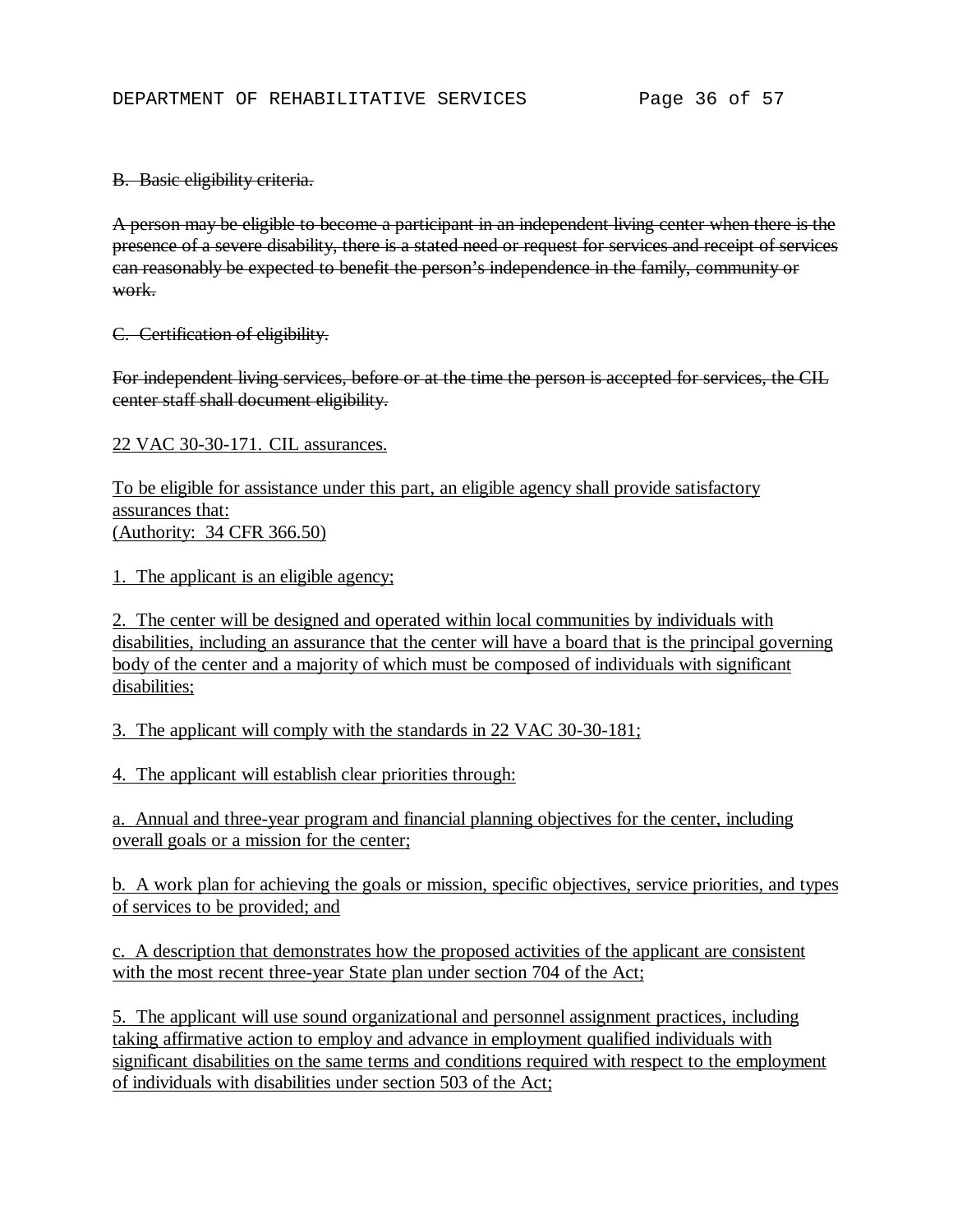6. The applicant will ensure that the majority of the staff, and individuals in decision-making positions, of the applicant are individuals with disabilities;

7. The applicant will practice sound fiscal management, including making arrangements for an annual independent fiscal audit;

8. The applicant will conduct an annual self-evaluation, prepare an annual performance report, and maintain records adequate to measure performance with respect to the standards in 22 VAC 30-30-181.

9. The annual performance report and the records of the center's performance must each contain information regarding, at a minimum:

a. The extent to which the center is in compliance with the standards in section 725(b) of the Act and 22 VAC 30-30-181;

b. The number and types of individuals with significant disabilities receiving services through the center;

c. The types of services provided through the center and the number of individuals with significant disabilities receiving each type of service;

d. The sources and amounts of funding for the operation of the center;

e. The number of individuals with significant disabilities who are employed by, and the number who are in management and decision-making positions in, the center;

f. The number of individuals from minority populations who are employed by, and the number who are in management and decision-making positions in, the center; and

g. A comparison, if appropriate, of the activities of the center in prior years with the activities of the center in most recent years;

10. Individuals with significant disabilities who are seeking or receiving services at the center will be notified by the center of the existence of, the availability of, and how to contact the client assistance program;

11. Aggressive outreach regarding services provided through the center will be conducted in an effort to reach populations of individuals with significant disabilities that are unserved or underserved by programs under Title VII of the Act, especially minority groups and urban and rural populations;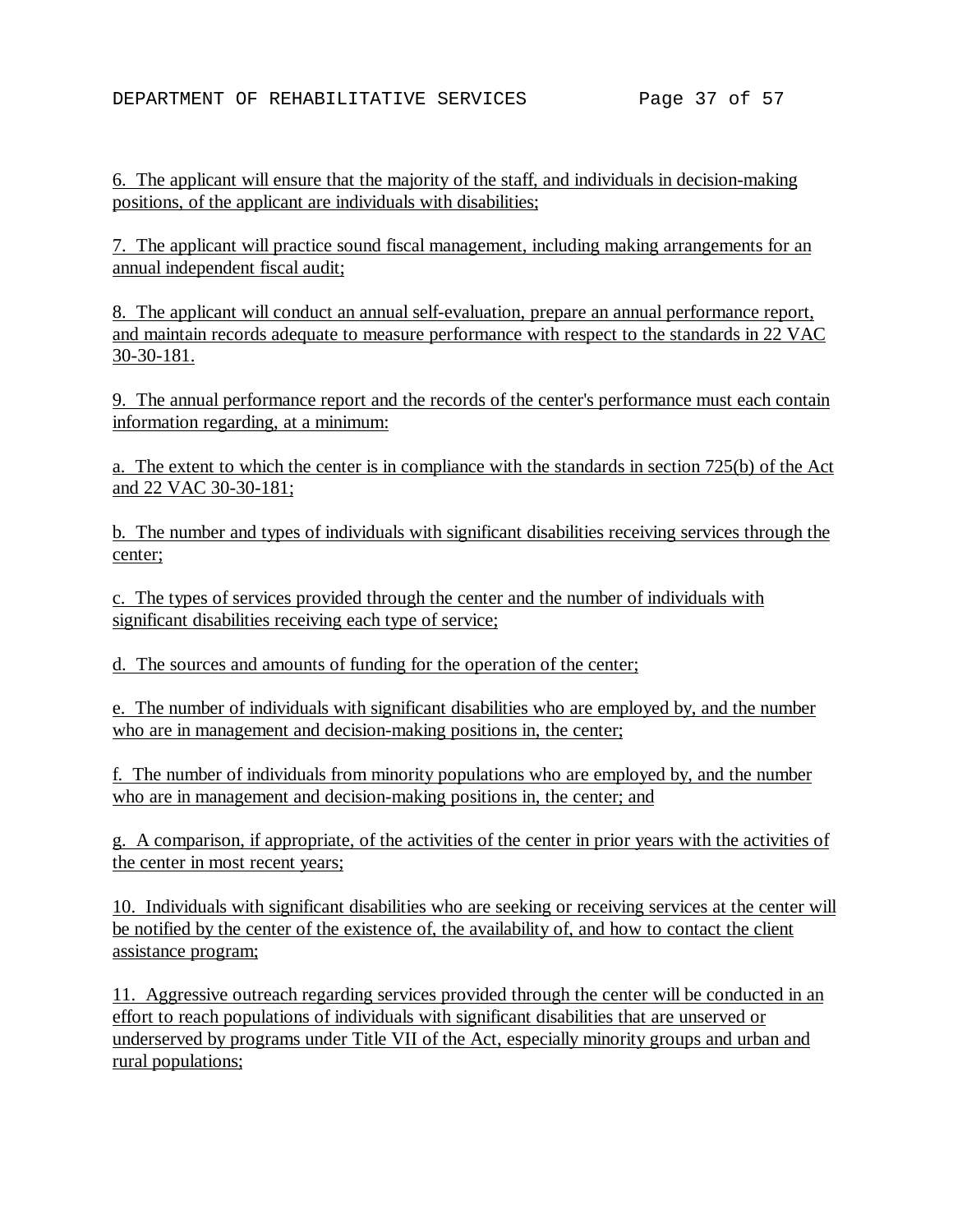12. Staff at centers will receive training on how to serve unserved and underserved populations, including minority groups and urban and rural populations;

13. The center will submit to the Statewide Independent Living Council a copy of its approved grant application and the annual performance report;

14. The center will prepare and submit to the designated state unit (DSU), if the center received a grant from the DSU director, or to the secretary, if the center received a grant from the secretary of the U.S. Department of Education, within 90 days of the end of each fiscal year, the annual performance report; and

15. An IL plan as described in section 704(e) of the Act will be developed for each individual who will receive services under 34 CFR 366 and this part unless the individual signs a waiver stating that an IL plan is unnecessary. (Authority: 34 CFR 366.50)

22 VAC 30-30-180. Ineligibility. (Repealed.)

 When it is determined by CIL staff that independent living services cannot be expected to assist an individual to function more independently in family or community, or to engage or continue in employment, and after consultation with the individual, a certification of ineligibility shall be developed by CIL staff, approved and dated by an appropriate department staff member and notification promptly provided the applicant. The notification shall state the reason for the decision and offer opportunity for consultation by the applicant or their designee. The person shall be notified in writing of their rights and the means by which they may seek remedy, including administrative review and fair hearing. The applicant shall be provided a detailed explanation of the availability of the services of the Client Assistance Program, Department for the Rights of the Disabled.

Cross-references:

Appeal procedures for independent living services, 22 VAC 30-30-110

22 VAC 30-30-181 Evaluation standards.

To be eligible to receive funds under the Centers for Independent Living program an applicant must agree to comply with the following evaluation standards: (Authority: 34 CFR 366.60)

1. Evaluation standard 1, Philosophy. The center shall promote and practice the IL philosophy of:

a. Consumer control of the center regarding decision-making, service delivery, management, and establishment of the policy and direction of the center;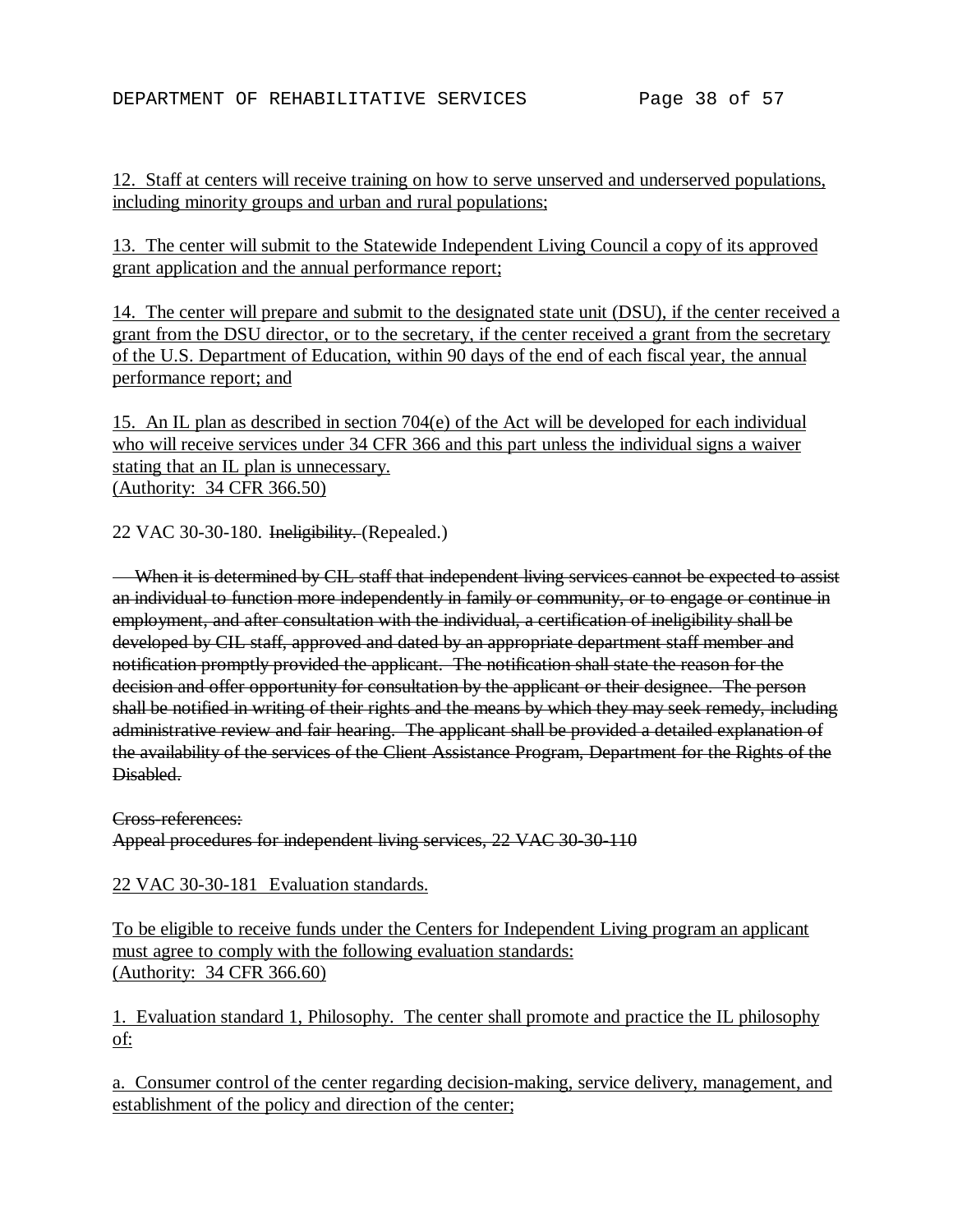### b. Self-help and self-advocacy;

### c. Development of peer relationships and peer role models;

d. Equal access of individuals with significant disabilities to all of the center's services, programs, activities, resources, and facilities, whether publicly or privately funded, without regard to the type of significant disability of the individual; and

e. Promoting equal access of individuals with significant disabilities to all services, programs, activities, resources, and facilities in society, whether public or private, and regardless of funding source, on the same basis that access is provided to other individuals with disabilities and to individuals without disabilities.

2. Evaluation standard 2, Provision of services. The center shall provide IL services to individuals with a range of significant disabilities. The center shall provide IL services on a crossdisability basis (i.e., for individuals with all different types of significant disabilities, including individuals with significant disabilities who are members of populations that are unserved or underserved by programs under Title VII of the Act. The center shall determine eligibility for IL services. The center may not base eligibility on the presence of any one specific significant disability.

3. Evaluation standard 3, Independent living goals. The center shall facilitate the development and achievement of IL goals selected by individuals with significant disabilities who seek assistance in the development and achievement of IL goals from the center.

4. Evaluation standard 4, Community options. The center shall conduct activities to increase the availability and improve the quality of community options for IL to facilitate the development and achievement of IL goals by individuals with significant disabilities.

5. Evaluation standard 5, Independent living core services. The center shall provide IL core services and, as appropriate, a combination of any other IL services specified in section 7(30)(B) of the Act and 22 VAC 30-30-80.

6. Evaluation standard 6, Activities to increase community capacity. The center shall conduct activities to increase the capacity of communities within the service area of the center to meet the needs of individuals with significant disabilities.

7. Evaluation standard 7, Resource development activities. The center shall conduct resource development activities to obtain funding from sources other than Chapter 1 of Title VII of the Act.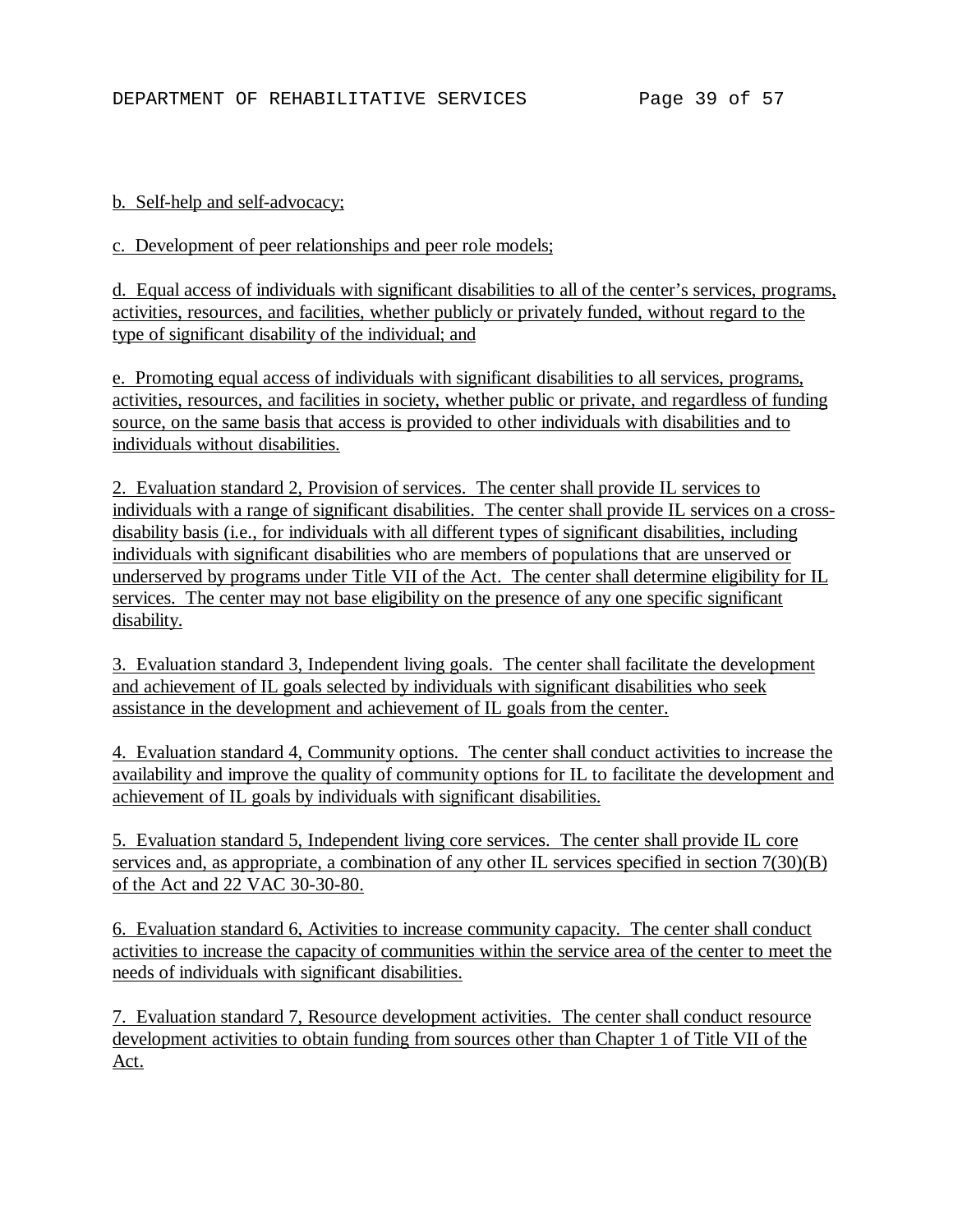### Cross-references: Compliance indicators, 22 VAC 30-30-191

22 VAC 30-30-190. Order of selection for those served by centers for independent living. (Repealed.)

If funding prohibits provision of services in centers for independent living to all eligible applicants, an order of selection will be implemented.

PRIORITY I. Persons eligible and presently receiving services under an IILP.

PRIORITY II. Persons who impairments are so severe that they do not presently have the potential for employment, but whose ability to live and function independently within their family setting, communities or institutions may be improved by the services.

PRIORITY III. Persons who need independent living services in order to engage in or maintain employment.

Cross-references:

Protection, use and release of personal information, 22 VAC 30-30-120 Protection, use and release of personal information, 22 VAC 30-30-190

22 VAC 30-30-191. Compliance indicators.

A. The compliance indicators establish the activities that a center for independent living shall carry out to demonstrate minimum compliance with the evaluation standards in 22 VAC 30-30- 181. If a center fails to satisfy any one of the indicators, the center is out of compliance with the evaluation standards. (Authority: 34 CFR 366.61)

B. To be eligible to receive a continuation award for the third or any subsequent year of a grant, a center shall have complied fully during the previous project year with all of the terms and conditions of its grant; provide adequate evidence in its most recent annual performance report that the center is in minimum compliance with the evaluation standards in 22 VAC 30-30-181, and meets the requirements in 34 CFR 366. If a recipient receives funding for more that one center, each individual center shall meet these requirements. (Authority: 34 CFR 366.62)

C. Evidence a center must present to demonstrate that it is in minimum compliance with the evaluation standards is: (Authority: 34 CFR 366.63)

1. Compliance indicator 1, Philosophy. The center shall provide evidence in its most recent annual performance report that: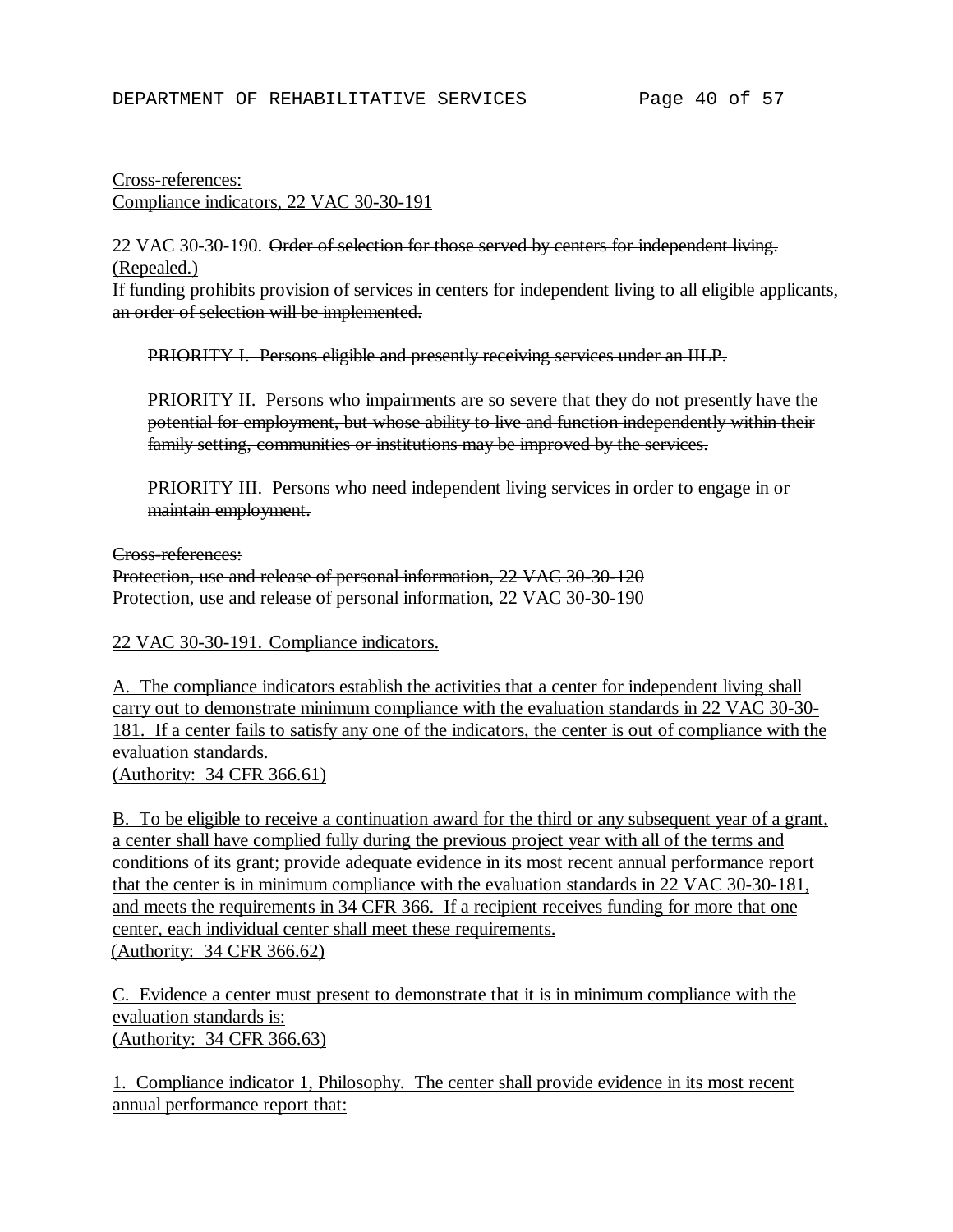a. Individuals with significant disabilities constitute more than 50 percent of the center's governing board;

b. Individuals with disabilities constitute more than 50 percent of the center's employees in decision-making positions, and employees in staff positions. A center may exclude personal assistants, readers, drivers, and interpreters employed by the center from this requirement. The determination that over 50 percent of a center's employees in decision-making and staff positions are individuals with disabilities must be based on the total number of hours (excluding any overtime) for which employees are actually paid during the last six-month period covered by the center's most recent annual performance report. However, a center must include in this determination its employees who are on unpaid family or maternity leave during this six-month period;

c. The center promotes self-help and self-advocacy among individuals with significant disabilities (e.g., by conducting activities to train individuals with significant disabilities in self-advocacy);

d. The center promotes the development of peer relationships and peer role models among individuals with significant disabilities (e.g., by using individuals with significant disabilities who have achieved IL goals (whether the goals were achieved independently or through assistance and services provided by a center) as instructors (volunteer or paid) in its training programs or as peer counselors);

e. The center ensures equal access of individuals with significant disabilities, including communication and physical access, to the center's services, programs, activities, resources, and facilities, whether publicly or privately funded. Equal access, for purposes of this subdivision, means that the same access is provided to any individual with a significant disability regardless of the individual's type of significant disability;

f. The center advocates for and conducts activities that promote the equal access to all services, programs, activities, resources, and facilities in society, whether public or private, and regardless of funding source, individuals with significant disabilities; and

g. The center makes available in alternative formats, as appropriate, all of its written policies and materials and IL services.

2. Compliance indicator 2, Provision of services on a cross-disability basis. The center shall provide evidence in its most recent annual performance report that:

a. Provides IL services to eligible individuals or groups of individuals without restrictions based on the particular type or types of significant disability of an individual or group of individuals, unless the restricted IL services (other than the IL core services) is unique to the significant disability of the individuals to be served;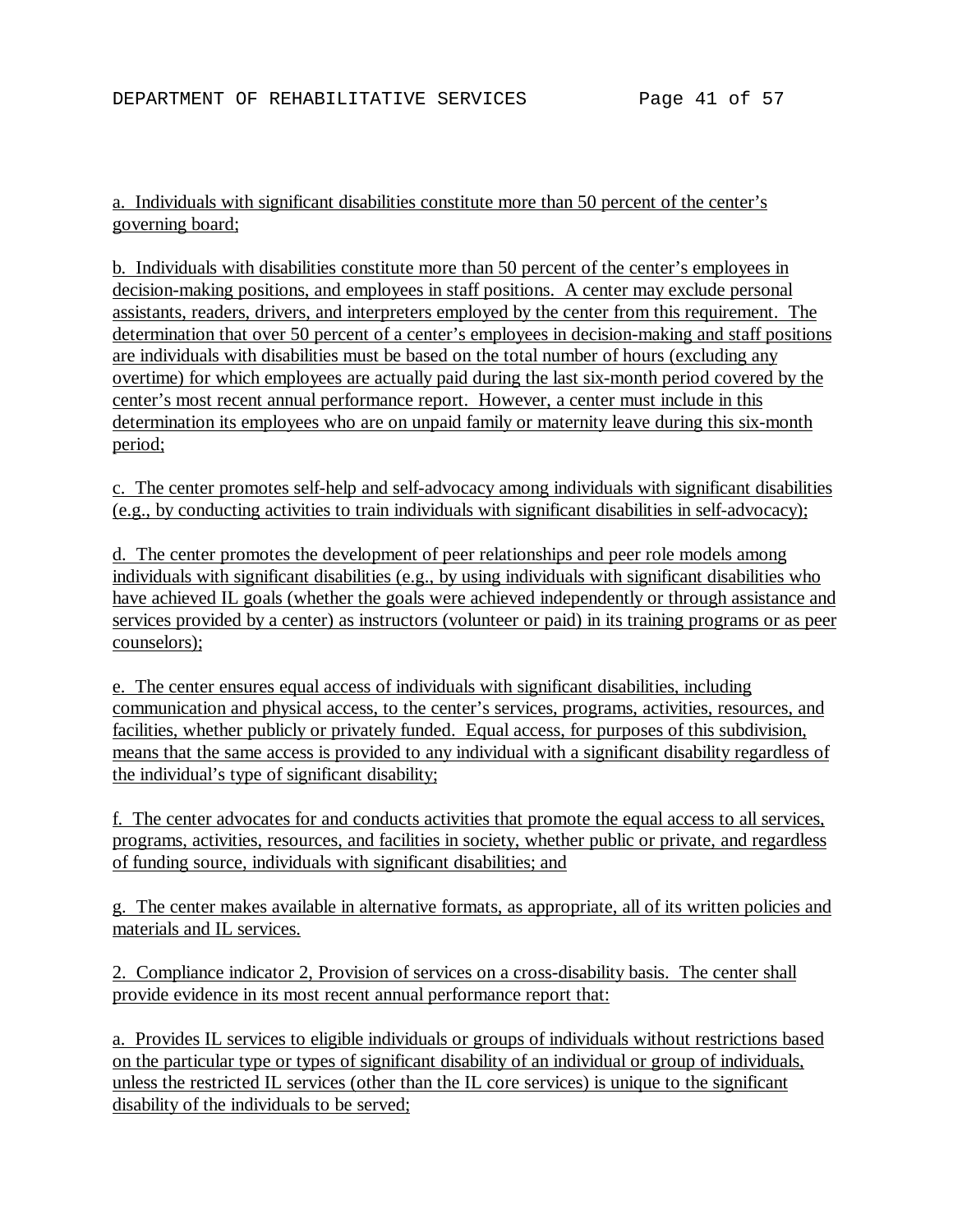b. Provides IL services to individuals with a diversity of significant disabilities and individuals who are members of populations that are unserved or underserved by programs under Title VII of the Act; and

c. Provides IL core services to individuals with significant disabilities in a manner that is neither targeted nor limited to a particular type of significant disability.

3. Compliance indicator 3, Independent living goals. The center shall provide evidence in its most recent annual performance report that it:

a. Maintains a consumer service record that meets the requirements of 22 VAC 30-30-31 for each consumer;

b. Facilitates the development and achievement of IL goals selected by individuals with significant disabilities who request assistance from the center;

c. Provides opportunities for consumers to express satisfaction with the center's services and policies in facilitating their achievement of IL goals and provides any results to its governing board and the appropriate Statewide Independent Living Council;

d. Notifies all consumers of their right to develop or waive the development of an IL plan; and

e. Maintains records on the IL goals that consumers receiving services at the center believe they have achieved, the number of IL plans developed by consumers receiving services at the center, and the number of waivers signed by consumers receiving services at the center stating that an IL plan is unnecessary.

4. Compliance indicator 4, Community options and community capacity. The center shall provide evidence in its most recent annual performance report that, during the project year covered by the center's most recent annual performance report, the center promoted the increased availability and improved quality of community-based programs that serve individuals with significant disabilities and promoted the removal of any existing architectural, attitudinal, communication, environmental, or other type of barrier that prevents the full integration of these individuals into society. This evidence must demonstrate that the center performed at least one activity in each of the following categories:

a. Community advocacy;

b. Technical assistance to the community on making services programs, activities, resources, and facilities in society, accessible to individuals with significant disabilities;

c. Public information and education;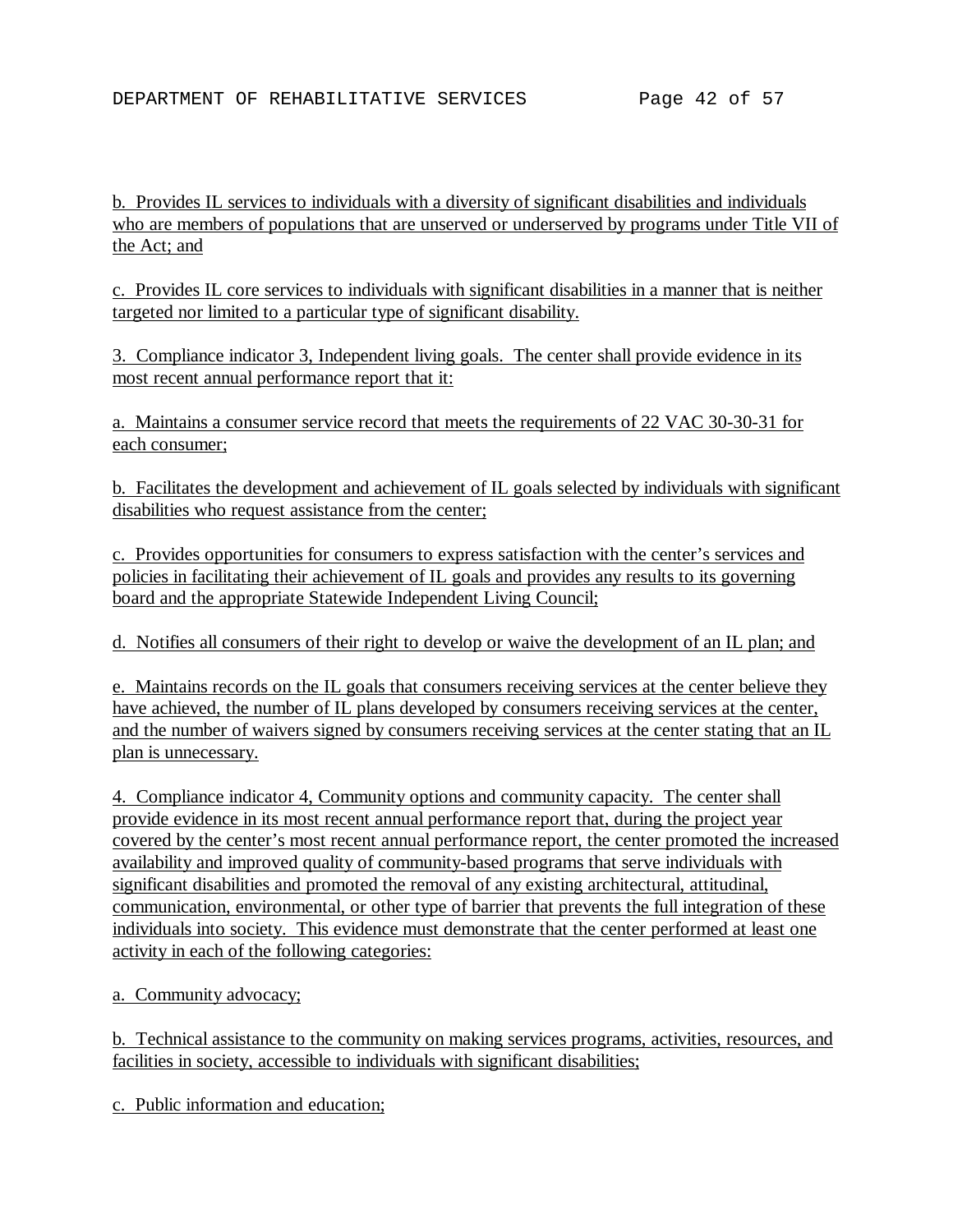d. Aggressive outreach to members of populations of individuals with significant disabilities that are unserved or underserved by programs under Title VII of the Act in the center's service area; and

e. Collaboration with service providers, other agencies, and organizations that could assist in improving the options available for individuals with significant disabilities to avail themselves of the services, programs, activities, resources, and facilities in the center's service area.

5. Compliance indicator 5, IL core services and other IL services. The center shall provide evidence in its most recent annual performance report that it provides:

a. Information and referral services to all individuals who request this type of assistance or services from the center in formats accessible to the individual requesting these services; and

b. As appropriate in response to requests from individuals with significant disabilities who are eligible for IL services from the center, the following services:

(1) IL skills training.

(2) Peer counseling (including cross-disability peer counseling).

(3) Individual and systems advocacy.

(4) A combination, as appropriate, of any two or more of the IL services defined in section 7(30)(B) of the Act and 22 VAC 30-30-80.

6. Compliance indicator 6, Resource development activities. The center shall provide evidence in its most recent annual performance report that it has conducted resource development activities within the period covered by the performance report to obtain funding from sources other than Chapter 1 of Titles VII of the Act.

Cross-references: Consumer service record, 22 VAC 30-30-31 Scope of independent living (IL) services for individuals, 22 VAC 30-30-80 Evaluation standards, 22 VAC 30-30-181 Periodic review of centers for independent living (CILs), 22 VAC 30-30-211 Appeal procedures for CILs, 22 VAC 30-30-220

22 VAC 30-30-200. Seope of services for center for independent living. (Repealed.)

Services provided through grants or contracts with independent living centers may include: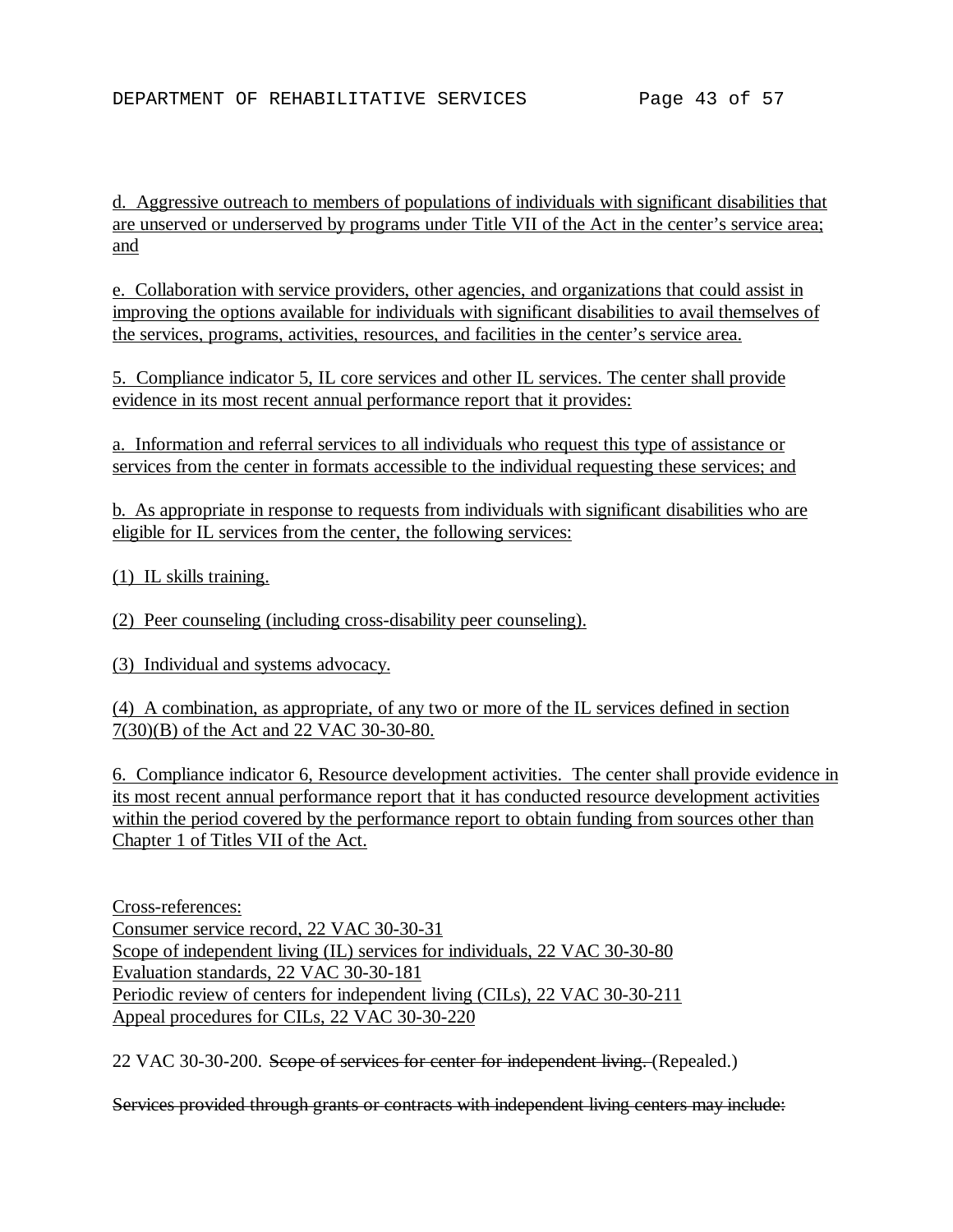1. Intake counseling to determine the individual's need for specific independent living services;

2. Peer counseling;

3. Independent living skills counseling and training, including equipment maintenance, job seeking skills, counseling related to therapy needs and programs, and special programs for persons with hearing disabilities;

4. Advocacy for persons with disabilities;

5. Counseling and advocacy services regarding legal and economic rights and benefits for the individual and their families:

6. Education and training necessary for living in the community and participating in community activities;

7. Referral and counseling services regarding attendant care;

8. Attendant care and the training of such personnel to provide such care;

9. Housing and transportation referral;

10. Surveys, directories and other activities to identify appropriate housing, accessible transportation and other support services;

11. Individual and group social and recreational activities;

12. Health maintenance programs;

13. Job development;

14. Community group living arrangements;

15. Other programs designed to provide resources, training, counseling services, or other assistance of substantial benefit, including but not limited to systems advocacy, community education, and technical assistance which do not conflict with federal or state laws and which promote the independence productivity and quality of life or person with disabilities.

22 VAC 30-30-201. Funded activities under CIL program.

A. An eligible agency may use funds awarded under Subpart B of 34 CFR 366 and subsection E of 22 VAC 30-30-130 to provide training and technical assistance to eligible agencies, centers,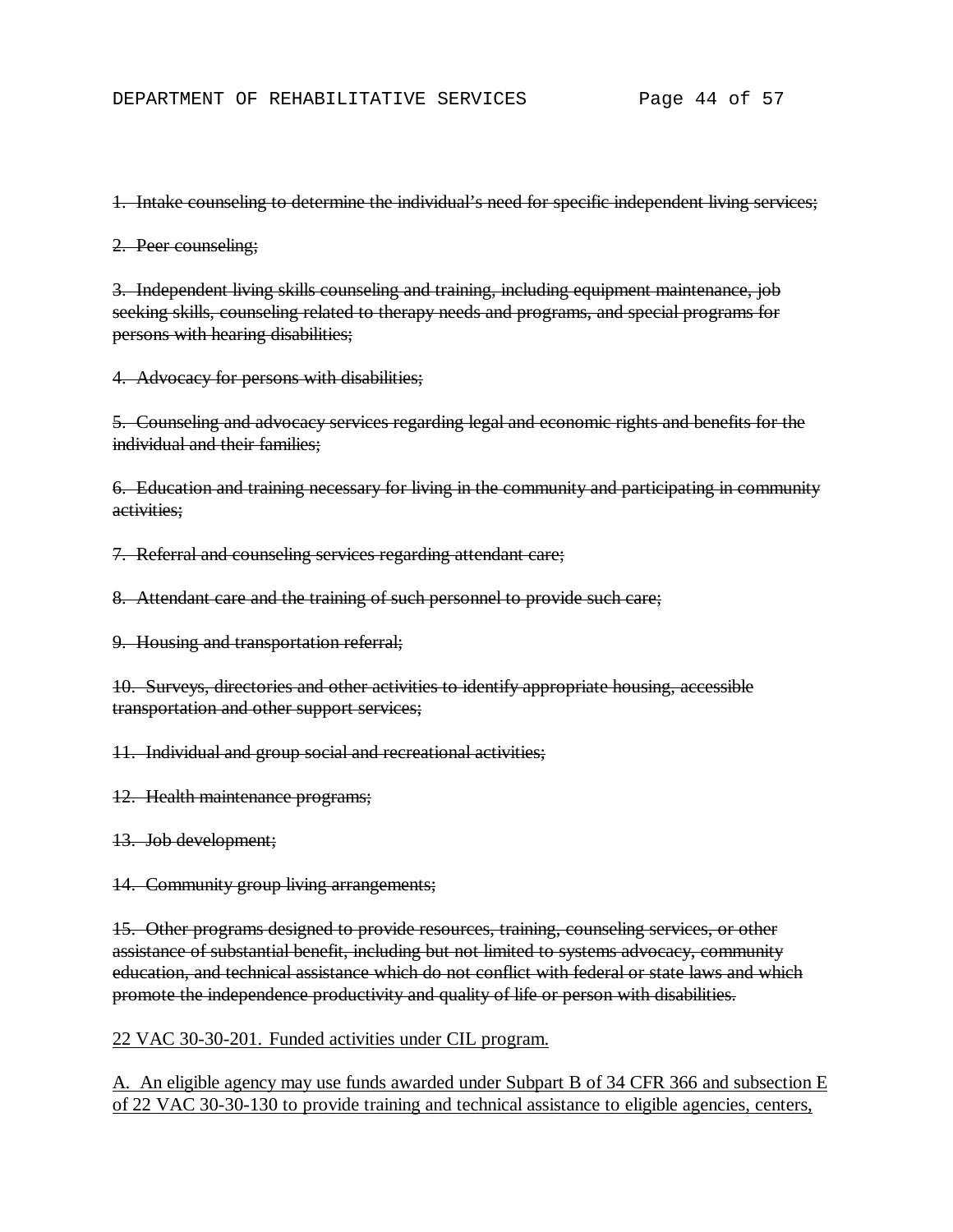and Statewide Independent Living Council to plan, develop, conduct, administer, and evaluate centers. (Authority: 34 CFR 366.3(a) and 366.11(b))

B. An eligible agency may use funds awarded under subsections C and D of 22 VAC 30-30-130 to: (Authority: 34 CFR 366.3(b))

1. Plan, conduct, administer, and evaluate centers that comply with the standards and assurances in section 725(b) and (c) of the Act;

2. Promote and practice the independent living (IL) philosophy in accordance with Evaluation Standard 1 ("Philosophy") in 22 VAC 30-30-181;

3. Provide IL services (including IL core services and, as appropriate, a combination of any other IL services specified in section 7(30)(B) of the Act) to individuals with a range of significant disabilities in accordance with Evaluation Standards 2 and 5 ("Provision of services" and "Independent living core services," respectively) in 22 VAC 30-30-181;

4. Facilitate the development and achievement of IL goals selected by individuals with significant disabilities who seek assistance in the development and achievement of IL goals from the center in accordance with Evaluation Standard 3 ("Independent living goals") in 22 VAC 30-30-181;

5. Increase the availability and improve the quality of community options for independent living in order to facilitate the development and achievement of IL goals by individuals with significant disabilities in accordance with Evaluation Standard 4 ("Community options") in 22 VAC 30-30- 181;

6. Increase the capacity of communities within the service area of the center to meet the needs of individuals with significant disabilities in accordance with Evaluation Standard 6 ("Activities to increase community capacity") in 22 VAC 30-30-181;

7. Conduct resource development activities to obtain funding from sources other than Chapter 1 of Title VII of the Act in accordance with Evaluation Standard 7 (Resource development activities) in 22 VAC 30-30-181; and

8. Conduct activities necessary to comply with the assurances in section 725(c) of the Act, including, but not limited to the following:

a. Aggressive outreach regarding services provided through the center in an effort to reach populations of individuals with significant disabilities that are unserved or underserved by programs under Title VII of the Act, especially minority groups and urban and rural populations.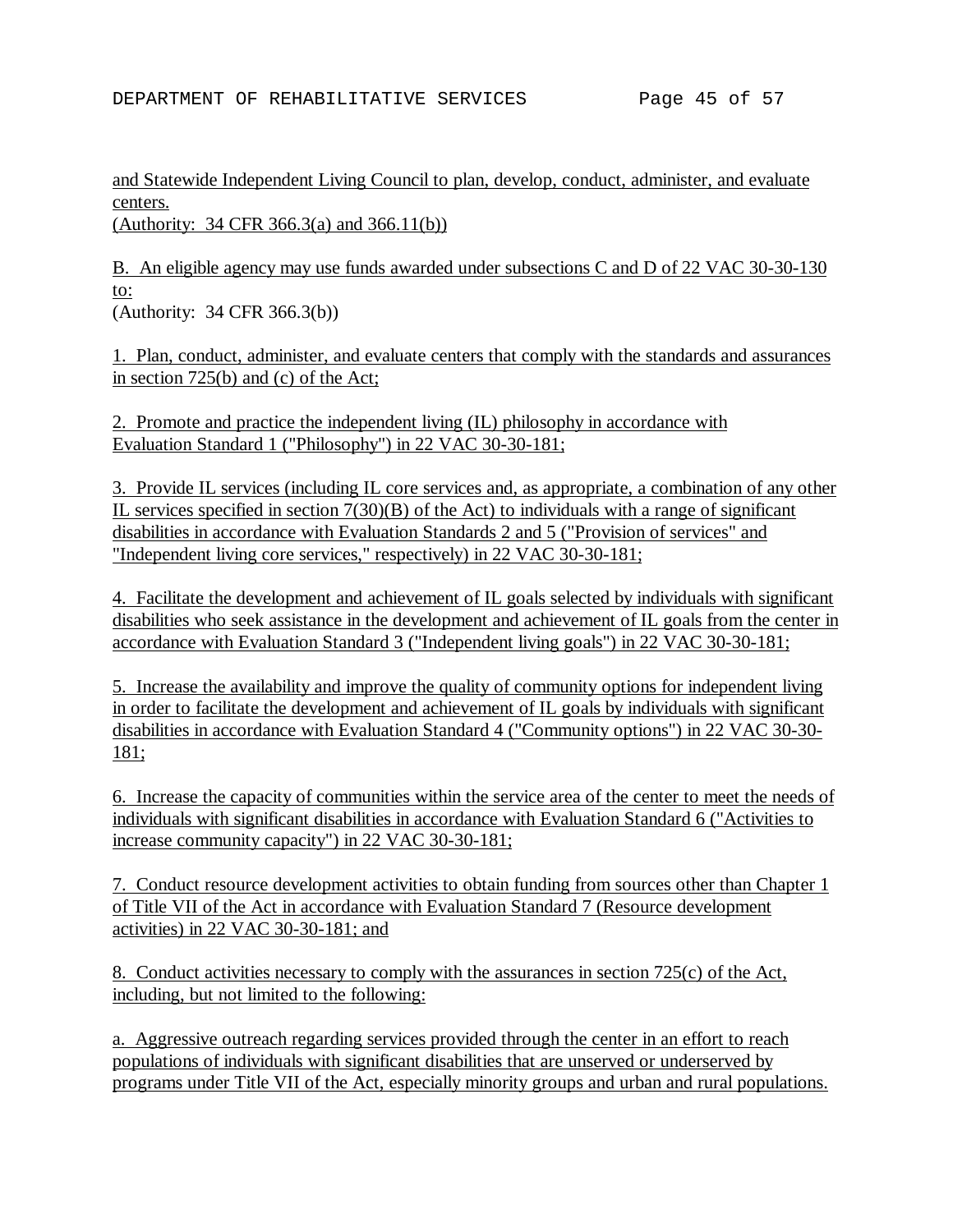## b. Training for center staff on how to serve unserved and underserved populations, including minority groups and urban and rural populations.

Cross-references: Evaluation standards, 22 VAC 30-30-181

22 VAC 30-30-210. Participation by individuals in cost of services. (Repealed.)

A. Each public or private agency awarded a grant or contract in accordance with § 51.01-23 of the Code of Virginia shall utilize the board's regulations to maximize the financial participation of persons receiving services.

B. Groups exempt are:

1. Recipients of General Relief.

2. Recipients of Aid to Families with Dependent Children by the client or family in which the client is dependent.

3. Recipients of Supplemental Security Income (SSI).

4. Recipients of Social Security Disability Income (SSDI).

C. The department's economic need test shall be used to determine the individual's participation in the cost of services received in the CILs. Services to individuals exempt from consideration for financial participation, shall be evaluation, intake, peer counseling, advocacy, information and referral, independent living skills training, interpreter services for the deaf and job development.

Services which require an economic need test are: (i) equipment maintenance; (ii) education and training necessary for living in the community; (iii) attendant care and training of such personnel to provide such care; (iv) individual and group social and recreational activities; (v) health maintenance programs; and (vi) community group living arrangements.

### 22 VAC 30-30-211. Periodic review of centers for independent living (CILs).

A. The director of the designated state unit shall periodically review each center for independent living receiving funds under section 723 of the Act and subsection D of 22 VAC 30-30-130 to determine whether the center is in compliance with the standards and assurances in section 725(b) and (c) of the Act, 22 VAC 30-30-171, and 22 VAC 30-30-181. (Authority: 34 CFR 366.38(a))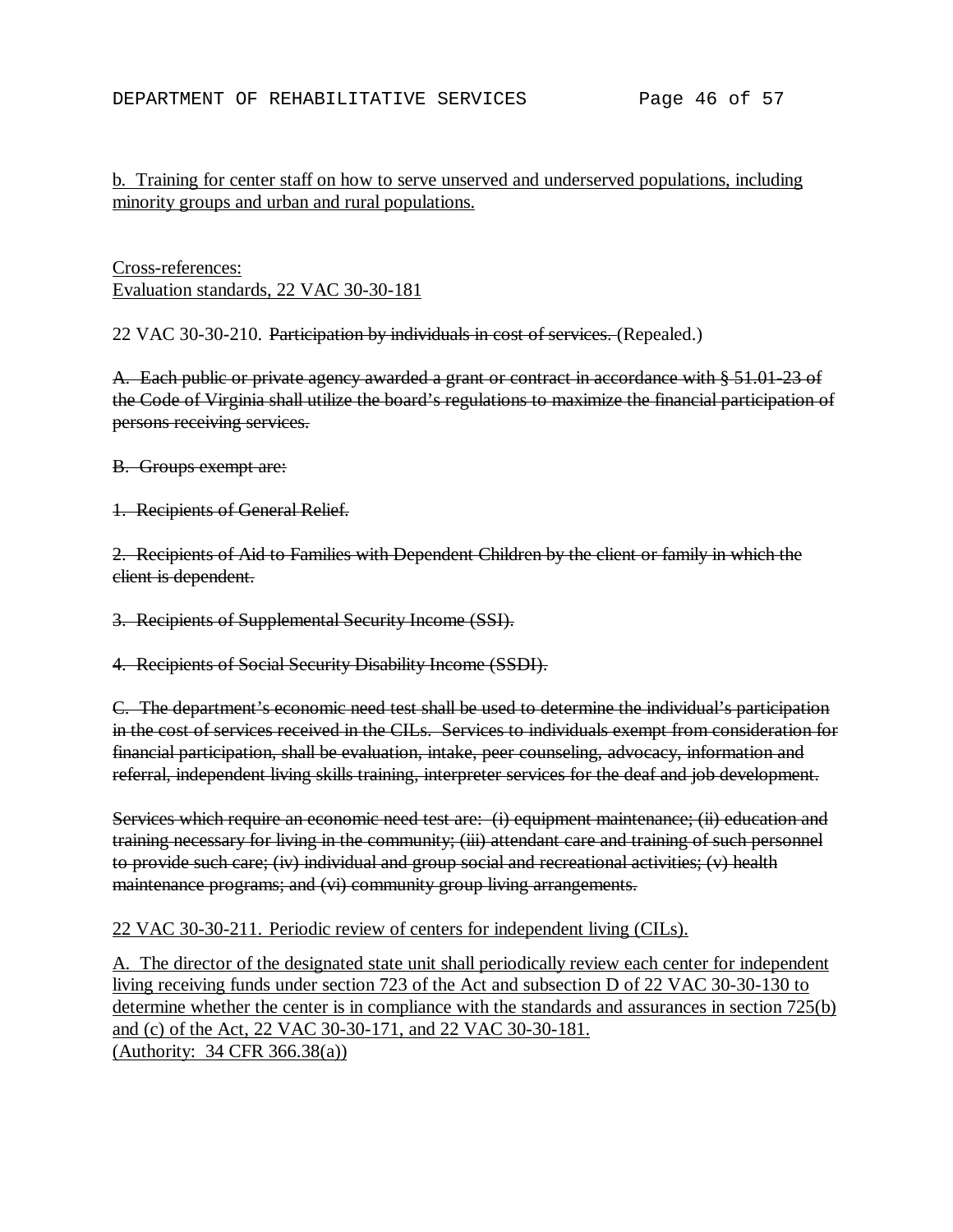1. The periodic reviews shall include annual on-site compliance reviews of at least 15 percent of the centers receiving assistance under section 723 of the Act in that state in each year. (Authority: 34 CFR 366.38(b))

2. Each team that conducts an on-site compliance review shall include at least one person who is not an employee of the designated state agency, who has experience in the operation of centers, and who is jointly selected by the director of the designated state unit and the chairperson of the Statewide Independent Living Council, or other individual designated by the Council to act on behalf of and at the direction of the Council. (Authority: 34 CFR 366.38(c))

3. A copy of each review shall be provided to the secretary of the U.S. Department of Education and the Statewide Independent Living Council. (Authority: 34 CFR 366.38(d))

4. In the case of a state in which there is both a designated state unit responsible for providing IL services to the general population and a designated state unit responsible for providing IL services for individuals who are blind, for purposes of this section, the "director" shall be the director of the general designated state unit. These state units shall periodically consult with each other with respect to the provision of services for individuals who are blind. (Authority: 34 CFR 366.32(d))

B. If the director of the designated state unit determines that any center receiving funds under the Centers for Independent Living program is not in compliance with the standards and assurances in section 725(b) and (c) of the Act, 22 VAC 30-30-171, and 22 VAC 30-30-181, the director shall immediately provide the center, by certified mail, return receipt requested, or other means that provide proof of receipt, with an initial written notice that the center is out of compliance with the standards and assurances and that the director will terminate the center's funds or take other proposed significant adverse action against the center 90 days after the center's receipt of this initial written notice. The director shall provide technical assistance to the center to develop a corrective action plan to comply with the standards and assurances. (Authority: 34 CFR 366.40(a))

1. Unless the center submits, within 90 days after receiving the notification required, a corrective action plan to achieve compliance that is approved by the director or, if appealed, by the secretary of the U.S. Department of Education, the director shall terminate all funds under section 723 of the Act to a center 90 days after the later of:

a. The date that the center receives the initial written notice, or

b. The date that the center receives the secretary's final decision issued in response to a formal written appeal under 22 VAC 30-30-220. (Authority: 34 CFR 366.40(b))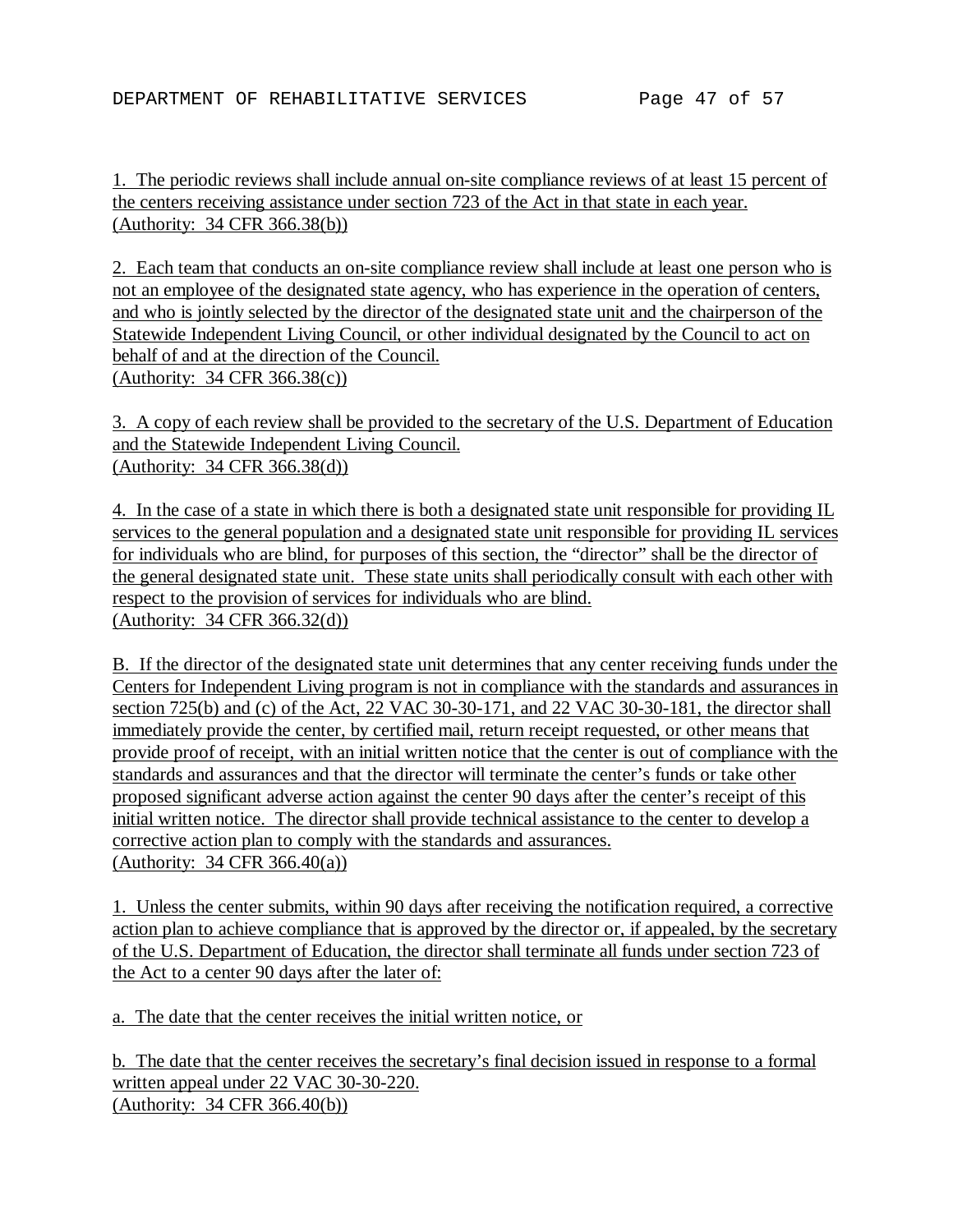#### 2. The initial written notice must:

a. Include, at a minimum, (i) the name of the center, (ii) the reason or reasons for proposing the termination of funds or other significant adverse action against the center, including any evidence that the center has failed to comply with any of the evaluation standards or assurances in section 725(b) and (c) of the Act, 22 VAC 30-30-171, and 22 VAC 30-30-181, and (iii) the effective date of the proposed termination of funds or other significant adverse action against the center;

b. Be given 90 days in advance of the date the director intends to terminate a center's funds or take any other significant adverse action against the center;

c. Inform the center that it has 90 days from the date the center receives the notice to submit a corrective action plan;

d. Inform the center that it may seek mediation and conciliation in accordance with subsection B of this section to resolve any dispute with the director within the 90 days before the proposed termination of funds or other significant adverse action against the center; and

e. Inform the center that, if mediation and conciliation are not successful and the director does not issue a final written decision in response to subdivision B 3 of this section, the center may appeal to the secretary of the U.S. Department of Education the decision described in the director's initial written notice on or after the 90th day, but not later than the 120th day, after the center receives the director's initial decision. (Authority: 34 CFR 366.41)

3. If the center submits a corrective action plan, the director shall provide to the center, not later than the 120th day after the center receives the director's initial written notice, a final written decision approving or disapproving the center's corrective action plan and informing the center, if appropriate, of the termination of the center's funds or any other proposed significant adverse action against the center. (Authority: 34 CFR 366.42(a))

a. The director shall send the final written decision to the center by registered or certified mail, return receipt requested, or other means that provide a record that the center received the director's final written decision. (Authority: 34 CFR 366.42(b))

b. A director's final written decision to terminate funds or take any other adverse action against a center does not take effect until 30 days after the date that the center receives it. (Authority: 34 CFR 366.42(c))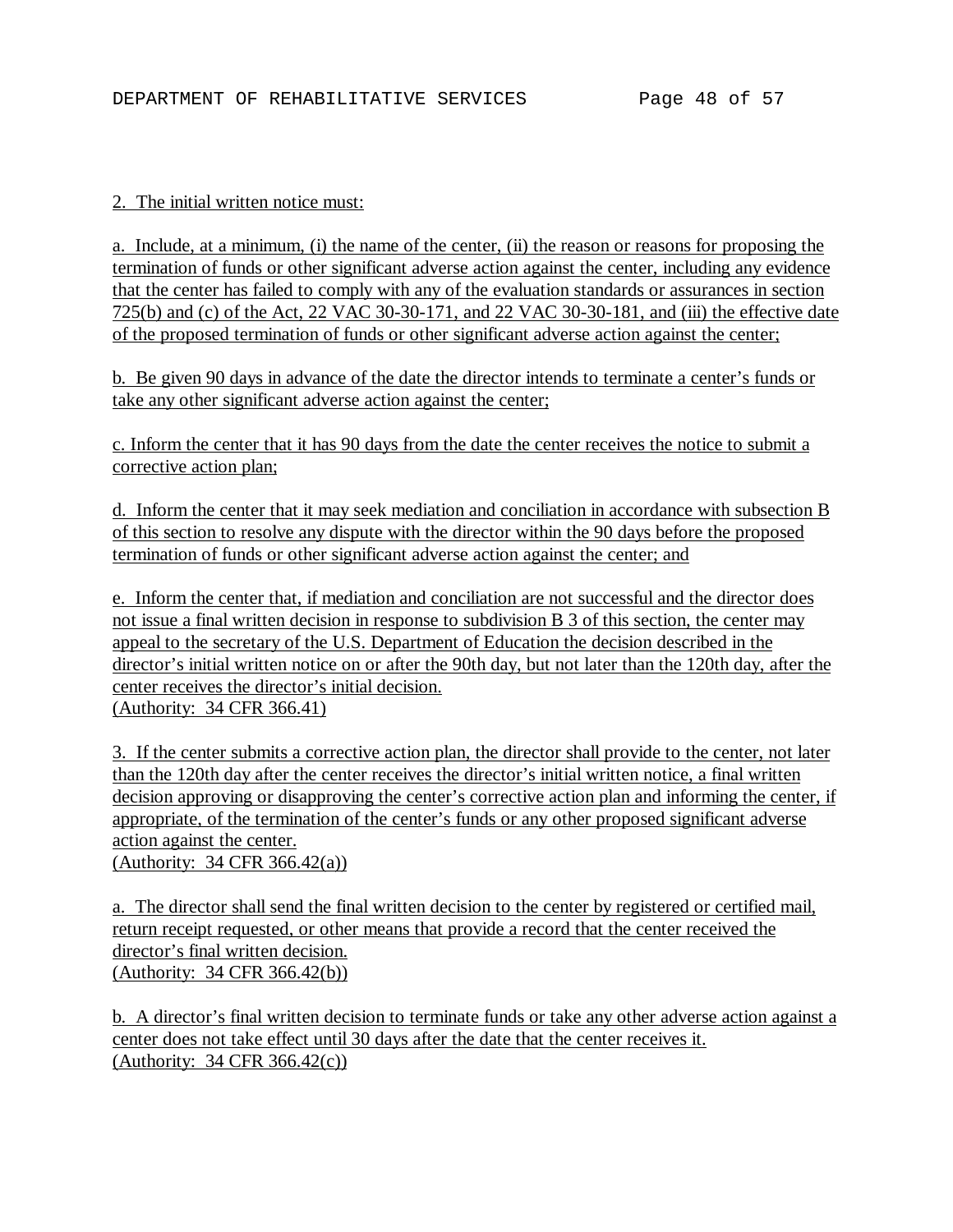c. If a center appeals under subsection A of 22 VAC 30-30-220**,** the director's final written decision to terminate funds or take any other adverse action against a center does not take effect until the secretary of the U.S. Department of Education issues a final decision. (Authority: 34 CFR 366.42(d))

d. The director's final written decision to disapprove a center's corrective action plan must (i) address any response from the center to the director's initial written notice to terminate funds or take other significant adverse action against the center, (ii) include a statement of the reasons why the director could not approve the corrective action plan, and (iii) inform the center of its right to appeal to the secretary of the U.S. Department of Education, within 30 days from receipt, the director's final written decision to terminate funds or take other significant adverse action against the center.

(Authority: 34 CFR 366.43 and 366.44(a))

Cross-references: Agencies eligible for CIL program, 22 VAC 30-30-130 CIL assurances, 22 VAC 30-30-171 Evaluation standards, 22 VAC 30-30-181 Compliance indicators, 22 VAC 30-30-191 Appeal procedures for CILs, 22 VAC 30-30-220

22 VAC 30-30-220. Appeal procedures for CILs

Appeal Procedures for Independent Living Rehabilitation Services provided by Independent Living Rehabilitation Centers shall adhere to a department approved appeal procedure. A. To obtain the secretary of the U.S. Department of Education's review of a director's final written decision to disapprove a center's corrective action plan submitted in response to subdivision B 1 of 22 VAC 30-30-211, the center shall file, within 30 days from receipt of the director's final written decision, a formal written appeal with the secretary giving the reasons why the center believes that the director should have approved the center's corrective action plan. (Authority: 34 CFR 366.44(a))

1. In the case of a state in which there is both a designated state unit responsible for providing IL services to the general population and a designated state unit responsible for providing IL services for individuals who are blind, for purposes of this section, the "director" shall be the director of the general designated state unit. (Authority: 34 CFR 366.32(d)(1))

2. These designated state units shall periodically consult with each other with respect to the provision of services for individuals who are blind. (Authority: 34 CFR 366.32(d)(2))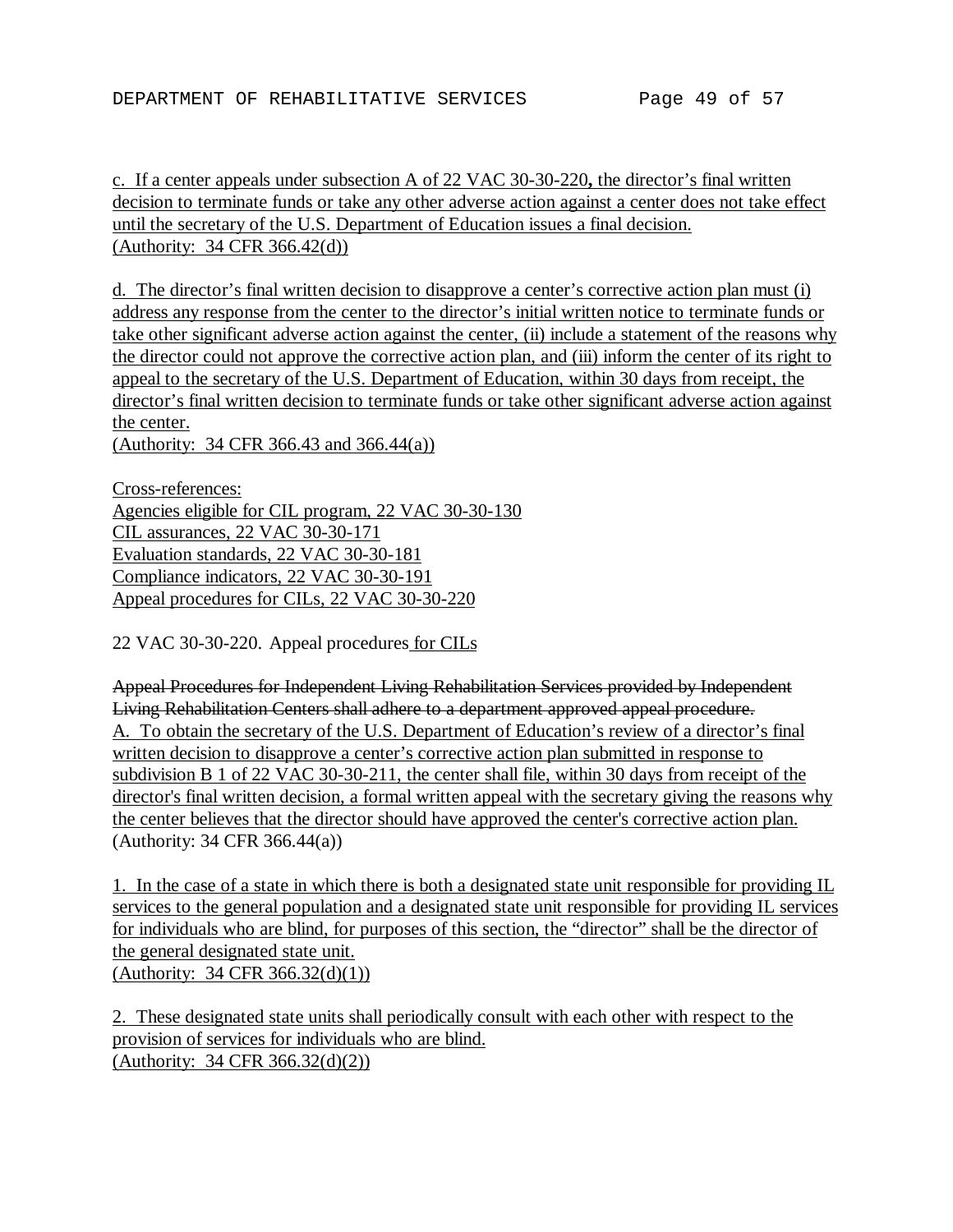B. To obtain the secretary of the U.S. Department of Education's review of a decision described in a director's initial written notice, a center that does not submit a corrective action plan to a director shall file, in accordance with subdivision C 1 a (1) of this section, a formal written appeal with the secretary giving the reasons why the center believes that the director should have found the center in compliance with the standards and assurances in section 725(b) and (c) of the Act, 22 VAC 30-30-171, and 22 VAC 30-30-181. (Authority: 34 CFR 366.44(b))

C. To appeal to the secretary of the U.S. Department of Education a decision described in a director's initial written notice or a director's final written decision to disapprove a center's corrective action plan and to terminate or take other significant adverse action:

1. A center shall file with the secretary:

a. A formal written appeal:

(1) On or after the 90th day but not later than the 120th day following a center's receipt of a director's initial written notice; or

(2) On or before the 30th day after a center's receipt of the Director's final written decision to disapprove a center's corrective action plan and to terminate or take other significant adverse action;

b. A copy of the corrective action plan, if any, submitted to the director; and

c. One copy each of any other written submissions sent to the director in response to the director's initial written notice to terminate funds or take other significant adverse action against the center. (Authority: 34 CFR 366.44(c))

2. The date of filing a formal written appeal to the secretary is determined in a manner consistent with the requirements of 34 CFR 81.12. (Authority: 34 CFR 366.44(d))

3. If the center files a formal written appeal with the secretary, the center shall send a separate copy of this appeal to the director by registered or certified mail, return receipt requested, or other means that provide a record that the director received a separate copy of the center's written appeal. (Authority: 34 CFR 366.44(e))

4. The center's formal written appeal to the secretary must state why: (Authority: 34 CFR 366.44(f))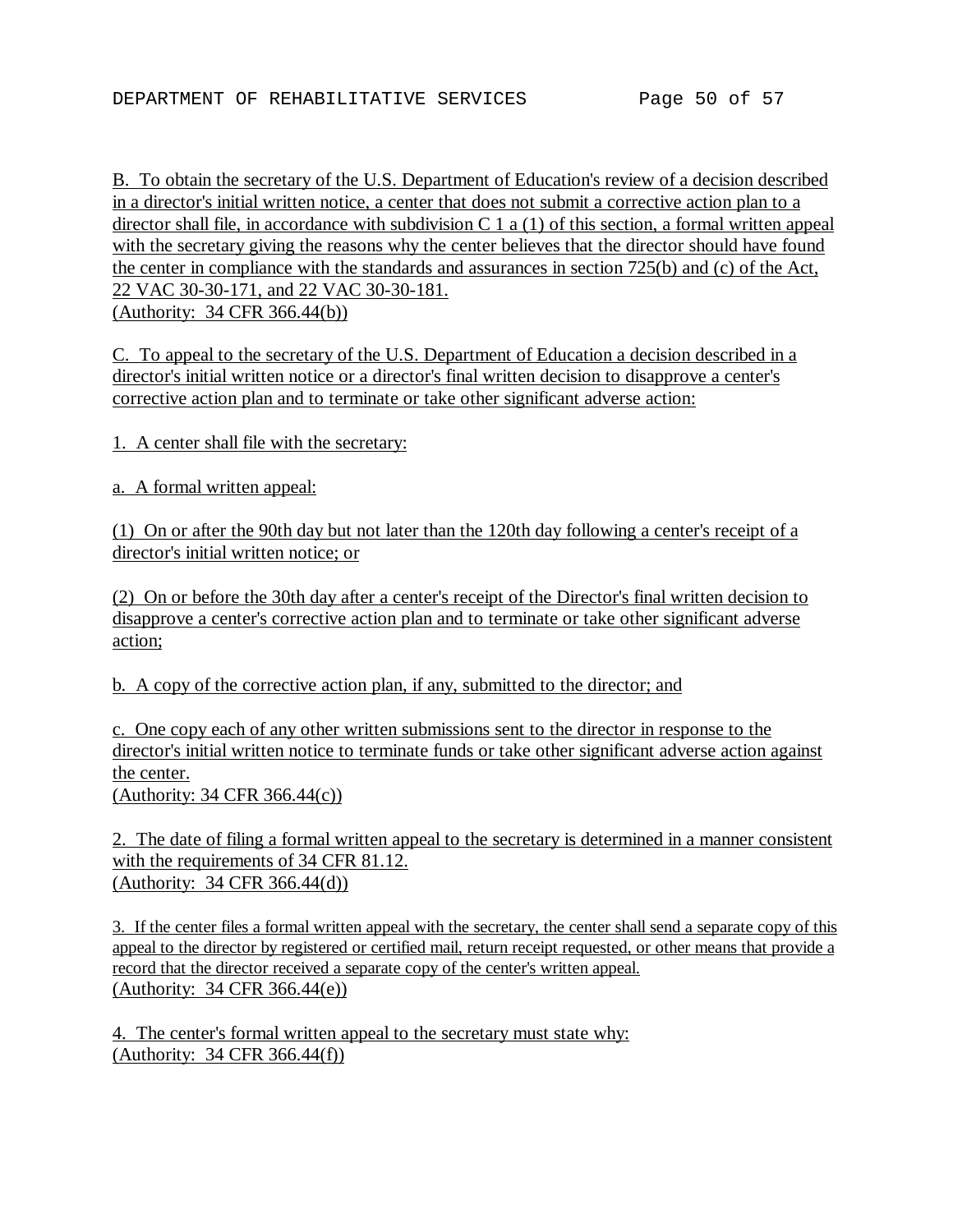a. The director has not met the burden of showing that the center is not in compliance with the standards and assurances in section 725(b) and (c) of the Act, 22 VAC 30-30-171, and 22 VAC 30-30-181 and;

b. The corrective action plan, if any, should have been approved; or

c. The director has not met the procedural requirements of subsection B of 22 VAC 30-30-211 and subsections A through E of this section.

d. As part of its submissions, the center may request an informal meeting with the secretary at which representatives of both parties will have an opportunity to present their views on the issues raised in the appeal.

(Authority: 34 CFR 366.44(g))

D. A director's decision to terminate funds that is described in an initial written notice or final written decision is stayed as of the date (determined under subdivision C 2 of this section) that the center files a formal written appeal with the secretary. (Authority: 34 CFR 366.44(h))

E. If the center files a formal written appeal in accordance with subsection C of this section, the director shall, within 15 days of receipt of the center's appeal, submit to the secretary one copy each of the following:

1. The director's initial written notice to terminate funds or take any other significant adverse action against the center sent to the center.

2. The director's final written decision, if any, to disapprove the center's corrective action plan and to terminate the center's funds or take any other significant adverse action against the center.

3. Any other written documentation or submissions the director wishes the secretary to consider.

4. Any other information requested by the secretary. (Authority: 34 CFR 366.45(a))

5. As part of its submissions, the director may request an informal meeting with the secretary at which representatives of both parties will have an opportunity to present their views on the issues raised in the appeal. (Authority: 34 CFR 366.45(b))

F. If either party requests a meeting under subdivisions  $C_4$  d or E 5 of this section, the meeting is to be held within 30 days of the date of the secretary's receipt of the submissions from the director that are required by subsection E of this section. The secretary promptly notifies the parties of the date and place of the meeting.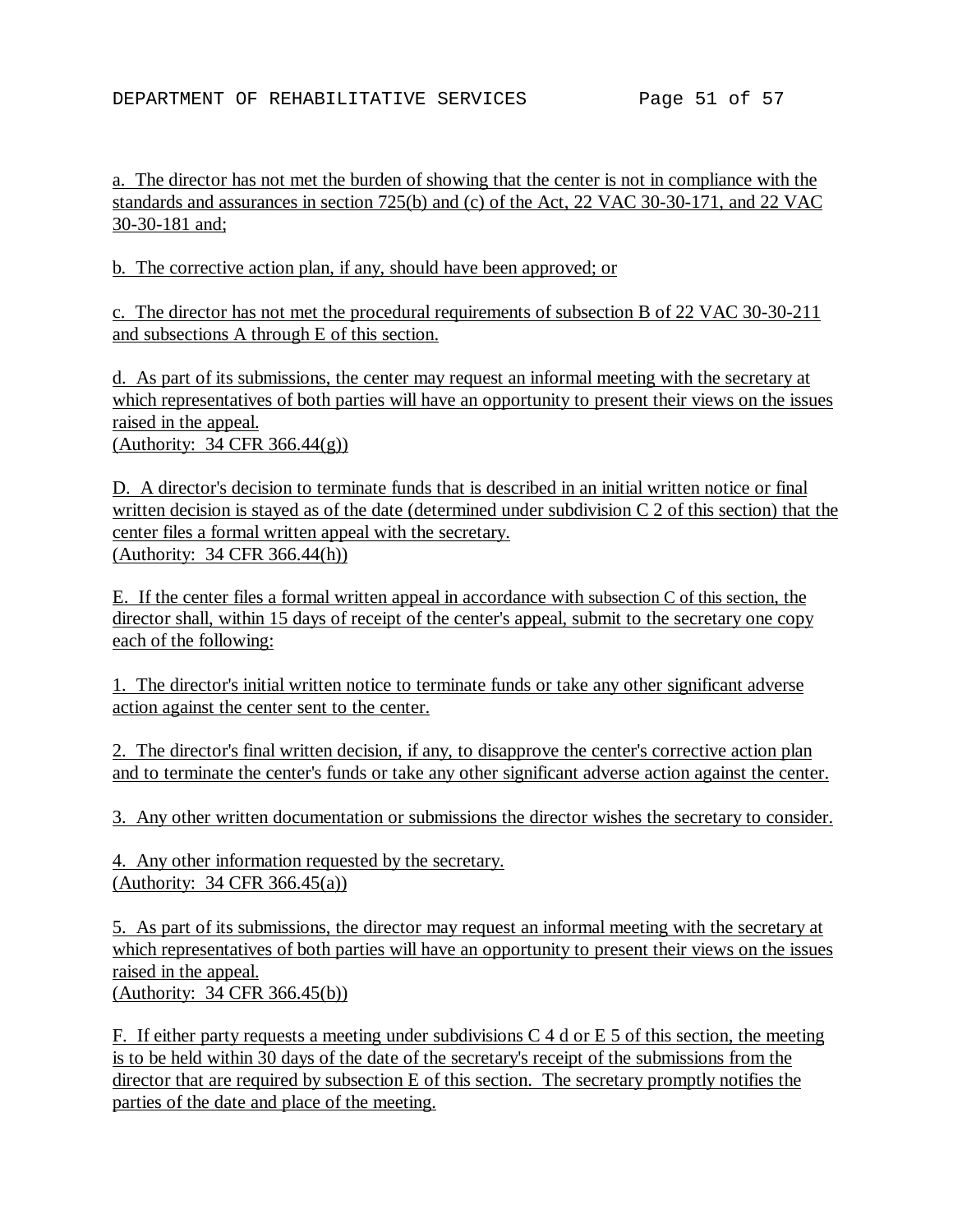#### (Authority: 34 CFR 366.46(a))

1. Within 30 days of the informal meeting or, if neither party has requested an informal meeting, within 60 days of the date of receipt of the submissions required from the director by subsection E of this section, the secretary issues to the parties the secretary's decision. (Authority: 34 CFR 366.46(d))

2. The secretary reviews a decision included in a director's initial written notice or a director's final written decision based on the record submitted under subsections C and E of this section and may affirm or, if the secretary finds that the decision included in a director's initial written notice or a director's final written decision is not supported by the evidence or is not in accordance with the law, may:

(Authority: 34 CFR 366.46(c))

a. Remand the appeal for further findings; or

b. Reverse the decision described in the director's initial written notice or the director's final written decision.

3. The secretary sends copies of his or her decision to the parties by registered or certified mail, return receipt requested, or other means that provide a record of receipt by both parties. (Authority: 34 CFR 366.46(d))

4. If the secretary affirms the decision described in a director's initial written notice or the director's final written decision, the director's decision takes effect on the date of the secretary's final decision to affirm. (Authority: 34 CFR 366.46(e))

Cross-references: CIL assurances, 22 VAC 30-30-171 Evaluation standards, 22 VAC 30-30-181 Periodic review of centers for independent living (CILs), 22 VAC 30-30-211

22 VAC 30-30-230. Protections, use and release of personal information. (Repealed.)

The CILs will adhere to the department's regulations as set forth in § 19 of the Virginia Rehabilitative Regulations.

22 VAC 30-30-240. Cooperative agreements. (Repealed)

No services funded by the department to the CILs shall be provided to: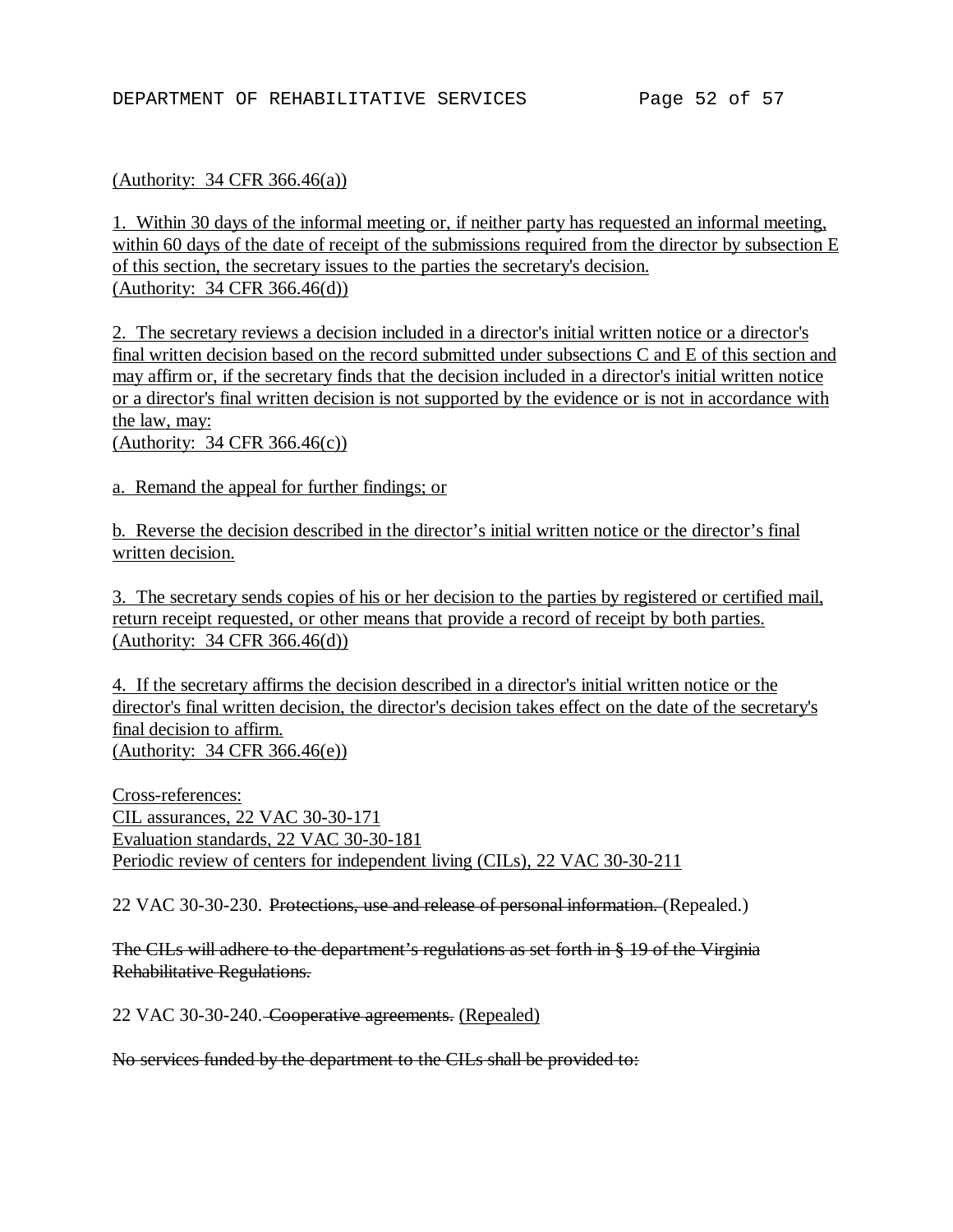1. Persons whose primary impairment is mental illness, mental retardation or substance abuse, except by cooperative agreement with the local community service board established pursuant to § 37.1.19.4 (et seq.) of the Code of Virginia, when the board is currently offering the same services; or

2. Public school aged persons, except by cooperative agreement with that person's school, unless the services are not otherwise available.

### PART III. STATE INDEPENDENT LIVING SERVICES (SILS) PROGRAM

### 22 VAC 30-30-241 Agencies eligible for SILS program

A. Any designated state agency identified by the state under 34 CFR 364.22 is eligible to apply for assistance under 34 CFR 365 and this part. (Authority: 34 CFR 365.2)

B. To receive a grant under 34 CFR 365 and this part, a state shall submit to the secretary of the U.S. Department of Education and obtain approval of a state plan that meets the requirements of Part A of Title VII of the Act and Subparts B and C of 34 CFR Part 264. (Authority: 34 CFR 365.10)

22 VAC 30-30-250. Referrals.

A. Department of Rehabilitative Services clients referred to CIL a center for independent living by department counselors for specific services related to the vocational objective under the IWRP Individualized Written Rehabilitation Program (IWRP) may have those services funded by the department based upon approved vendor arrangements between the department and the respective center.

B. The designated state unit (DSU) shall develop, establish, and maintain written standards and procedures to be applied by service providers to assure expeditious and equitable handling of referrals and applications for IL services from individuals with significant disabilities. (Authority: 34 CFR 365.30)

C. The service provider shall apply the standards and procedures established by the DSU to assure expeditious and equitable handling of referrals and applications for IL services from individuals with significant disabilities (Authority: 34 CFR 364.50)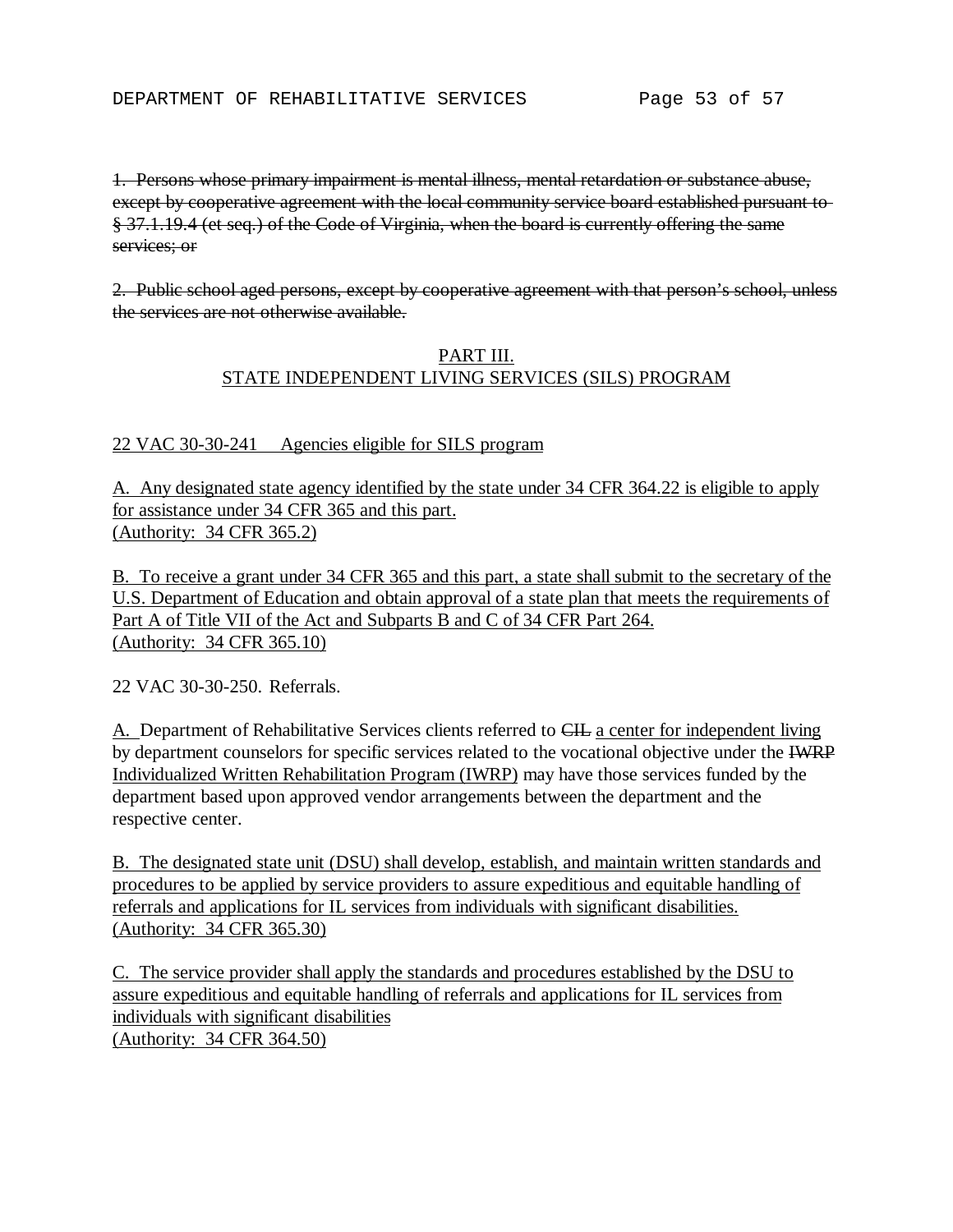D. A DSU may handle referrals and applications for IL services or, except as otherwise provided, may delegate these functions and responsibilities to the appropriate service provider with which the DSU subgrants or contracts to provide IL services. (Authority: 34 CFR 364.57)

Cross-references: Grants or contracts for IL services, 22 VAC 30-30-270

22 VAC 30-30-260. Authorized use of SILS funds

A. The secretary of the U.S. Department of Education provides financial assistance to states under the State Independent Living Services (SILS) program authorized by Part B of Chapter 1 of Title VII of the Act to:

1. Provide the resources described in the resource plan required by section 705(e) of the Act. A majority of the voting members of the Statewide Independent Living Council must be individuals with disabilities and not employed by any state agency or center for independent living; (Authority: 34 CFR 365.1 and 364.21(d))

2. Provide to individuals with significant disabilities the independent living (IL) services required by section 704(e) of the Act;

3. Demonstrate ways to expand and improve IL services;

4. Support the operation of centers for independent living (centers) that are in compliance with the standards and assurances in section 725(b) and (c) of the Act, 22 VAC 30-30-171, and 22 VAC 30-30-181;

5. Support activities to increase the capacities of public or nonprofit agencies and organizations and other entities to develop comprehensive approaches or systems for providing IL services;

6. Conduct studies and analyses, gather information, develop model policies and procedures, and present information, approaches, strategies, findings, conclusions, and recommendations to federal, state, and local policy makers in order to enhance IL services for individuals with significant disabilities;

7. Train individuals with significant disabilities, individuals with disabilities, individuals providing services to individuals with significant disabilities, and other persons regarding the IL philosophy; and

8. Provide outreach to populations that are unserved or underserved by programs under Title VII of the Act, including minority groups and urban and rural populations.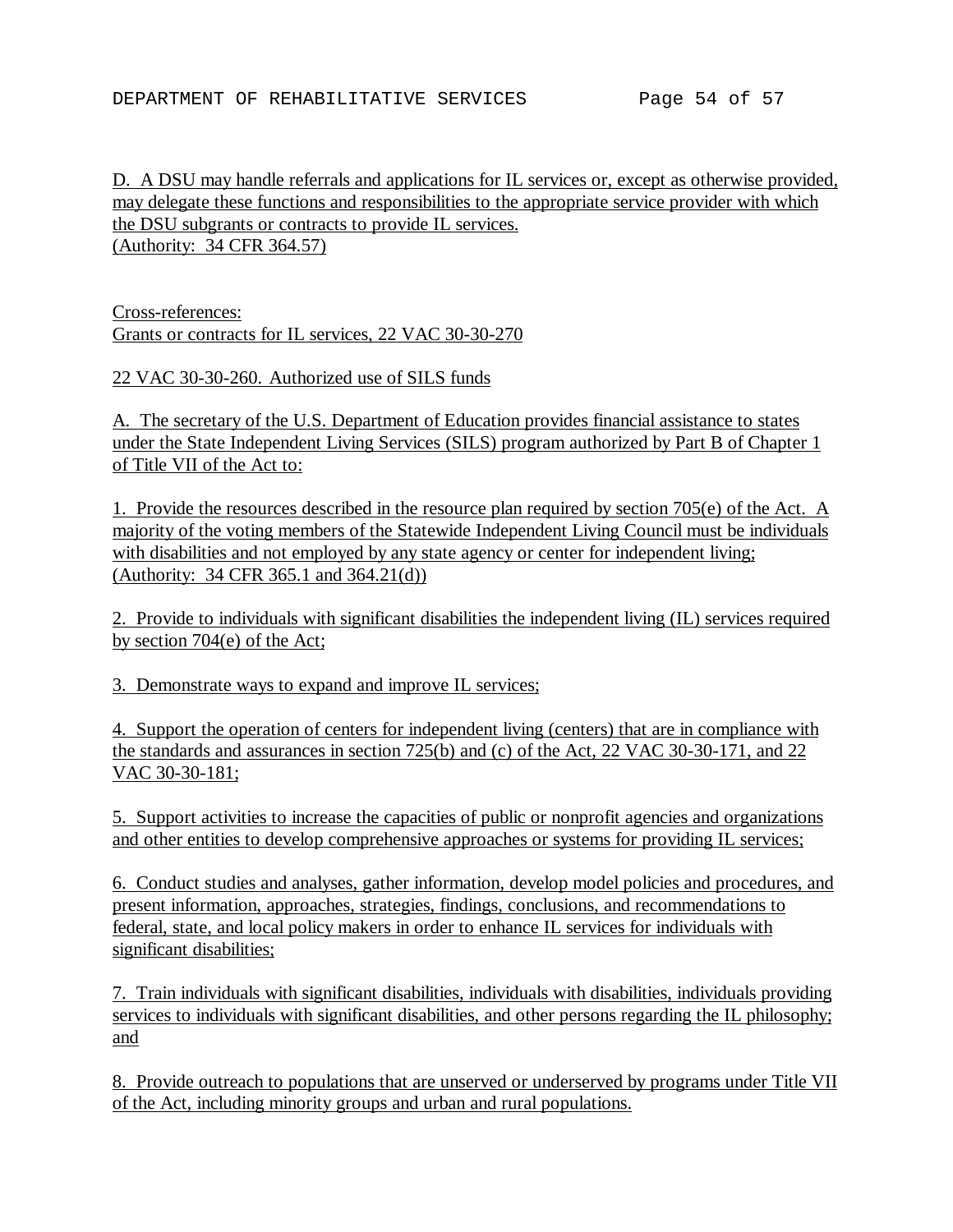### (Authority: 34 CFR 365.1)

B. The state may use funds received under 34 CFR 365 and this part to support the activities listed in subsection A of this section and to meet its obligation under section 704(e) of the Act. The state, directly, or through grants or contracts, must provide IL services with federal, state, or other funds.

(Authority: 34 CFR 265.20 and 364.43(b))

Cross-references: Grants or contracts for IL services, 22 VAC 30-30-270

22 VAC 30-30-270. Grants or contracts for IL services

A. The state plan must provide that the state directly, or through grants or contracts, will provide IL services with federal, state, or other funds. (Authority: 34 CFR 364.43(b))

B. A state may not condition the award of a grant, subgrant, or contract under section 713 of the Act or a grant, subgrant, or assistance contract under section 723 of the Act and subsection D of 22 VAC 30-30-130 on the requirement that the applicant for the grant or subgrant make a cash or in-kind contribution of any particular amount or value to the state. (Authority: 34 CFR 365.14(a))

C. An individual, entity, or organization that is a grantee or subgrantee of the state, or has a contract with the state, may not condition the award of a subgrant or subcontract under section 713 of the Act or section 723 of the Act and subsection D 0f 22 VAC 30-30-130 on the requirement that the applicant for the subgrant or subcontract make a cash or in-kind contribution of any particular amount or value to the state or to the grantee or contractor of the state. (Authority: 34 CFR 365.14(b))

D. If a state makes a subgrant or enters into a contract to provide IL services to meet its obligation under section 704(e) of the Act:

1. The provisions of 34 CFR 365 apply to both the state and the entity or individual to whom it awards a subgrant or with whom it enters into a contract; and

2. The provisions concerning the administration of subgrants and contracts in 34 CFR Parts 76 and 80 apply to the state. (Authority: 34 CFR 365.23)

Cross-references: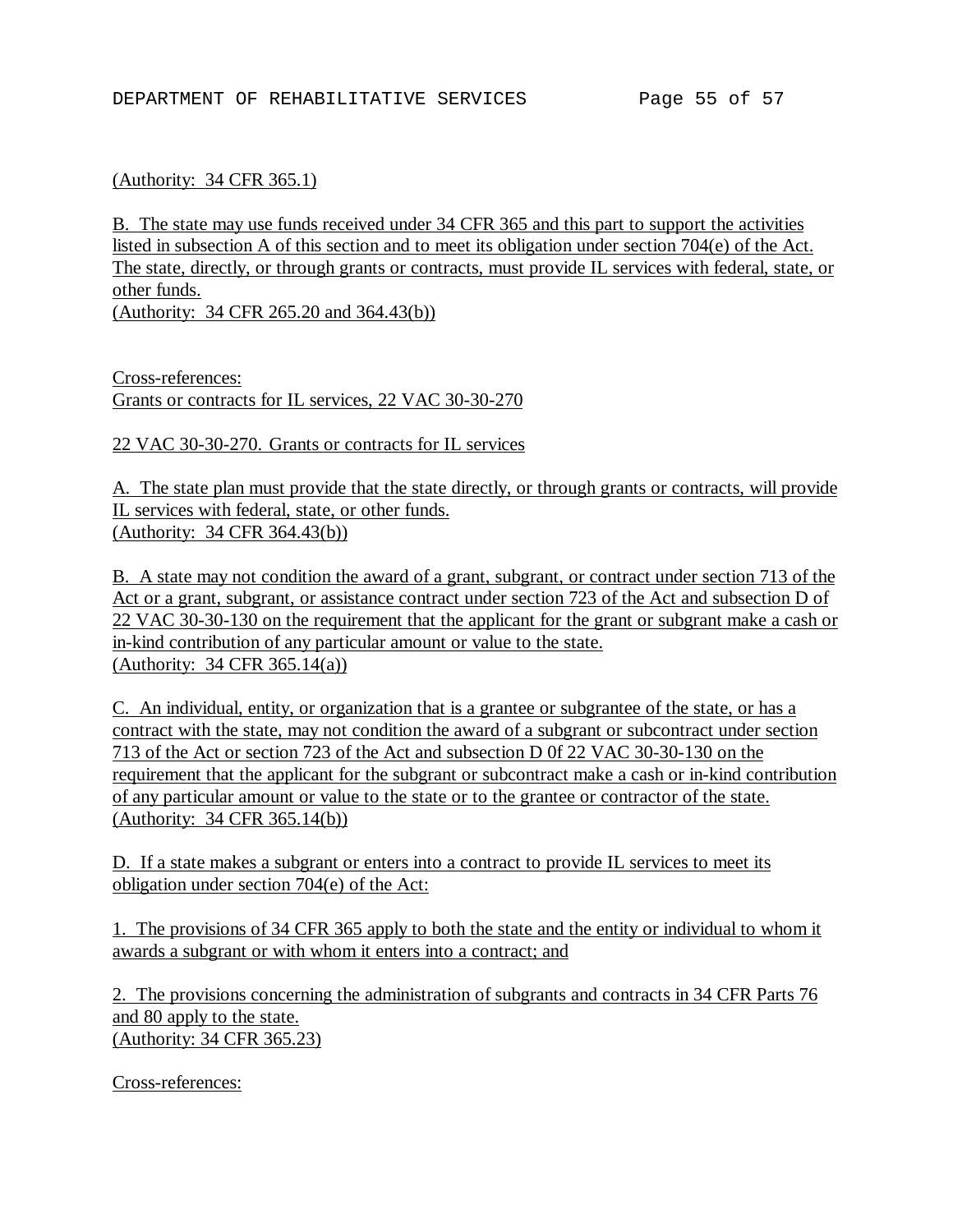#### DEPARTMENT OF REHABILITATIVE SERVICES Page 56 of 57

Agencies eligible for CIL program, 22 VAC 30-30-130 Standards for service providers, 22 VAC 30-30-280

22 VAC 30-30-280. Standards for service providers

A. In providing IL services to individuals with significant disabilities, service providers shall comply with:

1. The written standards for IL service providers established by the designated state unit required by subsections B and C of this section, and

2. All applicable state or federal license or certification requirements. (Authority: 34 CFR 364.55)

B. The designated state unit shall develop, establish, make available to the public, maintain, and implement written minimum standards for the provision of:

1. IL services to be met by service providers that are not centers; and

2. Specialized IL services to individuals with significant disabilities by centers under a contract with the designated state unit. These minimum standards may differ from the standards and assurances in section 725 of the Act, 22 VAC 30-30-171, and 22 VAC 30-30-181. (Authority: 34 CFR 365.31(a) and (b))

C. The designated state unit shall assure that participating service providers meet all applicable state or federal license or certification requirements. (Authority: 34 CFR 365.31(c))

I certify that this regulation is full, true, and correctly dated.

R. David Ross Acting Commissioner Department of Rehabilitative Services

\_\_\_\_\_\_\_\_\_\_\_\_\_\_\_\_\_\_\_\_\_\_\_\_\_\_\_\_\_\_\_\_\_\_\_\_\_\_\_\_\_\_

Date: